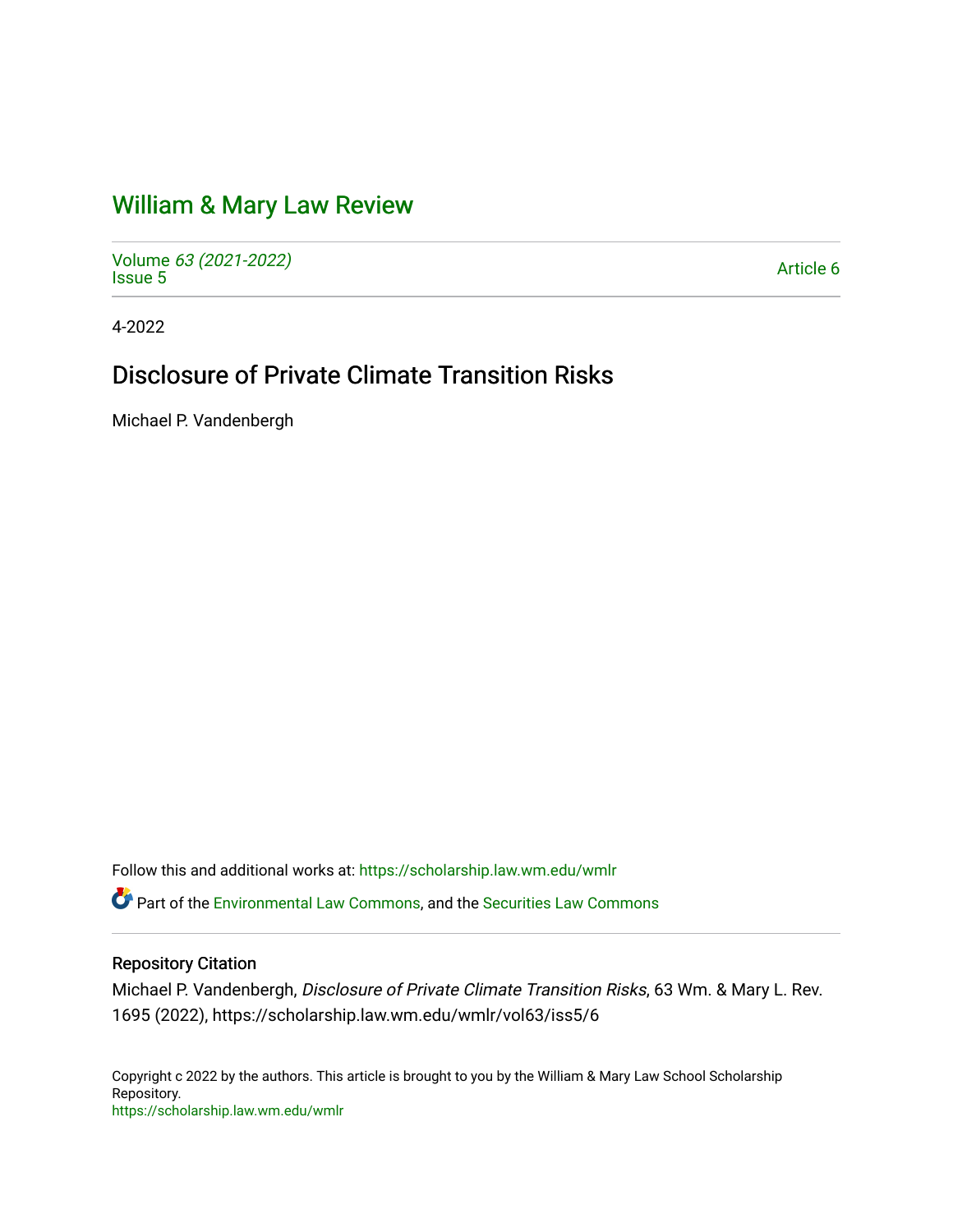## DISCLOSURE OF PRIVATE CLIMATE TRANSITION RISKS

## MICHAEL P. VANDENBERGH\*

#### ABSTRACT

*This Article identifies a gap in the securities disclosure regime for climate change and demonstrates how filling the gap can improve financial disclosures and accelerate climate change mitigation. Private climate initiatives have proliferated in the last decade. Often led by advocacy groups, these private initiatives have used naming and shaming campaigns and other means to induce investors, lenders, insurers, retail customers, supply chain customers, and employees to pressure firms to engage in climate change mitigation. Based on an empirical assessment of the annual reports filed with the Securities and Exchange Commission (SEC) by Fortune 100 firms and the*

<sup>\*</sup> Professor and David Daniels Allen Distinguished Chair in Law, Director, Climate Change Research Network, and Co-Director, Energy, Environment and Land Use Program, Vanderbilt University Law School. For valuable comments on this project, I thank Rick Alexander, Lisa Benjamin, Linda Breggin, Wendy Couture, Leah Dundon, Josh Galperin, Jonathan Gilligan, Steve Gold, Lisa Anne Hamilton, Lou Leonard, Sarah Light, Siyi Shen, David Snyder, Randall Thomas, Yesha Yadav, and the participants on the Environmental Social Governance (ESG), Financial Disclosure, and ESG Ratings Energy Panel of the 5th Annual North American Environment, Energy, and Natural Resources Conference, University of Houston Law Center; the Online Workshop for Environmental Scholarship hosted by the University of Maryland Francis King Carey School of Law; the Private Enforcement Outside the Courts Panel of the Private Enforcement & Environmental Law: Civil Society Organizations, Public Interests, and Accountability Online Workshop, hosted by Cornell University, Department of Natural Resources and Environment, and the University of Chicago Law School; the What Can Securities Regulation Contribute to Environmental Law, and Vice Versa? program at the 2021 Association of American Law Schools Annual Meeting; and the From Alpha to Omega: Shifting Investor Focus from Deck Chairs to Icebergs Conference cosponsored by the Shareholder Commons, the Cambridge Centre for the Study of Existential Risk, and the Columbia Center on Sustainable Investment. Eliza Schmitt and Kate Richardson provided excellent research assistance; Victoria Dorward, Rand Dorney, and Bruce Johnson provided valuable editing assistance; and the Vanderbilt Dean's Fund provided financial support.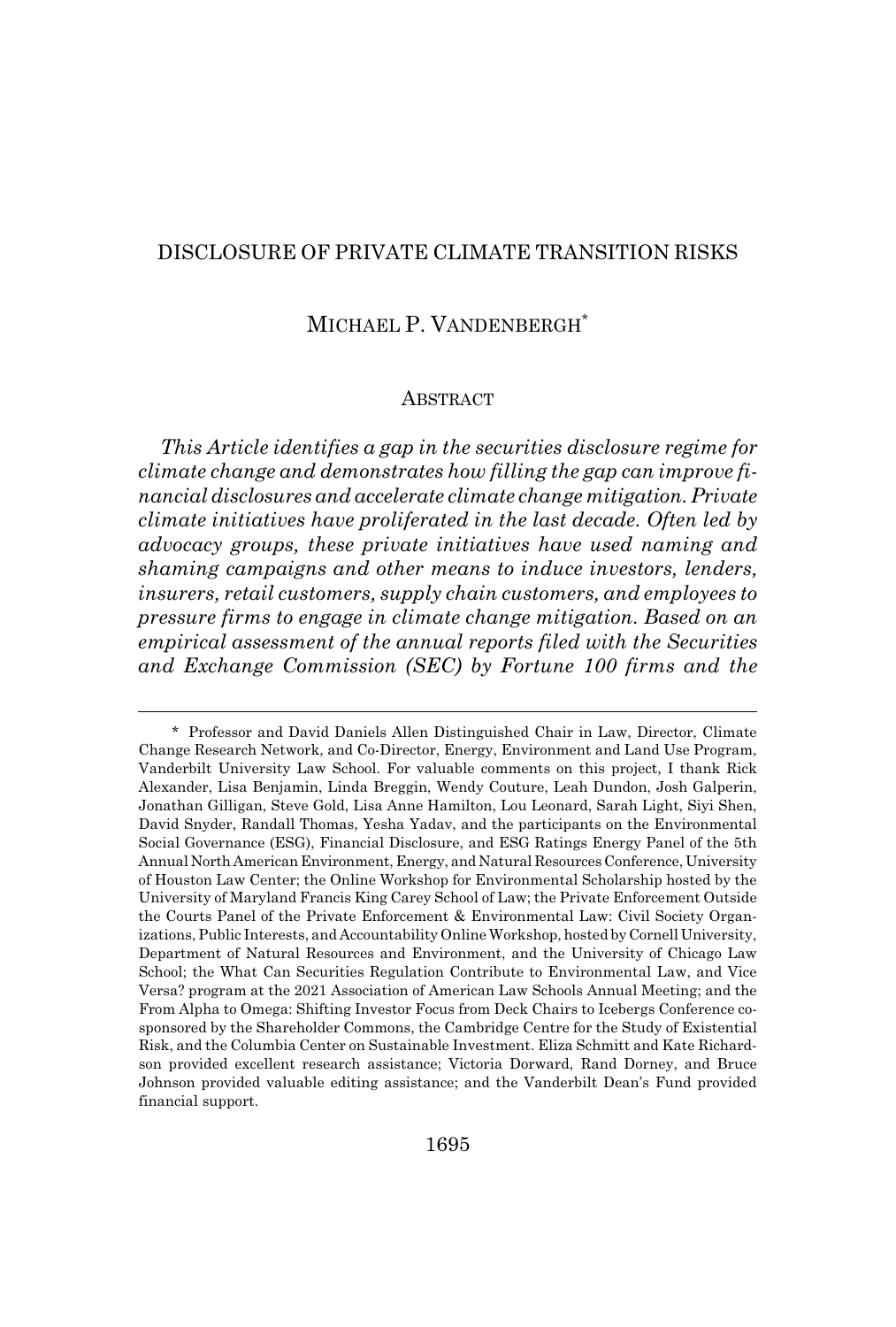*largest firms in several fossil fuel-heavy sectors, this Article concludes that roughly a third of these firms disclose the risks and opportunities posed by private environmental governance (PEG) initiatives. The assessment also finds, however, that disclosures vary substantially among similar firms and among similar sectors. The Article argues that this heterogeneity in disclosure is not surprising given that the SEC's 2010 climate guidance and other disclosure regimes do not call sufficient attention to PEG climate initiatives, and many lawyers think of environmental risks as synonymous with governmental regulatory risks. The legal literature on climate transition risk focuses principally on whether regulatory and marketbased risks should be disclosed, but it overlooks the importance of the material risks posed by PEG climate initiatives. PEG climate initiatives pose a discrete form of climate transition risk for many firms, and revisions to the SEC guidance and other disclosure regimes to account for PEG climate initiatives can be adopted more quickly, produce more complete financial disclosures, and yield greater and more durable emissions reductions than many other approaches.*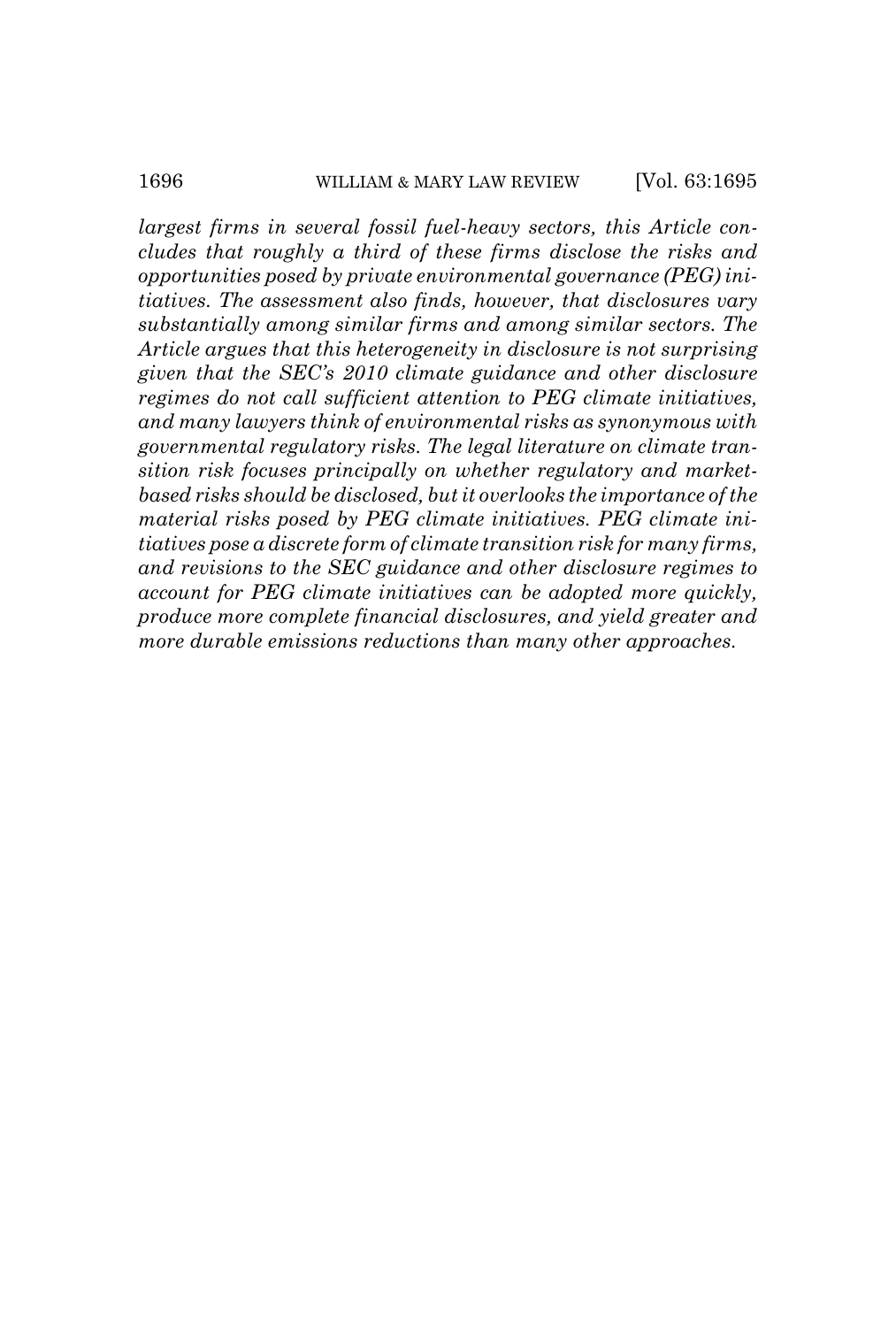## TABLE OF CONTENTS

|                                                                                                  | 1698 |
|--------------------------------------------------------------------------------------------------|------|
| I. DISCLOSURE OF PRIVATE CLIMATE GOVERNANCE                                                      |      |
|                                                                                                  | 1711 |
| A. Types and Effects of PEG Climate Initiatives                                                  | 1711 |
|                                                                                                  | 1713 |
|                                                                                                  | 1719 |
|                                                                                                  | 1721 |
|                                                                                                  | 1727 |
|                                                                                                  | 1727 |
|                                                                                                  | 1729 |
| II. THE SECURITIES REGULATORY REGIME                                                             | 1739 |
| A. Federal Securities Law                                                                        | 1739 |
| B. Commodities Futures Trading Commission                                                        | 1748 |
| C. Federal Reserve                                                                               | 1749 |
| D. Public-Private Hybrid and Private Disclosure                                                  |      |
| $Regimes \dots \dots \dots \dots \dots \dots \dots \dots \dots \dots \dots \dots \dots \dots$    | 1750 |
| E. Other Disclosure Regimes                                                                      | 1755 |
| III. NEXT STEPS AND RECOMMENDATIONS                                                              | 1757 |
| A. Updating Public and Hybrid Disclosure Regimes                                                 | 1757 |
| 1. Federal Regulatory Regime                                                                     | 1757 |
| 2. Hybrid Disclosure Regimes                                                                     | 1759 |
| B. Updating the Mental Models of Lawyers, Accountants,                                           |      |
| Business Managers, and Policymakers                                                              | 1759 |
| $CONCLUSION \ldots \ldots \ldots \ldots \ldots \ldots \ldots \ldots \ldots \ldots \ldots \ldots$ | 1762 |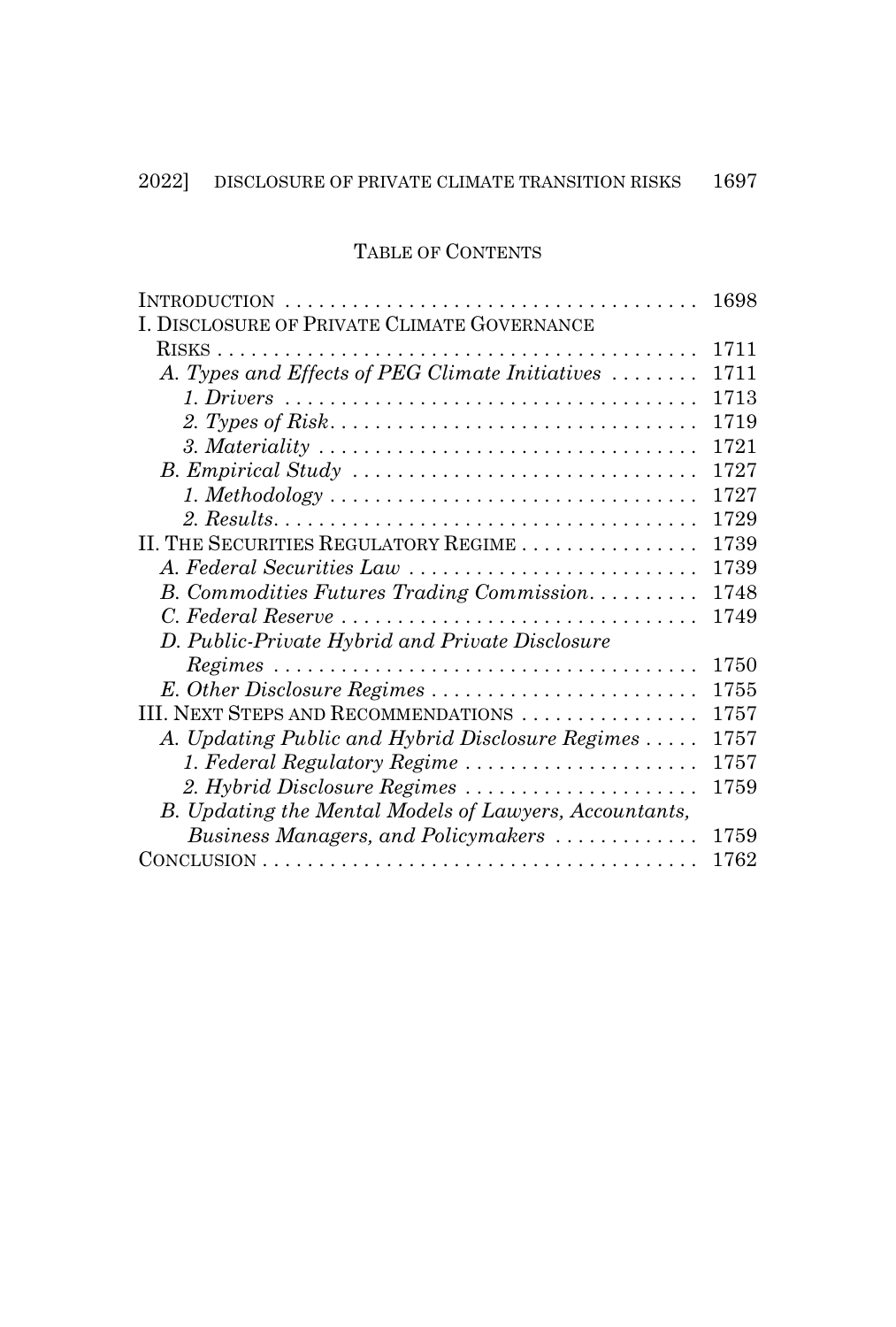#### **INTRODUCTION**

Inconsistencies abound in corporate disclosures of the risks and opportunities arising from private climate governance actions. In the most recent annual reports filed with the Securities and Exchange Commission (SEC), the five largest coal companies disclosed that investors and lenders are responding to climate change by creating pressure to reduce the use of coal, but none of the largest electric utilities—the largest users of coal—included similar disclosures.1 Likewise, in its most recent annual report, PepsiCo discussed the "increased focus, including by governmental and nongovernmental organizations, investors, customers and consumers on ... environmental sustainability matters, including deforestation, land use, [and] climate impact," and disclosed the risk posed by "any failure to achieve our goals with respect to reducing our impact on the environment or perception (whether or not valid) of our failure to act responsibly with respect to the environment."<sup>2</sup> A principal competitor, The Coca-Cola Company, did not include a similar disclosure.<sup>3</sup>

Similarly, Alphabet, the parent company of Google, disclosed that it has made major climate commitments, including matching 100 percent of its electrical consumption with renewable power purchases, but Facebook, which has taken similar steps, did not.<sup>4</sup> General Motors described a corporate commitment to procure 100 percent renewable power, but Ford did not.<sup>5</sup> American International

<sup>1.</sup> *See infra* Part I.B.2.

<sup>2.</sup> PepsiCo, Inc., Annual Report (Form 10-K), at 30 (Feb. 13, 2020), https://www.sec.gov/ Archives/edgar/data/77476/000007747620000015/pepsico201910-k.htm [https://perma.cc/ R5VV-URF3].

<sup>3.</sup> *See generally* Coca-Cola Co., Annual Report (Form 10-K) (Feb. 24, 2020), https://www. sec.gov/Archives/edgar/data/0000021344/000002134420000006/a2019123110-k.htm [https:// perma.cc/2HPG-BMX8].

<sup>4.</sup> *Compare* Alphabet, Inc., Annual Report (Form 10-K), at 8 (Feb. 3, 2020), https://www. sec.gov/Archives/edgar/data/0001652044/000165204420000008/goog10-k2019.htm [https:// perma.cc/8W8U-B9L9], *with* Facebook, Inc., Annual Report (Form 10-K) (Jan. 29, 2020), https://www.sec.gov/Archives/edgar/data/1326801/000132680120000013/fb-12312019x10k.htm [https://perma.cc/DZ7P-U96Q].

<sup>5.</sup> *Compare* General Motors Co., Annual Report (Form 10-K), at 7 (Feb. 5, 2020), https:// www.sec.gov/Archives/edgar/data/0001467858/000146785820000028/gm201910k.htm [https://perma.cc/5M4G-LL3Y], *with* Ford Motor Co., Annual Report (Form 10-K) (Feb. 5,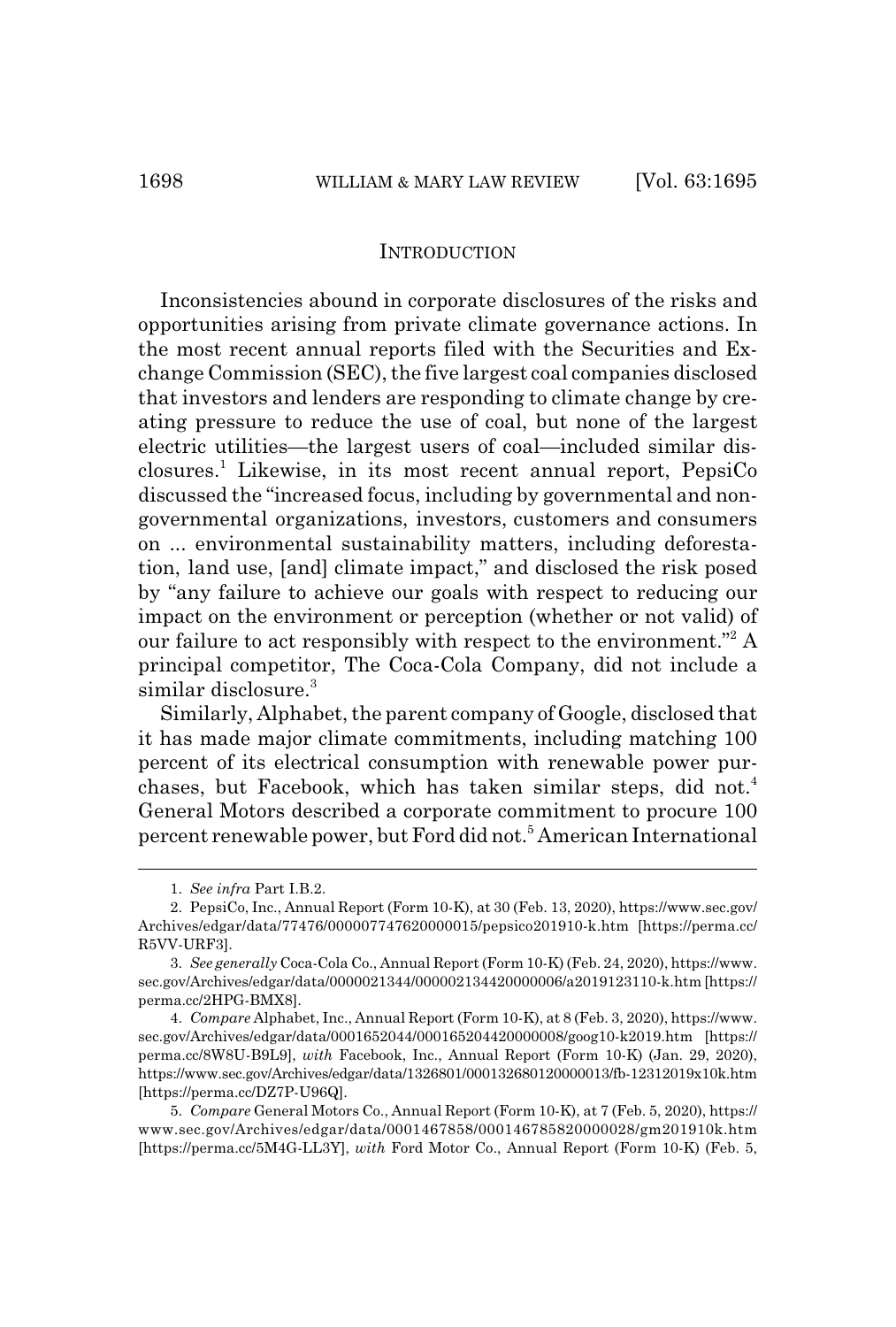Group, a major insurer, disclosed that "our reputation or corporate brand could be negatively impacted as a result of changing customer or societal perceptions of organizations that we either insure or invest in due to their actions (or lack thereof) with respect to climate change," but none of the other large insurance companies that file annual reports with the SEC included a similar disclosure.<sup>6</sup> JPMorgan Chase stated that:

Social and environmental activists are increasingly targeting financial services firms such as JPMorgan Chase with public criticism for their relationships with clients that are engaged in certain sensitive industries, including businesses whose products are or are perceived to be harmful to human health, or whose activities negatively affect or are perceived to negatively affect the environment, workers' rights or communities.<sup>7</sup>

Bank of America also noted the risk of reputational harm arising from the "perception of [its] environmental, social and governance practices and disclosures."8 Wells Fargo, Capital One Financial, and other large banks are subject to these same types of risks, yet their annual reports did not disclose them.<sup>9</sup>

Do these inconsistent disclosures reflect differences in the financial risks posed to these firms by climate change or differences in disclosure practices about the growing private pressure on firms to reduce greenhouse gas (GHG) emissions? This Article presents the results of an empirical study of corporate environmental and climate disclosures and argues that these are not just anecdotal

<sup>2020),</sup> https://www.sec.gov/Archives/edgar/data/0000037996/000003799620000010/f12312019 10-k.htm [https://perma.cc/G9DP-3Z2U].

<sup>6.</sup> *Compare* Am. Int'l Grp., Inc., Annual Report (Form 10-K), at 21 (Feb. 21, 2020), https://www.sec.gov/Archives/edgar/data/5272/000110465920023889/aig-20191231.htm [https://perma.cc/VP58-PYK8], *with infra* Part I.B.2.

<sup>7.</sup> JPMorgan Chase & Co., Annual Report (Form 10-K), at 25 (Feb. 25, 2020), https:// www.sec.gov/Archives/edgar/data/0000019617/000001961720000257/corp10k2019.htm [https://perma.cc/5UUE-W7H5].

<sup>8.</sup> Bank of Am. Corp., Annual Report (Form 10-K), at 16 (Feb. 19, 2020), https://www.sec. gov/Archives/edgar/data/0000070858/000007085820000011/bac-1231201910xk.htm [https:// perma.cc/RG7X-52TW].

<sup>9.</sup> *See, e.g.*, Wells Fargo & Co., Annual Report (Form 10-K) (Feb. 26, 2020), https://www. sec.gov/Archives/edgar/data/72971/000007297120000217/wfc-12312019x10k.htm [https:// perma.cc/LS9B-UMZD]; Capital One Fin. Corp., Annual Report (Form 10-K) (Feb. 20, 2020), https://investor.capitalone.com/node/42616/html [https://perma.cc/SJ5U-6APY].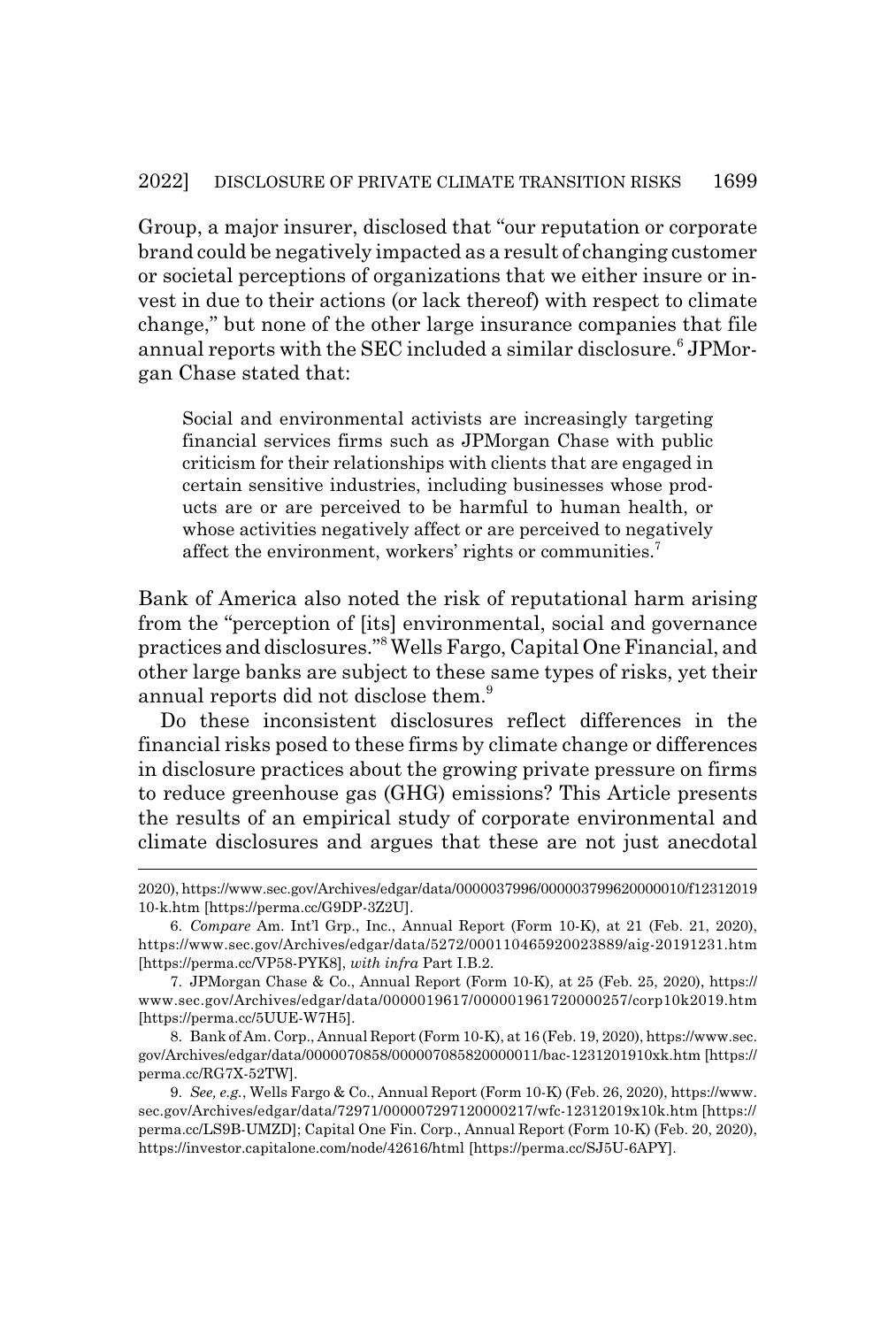differences or differences in the financial condition of the firms. Instead, they reflect limitations in the securities disclosure regulatory regime and limitations in the conceptual model of governance that shapes the thinking of the lawyers, accountants, business managers, and policymakers who manage the disclosure process. Based on this analysis, the Article proposes viable changes to the securities disclosure regime to improve the information available to investors and accelerate climate change mitigation.

A vigorous academic and policy debate is underway about the disclosure of climate risks. On one track, the debate concerns whether climate risks merit disclosure by publicly traded firms even if they are not material as that term is interpreted by the SEC and courts. Scholars such as Cynthia Williams<sup>10</sup> and Jill Fisch,<sup>11</sup> along with many others,<sup>12</sup> have argued that disclosure of environmental issues merits a departure from the focus on reporting of material financial risks that has been dominant for ninety years.13 I share this view.

13. *Cf.* Gary Gensler, Chair, U.S. Sec. & Exch. Comm'n, Statement Before the Financial Stability Oversight Council (Oct. 21, 2021), https://www.sec.gov/news/public-statement/gens ler-statement-financial-stability-oversight-council-102121 [https://perma.cc/8VS4-7R8K].

<sup>10.</sup> *See* Cynthia A. Williams, *The Securities and Exchange Commission and Corporate Social Transparency*, 112 HARV. L. REV. 1197, 1201-02, 1299 (1999) (arguing for a new standard for environmental and other social issues).

<sup>11.</sup> *See* Jill E. Fisch, *Making Sustainability Disclosure Sustainable*, 107 GEO. L.J. 923, 950-51 (2019) (arguing that materiality is a principles-based requirement that does not stabilize the types of disclosures from companies facing climate risks and proposing new SEC requirements to address sustainability disclosure and analysis).

<sup>12.</sup> *See, e.g.*, Daniel C. Esty & Quentin Karpilow, *Harnessing Investor Interest in Sustainability: The Next Frontier in Environmental Information Regulation*, 36 YALE J. ON REGUL. 625, 690 (2019) (suggesting a mandatory environmental, social, and governance (ESG) reporting requirement); Virginia Harper Ho & Stephen Kim Park, *ESG Disclosure in Comparative Perspective: Optimizing Private Ordering in Public Reporting*, 41 U. PA. J. INT'L L. 249, 256 (2019) (noting the value of hybrid public-private ESG disclosure); Melissa K. Scanlan, *Climate Risk Is Investment Risk*, 36 J. ENV'T L. & LITIG. 1, 15 (2021); Thomas Clarke, *The Widening Scope of Directors' Duties: The Increasing Impact of Corporate Social and Environmental Responsibility*, 39 SEATTLE U. L. REV. 531, 531 (2016) (proposing expansion of directors' duties); Adam Sulkowski & Sandra Waddock, *Beyond Sustainability Reporting: Integrated Reporting Is Practiced, Required, and More Would Be Better*, 10 U. ST. THOMAS. L.J. 1060, 1061 (2013) ("Thousands of companies around the world, including 95 percent of the Global Fortune 250, voluntarily report on their environmental, societal, and economic impacts."). *But see* Margaret E. Peloso, *An Approach for Investors, Companies,* ENV'T F., Nov./Dec. 2020, at 27, 27 (recommending a focus on firm resilience); Max M. Schanzenbach & Robert H. Sitkoff, *Reconciling Fiduciary Duty and Social Conscience: The Law and Economics of ESG Investing by a Trustee,* 72 STAN. L. REV. 381, 386 (2020) (arguing trust fiduciary duty requirements allow trustees to account for ESG issues only in limited circumstances).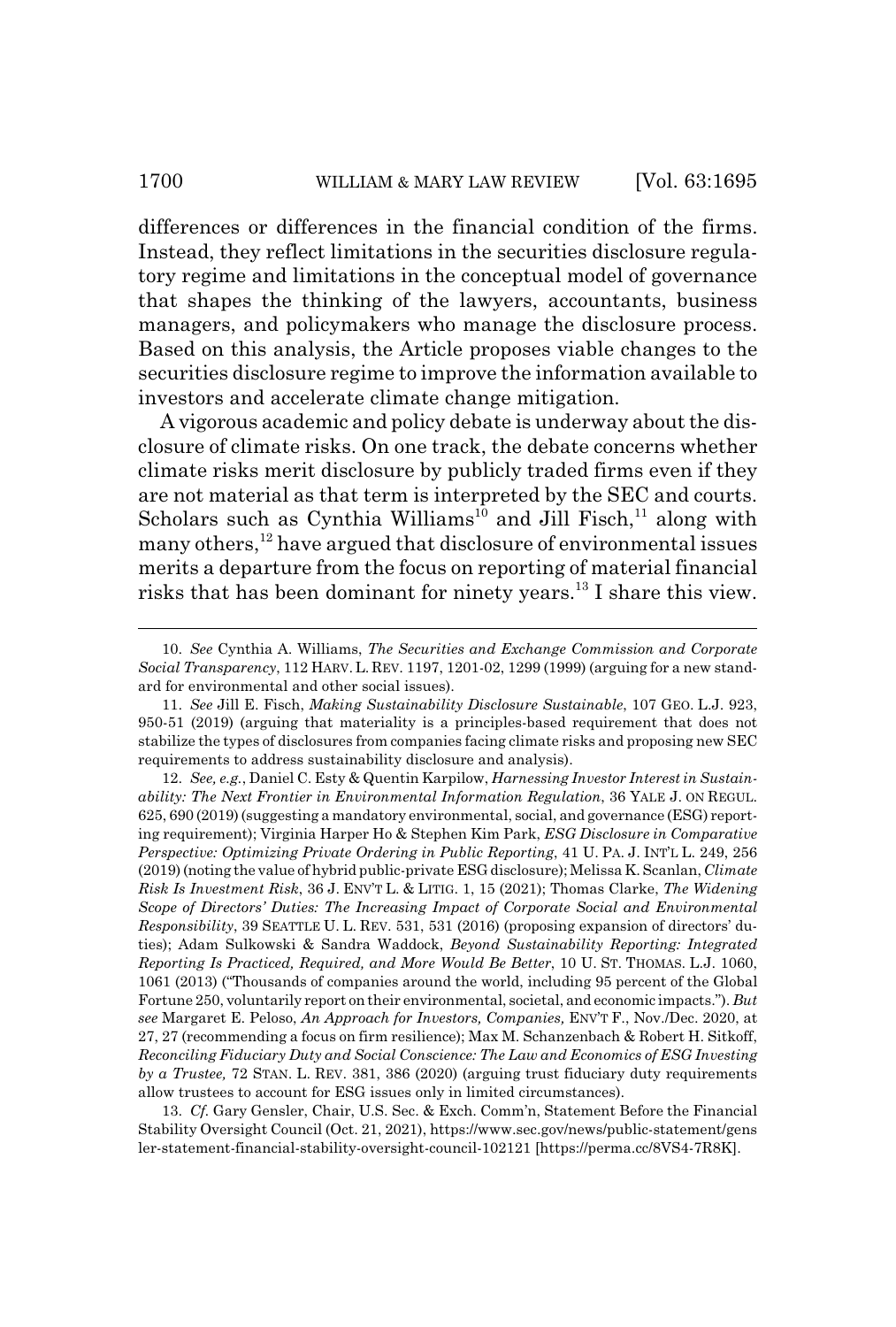Climate change is one of the greatest threats to modern society,  $^{14}$  so if disclosure of climate information will drive carbon emissions reductions, even if additional disclosure is somewhat costly and causes some muddying of the security regulatory regime's focus on financial materiality,<sup>15</sup> a departure is warranted. Even with pressure from the Biden administration and more supportive appointments to federal agencies and commissions, however, efforts to depart from the focus on financial materiality through changes to statutes, regulations, policies, and litigation will face high hurdles.<sup>16</sup>

On a different track, the climate disclosure debate focuses not on whether the financial materiality standard should be modified or supplemented, but whether companies are failing to disclose two types of climate risks even if they are material to a reasonable investor.17 The first is often called *physical risk*, which is the risk that climate change itself—rising sea levels, increased severity of storms, heat waves, and forest fires, and the human responses to them such as crop failures, migration, and social unrest—will have material adverse financial effects.18 The second is often called *transition risk*, the risk that climate mitigation measures will adversely affect a firm's financial position;<sup>19</sup> although given the SEC's focus on and the risks posed by government regulation and traditional forms of market risk by the SEC and other government entities, transition risk might more accurately be called *regulatory or market risk*. In 2010, the SEC issued guidance on disclosure of climate change risks

<sup>14.</sup> Press Release, Security Council, Climate Change 'Biggest Threat Modern Humans Have Ever Faced', World-Renowned Naturalist Tells Security Council, Calls for Greater Global Cooperation, U.N. Press Release SC/14445 (Feb. 23, 2021).

<sup>15.</sup> *See* ALEXANDRA THORNTON &TYLERGELLASCH, CTR. FOR AM.PROGRESS, THE SECHAS BROAD AUTHORITY TO REQUIRE CLIMATE AND OTHER ESG DISCLOSURES 1, 3, 7, 15 (2021) (discussing backlash to the SEC's recent request for comments on "enhanced climate-related and 'human capital management' disclosures").

<sup>16.</sup> *See generally id.*

<sup>17.</sup> *See* Fisch, *supra* note 11, at 955-56.

<sup>18.</sup> JONATHAN WOETZEL, DICKON PINNER, HAMID SAMANDARI, HAUKE ENGEL, MEKALA KRISHNAN, BRODIE BOLAND & CARTER POWIS, MCKINSEY GLOB. INST., CLIMATE RISK AND RESPONSE: PHYSICAL HAZARDS AND SOCIOECONOMIC IMPACTS viii, 10, 15, 47 (2020). For instance, this report concluded that by the 2040s in some parts of the U.S. Southeast, the likelihood of a once-in-a-century hurricane is likely to double and that it may triple in certain areas in Southeast Asia. *Id.* at 10.

<sup>19.</sup> Kezia Farnham, *What Is Transition Risk and How Can Today's Organizations Tackle It?*, DILIGENT (July 7, 2021), https://www.diligent.com/insights/esg/transition-risk/ [https:// perma.cc/77CB-9TN6].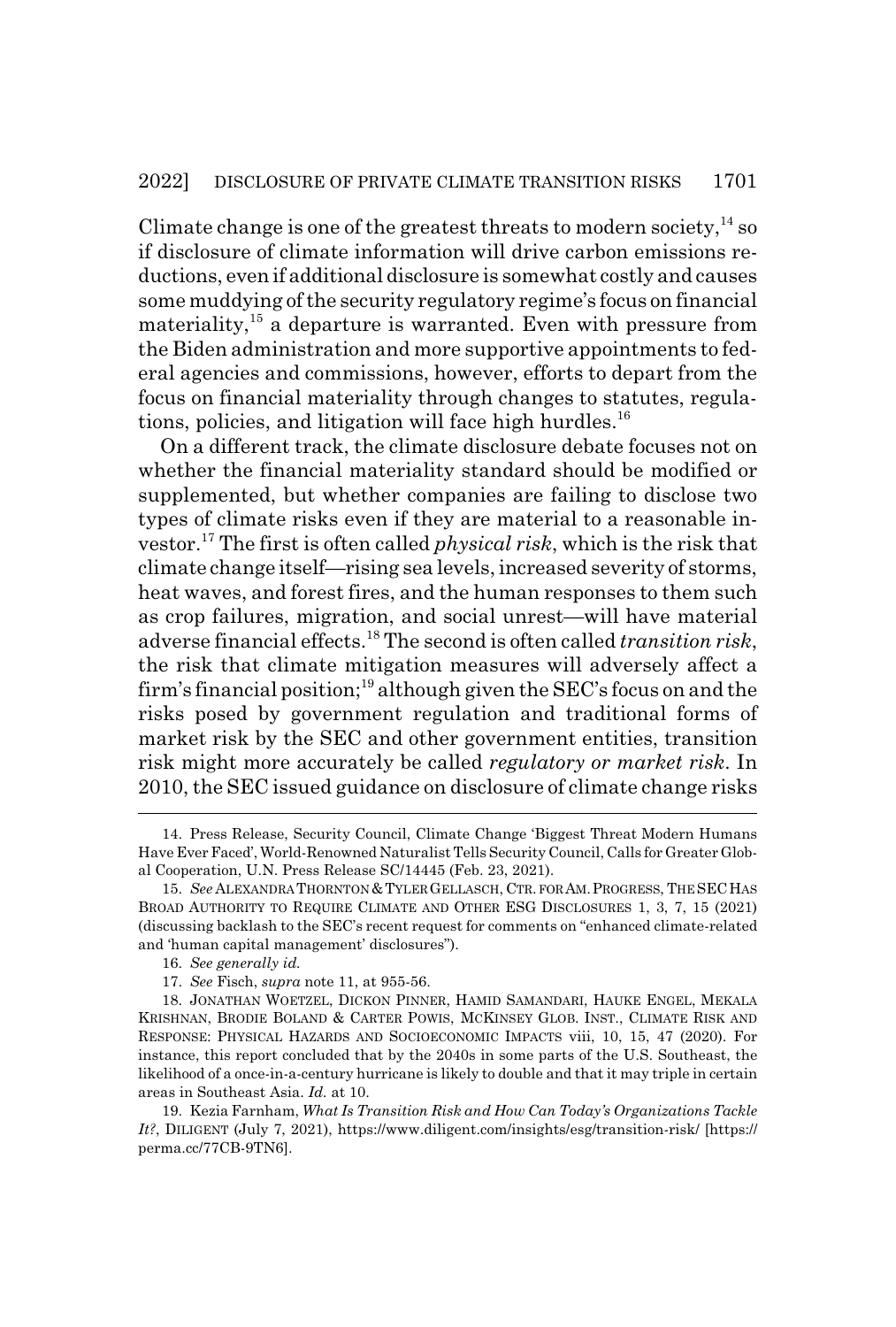(the "2010 Guidance"), which follows the traditional thinking on this issue: it focuses on the material effects of physical and transition risks, the two conventional conceptions of climate change risk.<sup>20</sup> More recently, leading scholars,<sup>21</sup> the U.S. Commodity Futures Trading Commission (CFTC), $^{22}$  the Federal Reserve, $^{23}$  and major global private and public-private hybrid initiatives such as the Task Force on Climate-related Financial Disclosure  $(TCFD)^{24}$ and the Sustainability Accounting Standards Board (SASB),<sup>25</sup> have also focused principally on the development of standards and methods to increase the disclosure of these two types of climate risks.

22. CLIMATE-RELATED MARKET RISK SUBCOMM., U.S. COMMODITY FUTURES TRADING COMM.,MANAGING CLIMATE RISK IN THE U.S.FINANCIAL SYSTEM 2 [hereinafter CFTC Report], https://www.cftc.gov/sites/default/files/2020-09/9-9-20%20Report%20of%20the%20Subcom mittee%20on%20Climate-Related%20Market%20Risk%20-%20Managing%20Climate%20 Risk%20in%20the%20U.S.%20Financial%20System%20for%20posting.pdf [https://perma. cc/TZD7-JE5Z] ("A world wracked by frequent and devastating shocks from climate change cannot sustain the fundamental conditions supporting our financial system."); *see also Market Risk Advisory Committee*, U.S. COMMODITY FUTURES TRADING COMM., https://www.cftc.gov/ About/AdvisoryCommittees/MRAC [https://perma.cc/Y6XK-8KFN].

23. *See* BD. OF GOVERNORS OF THE FED. RSRV. SYS., FINANCIAL STABILITY REPORT 58 (Nov. 2020) [hereinafter Federal Reserve Report], https://www.federalreserve.gov/publications/files/ financial-stability-report-20201109.pdf [https://perma.cc/CF5G-3ZWE] ("Opacity of exposures and heterogeneous beliefs of market participants about exposures to climate risks can lead to mispricing of assets and the risk of downward price shocks."). The Financial Stability Oversight Council, a Treasury Department-led body created in the wake of the 2008 crisis, has incorporated climate risks into its annual report and has suggested that the Federal Reserve and other major financial regulators join international coalitions that focus on climate threats. *See generally id.*; *About FSOC*, U.S. DEP'T OF THE TREASURY, https://home.treasury. gov/policy-issues/financial-markets-financial-institutions-and-fiscal-service/fsoc/about-fsoc [https://perma.cc/66S9-QURB].

24. *See* FINAL REPORT: RECOMMENDATIONS OF THE TASK FORCE ON CLIMATE-RELATED FINANCIAL DISCLOSURES 41 (2017) [hereinafter TCFD 2017 Report], https://assets.bbhub.io/ company/sites/60/2020/10/FINAL-2017-TCFD-Report-11052018.pdf [https://perma.cc/69G5- B9AX].

25. *See* SUSTAINABILITYACCT.STANDARDS BD.,SASBCONCEPTUAL FRAMEWORK 2-3 (2017) [hereinafter SASB 2017 Framework], https://www.sasb.org/wp-content/uploads/2020/02/ SASB\_Conceptual-Framework\_WATERMARK.pdf [https://perma.cc/E75E-K2TX].

<sup>20.</sup> Commission Guidance Regarding Disclosure Related to Climate Change, 75 Fed. Reg. 6,290 (Feb. 8, 2010) [hereinafter SEC 2010 Guidance].

<sup>21.</sup> *See, e.g.*, Esty & Karpillow, *supra* note 12, at 690 (discussing climate risk in the context of a proposal for mandatory disclosure); Lisa Benjamin, *The Road to Paris Runs Through Delaware: Climate Litigation and Directors' Duties*, 2020 UTAH L.REV. 313, 381 (discussing directors' duties regarding climate issues); Markus Kitzmueller & Jay Shimshack, *Economic Perspectives on Corporate Social Responsibility*, 50 J. ECON. LITERATURE 51, 53-54 (2012) (discussing firms' motivations for engaging in socially responsible activities).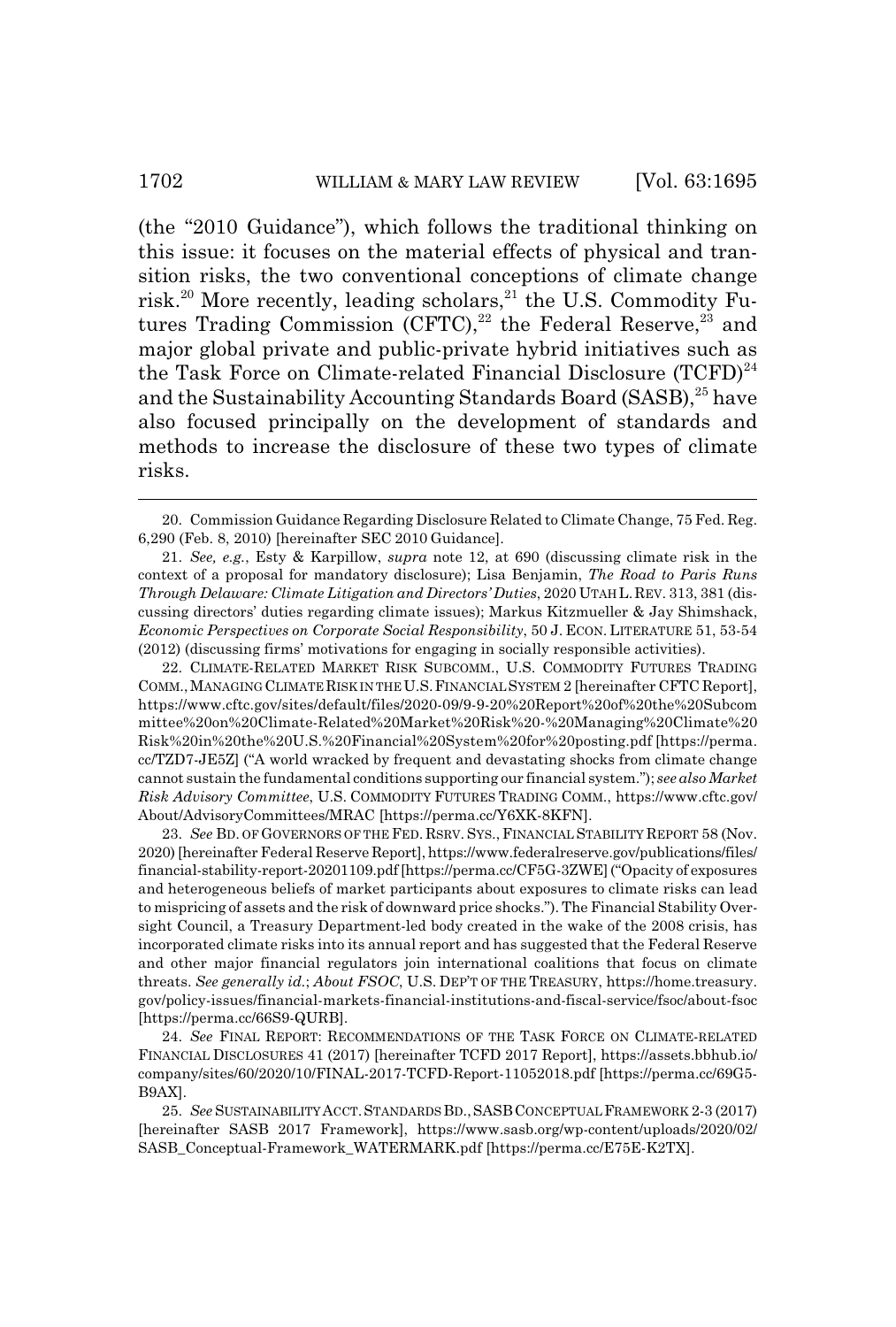#### 2022] DISCLOSURE OF PRIVATE CLIMATE TRANSITION RISKS 1703

This Article takes a different approach. It argues that the two current tracks pursued by scholars, policymakers, and advocates, which focus principally on relaxing or bypassing the materiality standard, or on better identifying physical climate risk and regulatory or market transition climate risk, are important but overlook a more viable opportunity: disclosure of the transition risks posed by the newly emerging phenomenon of private environmental governance  $(PEG).^{26}$  For instance, when a company commits to reducing the carbon emissions from its supply chain and imposes reduction targets in supply chain contracts, high-carbon suppliers can lose important markets for their products. This is a climate transition risk, but it is not a government regulatory risk, and it is not simply a market risk. It is a risk that emerges because the buying company is playing a private regulatory role with its suppliers even if governments are not requiring it to do so. PEG initiatives take many forms, but they all share the common feature of nongovernmental actors (including corporations, investors, lenders, insurers, advocacy groups, and other private sector actors) performing traditionally governmental functions such as reducing negative externalities (in this case carbon emissions) or managing common pool resources or public goods (in this case, the ability of the atmosphere to maintain a stable climate).27 PEG climate initiatives can induce firms to reduce carbon emissions even absent government climate mitigation requirements, and in some cases they overcome government opposition to climate mitigation.<sup>28</sup> They present a discrete new type of transition risk that does not fit neatly into physical, regulatory, or market risks and that has grown substantially since the development of the  $2010$  Guidance.<sup>29</sup> The emerging

<sup>26.</sup> *See infra* Part I.A.

<sup>27.</sup> *See, e.g.*, Sarah E. Light, *The Law of the Corporation as Environmental Law*, 71 STAN. L. REV. 137, 140-41 (2019); Sarah E. Light & Eric W. Orts, *Parallels in Public and Private Environmental Governance*, 5 MICH. J. ENV'T & ADMIN. L. 1, 4, 8-9 (2015); Michael P. Vandenbergh, *Private Environmental Governance*, 99 CORNELL L. REV. 129, 146 (2013); Sarah C. Haan, *Shareholder Proposal Settlements and the Private Ordering of Public Elections*, 126 YALEL.J.262,286 (2016) (framing settlement agreements in shareholder proposals as a mechanism for private ordering in campaign finance and environmental proposals).

<sup>28.</sup> *See* Vandenbergh, *supra* note 27, at 136-38.

<sup>29.</sup> *See supra* note 20 and accompanying text. As Alan Palmiter has noted, PEG activities in the form of ESG actions by corporations reached an inflection point in roughly 2012, and the activity since then has been remarkable. Alan R. Palmiter, Capitalism, Heal Thyself 4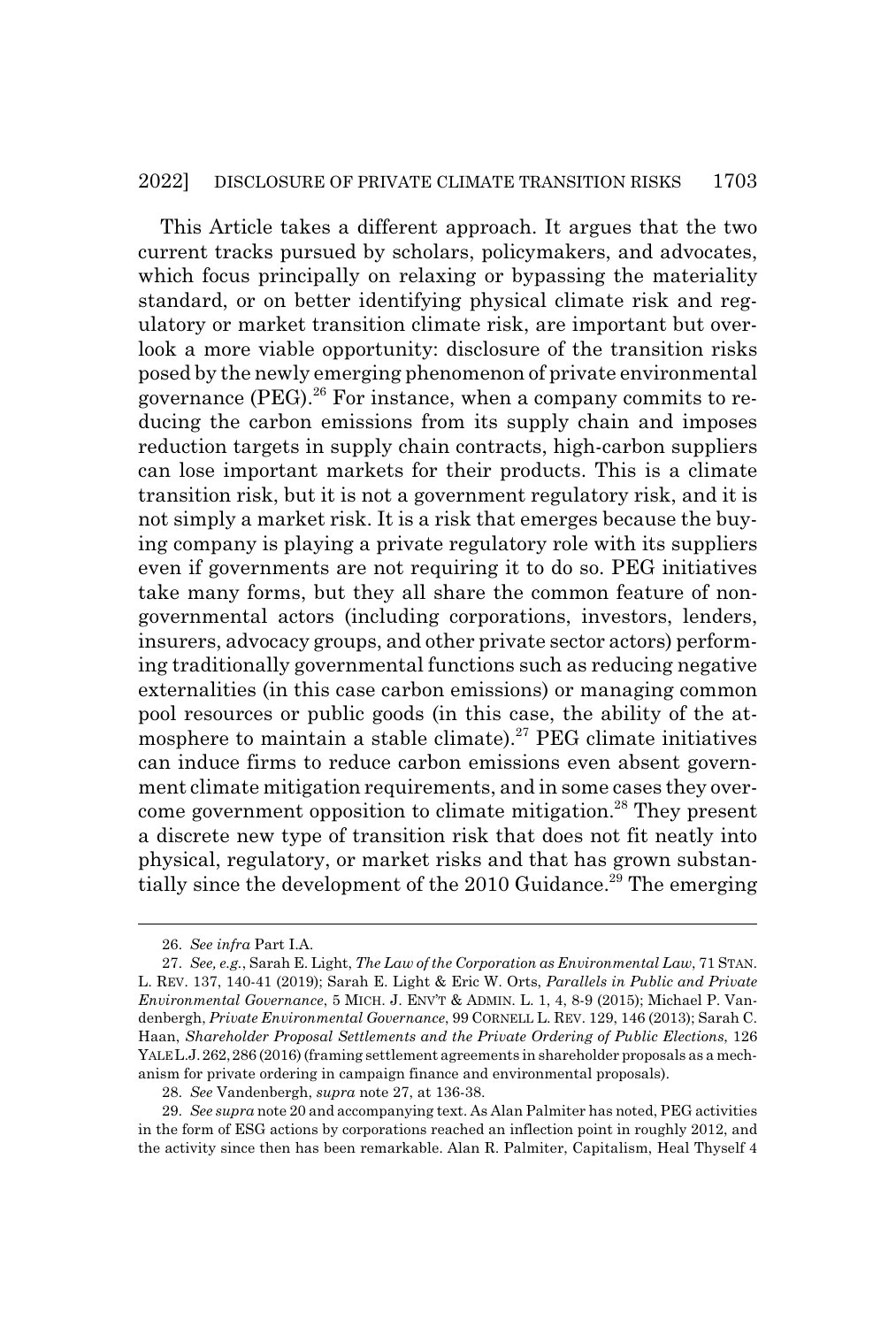importance of environmental, social, and governance (ESG) issues and growth in PEG climate initiatives has also occurred largely under the radar screen of much of the legal scholarship on climate risk disclosure.30

As the examples at the outset suggest, a wide range of PEG climate initiatives pose potentially material transition risks, including advocacy group pressure on firms to disclose or reduce emissions,<sup>31</sup> naming and shaming campaigns directed at managers, employees, or retail customers,<sup>32</sup> and divestiture or investor engagement campaigns directed at institutional investment firms, lenders, and insurers.<sup>33</sup> PEG climate transition risks also arise from the knock-on effects of this direct pressure, including adoption of public commitments by corporations, investment firms and pension funds, lenders, and insurers.34 Perhaps most importantly, PEG climate transition risks also include the risks that arise from the transfer of this emissions reduction pressure to borrowers, equity issuers, suppliers, and utilities.35 For instance, Walmart has worked with several environmental advocacy groups to develop Project Gigaton, through which Walmart has committed to reducing the GHG emissions from its suppliers by a billion tons by 2030, an amount roughly equal to the

31. *See supra* notes 2-8 and accompanying text.

32. *See* Leonard, *supra* note 30, at 10552-55.

33. *See* Michael P. Vandenbergh & Jonathan A. Gilligan, *Beyond Gridlock*, 40 COLUM. J. ENV'T L. 217, 253, 264-66 (2015).

34. Haley Wiebel, Kevin Moss & Emily Neagle, *From Pledges to Action: What's Next for COP26 Corporate Commitments*, WORLD RES. INST. (Nov. 22, 2021), https://www.wri.org/in sights/pledges-action-whats-next-cop26-corporate-commitments [https://perma.cc/Z8WW-57XZ].

35. *See* Leonard, *supra* note 30, at 10552-55.

<sup>(</sup>Nov. 25, 2021) (unpublished manuscript), https://papers.ssrn.com/sol3/papers.cfm?abstrct\_ id=3940395 ("Something happened in about 2012, and there's no indication it's going to end soon. In fact, there's every reason to believe that nearly all [assets under management] globally will soon have some form of ESG flavor—whether ESG-incorporated, ESG-focused, ESGactivist, or ESG-impact investing. At current exponential growth rates, this should happen in 2022, latest 2023. And then the ESG flavors will only become more and more intense.").

<sup>30.</sup> *See* Louis G. Leonard III, *Under the Radar: A Coherent System of Climate Governance, Driven by Business*, 50 ENV'TL.REP. 10546, 10546-47, 10568 (2020) (providing analysis by former head of energy and climate programs from World Wildlife Fund regarding importance of PEG climate initiatives and noting these initiatives present financial risks and opportunities); David G. Victor, *Faced with Government Inaction, Private Firms Emerge as Major Players in Climate Change Mitigation*, SCI. (Dec. 18, 2017), https://web.archive.org/web/20171222 153710/http://blogs.sciencemag.org/books/2017/12/18/beyond-politics/ [https://perma.cc/C7KT-F9CJ] (noting the growing importance of private sector action regarding climate change).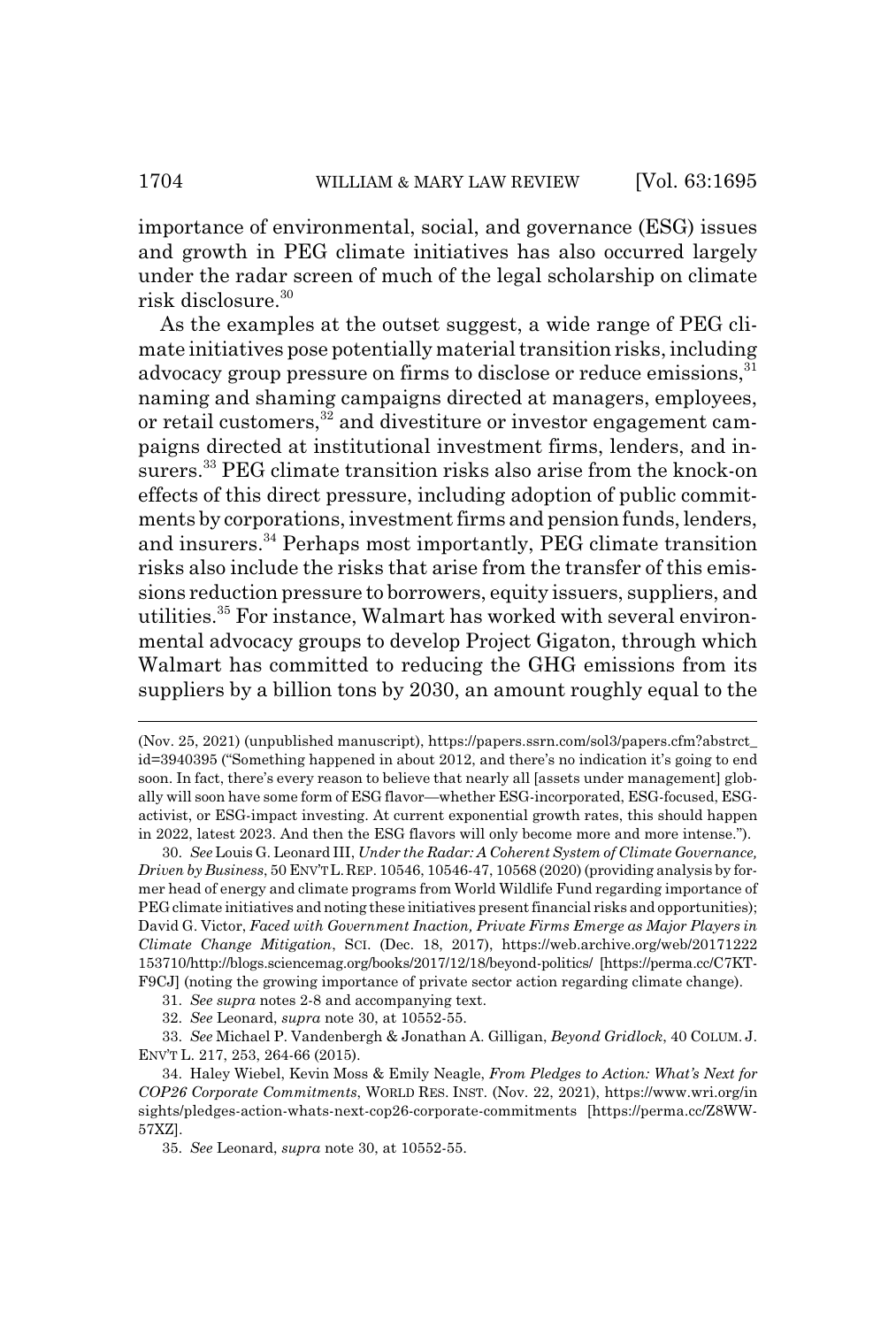annual emissions of Germany or Japan.<sup>36</sup> Any major supplier selling to Walmart can thus expect GHG reduction pressure not just from governments, but from Walmart.<sup>37</sup>

These private initiatives are motivated by a complex set of drivers: financial gains from efficiency; employee norms; corporate and retail customer pressure; reputation or brand concerns; investor, lender, and insurer pressure; and others.<sup>38</sup> Anticipation of future government regulatory pressure plays an important role in some cases, but it cannot explain the growth of PEG climate initiatives that occurred during the Trump administration and in countries and states where governments have resisted climate change mitigation.39 An example is the We Are Still In initiative, which was organized by the World Wildlife Fund (WWF) and other advocacy groups and included not only cities and states, but also hundreds of companies, all committing to support the goals of the Paris Agreement after the Trump administration announced its intention to withdraw.<sup>40</sup> Although the focus of the academic literature, disclosure regimes, and this Article is on the adverse effects of climate change, PEG climate initiatives can also create opportunities that may be just as important to a reasonable investor as the risks. For instance, although a supply chain contracting requirement for low-GHG goods may disadvantage some suppliers, it may advantage others.<sup>41</sup>

<sup>36.</sup> *See Project Gigaton*, WALMART SUSTAINABILITY HUB, https://www.walmartsustain abilityhub.com/project-gigaton [https://perma.cc/W55P-D4C7]; Jim Witkin, *Inside Walmart's Lofty Project Gigaton: Supply Chain Engagement for Cutting Emissions*, TRIPLE PUNDIT (May 11, 2018), https://www.triplepundit.com/story/2018/inside-walmarts-lofty-project-gigaton-sup ply-chain-engagement-cutting-emissions/12371 [https://perma.cc/9ZDH-3T5K].

<sup>37.</sup> *See Project Gigaton*, *supra* note 36.

<sup>38.</sup> *See generally* MICHAEL P.VANDENBERGH &JONATHAN M.GILLIGAN,BEYOND POLITICS: THE PRIVATE GOVERNANCE RESPONSE TO CLIMATE CHANGE (2017); Kitzmueller & Shimshack, *supra* note 21, at 62-70.

<sup>39.</sup> *See* Vandenbergh, *supra* note 27, at 131-32, 136-37.

<sup>40.</sup> *See* Leonard, *supra* note 30, at 10559.

<sup>41.</sup> *See* Edward Klump, Kristi E. Swartz & Arianna Skibell, *CEOs Outline 3 Trends Hitting Electricity*, GOVERNORS' WIND & SOLAR ENERGY COAL. (Nov. 16, 2020), https://governors windenergycoalition.org/ceos-outline-3-trends-hitting-electricity/ [https://perma.cc/M66L-33 XJ] (quoting John Ketchum, CEO of the competitive wholesale unit NextEra, for the proposition that "pressure that formally nontraditional buyers of renewables are facing from their investor base has really expanded the opportunity for us").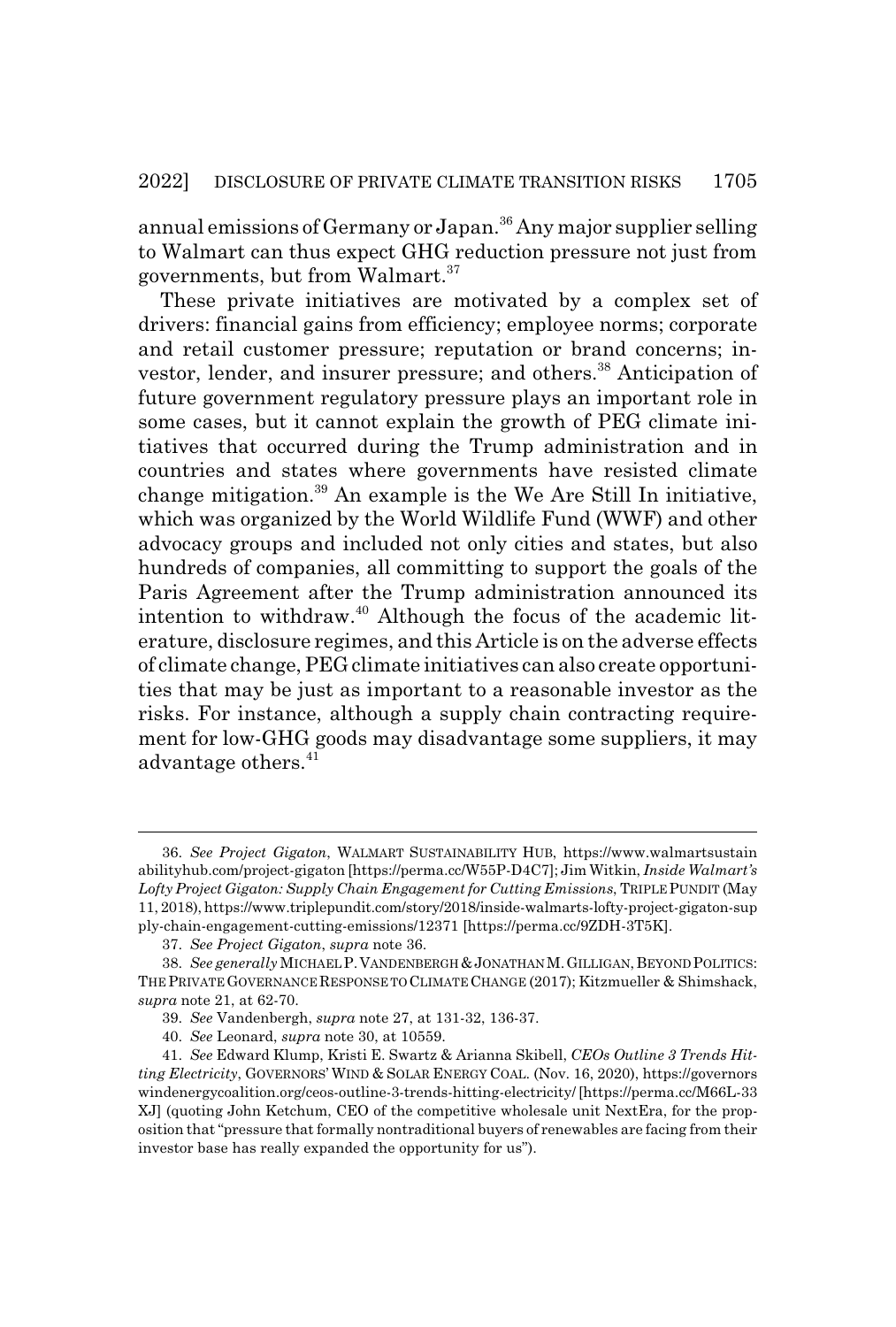To assess the status of firm disclosure of PEG climate transition risks, this Article reports on an examination of the most recent annual reports (often referred to as "10-Ks") of the Fortune 100 companies, plus the five largest coal companies (by market share in production), the five largest petroleum refining companies (by revenue), and the five largest utility companies (also by revenue).<sup>42</sup> The results indicate that many firms recognize the material risks posed by PEG climate initiatives: more than one-third of the Fortune 100 firms disclosed PEG climate transition risks when discussing matters that may be material to a reasonable investor.  $43$ 

The disclosures discussed at the outset provide examples, such as the JPMorgan Chase statement that "[s]ocial and environmental activists are increasingly targeting financial services firms" based on the environmental effects of their lending practices.<sup>44</sup> Not surprisingly, these disclosures are most common among fossil fuelheavy industries. A major coal company disclosed PEG climate transition risks by noting the threat posed by "unfavorable lending policies by lending institutions and divestment efforts affecting the investment community."45 Although the coal firm's filing did not specify the types of lender policies or divestment efforts that posed material risks, as the JPMorgan disclosure suggests some lenders have responded to advocacy group pressure by adopting policies that disfavor lending to fossil-fuel heavy projects and companies.<sup>46</sup> Other private initiatives have pressured investors to divest from fossil fuel-heavy stocks or have encouraged investors to pressure companies to transition away from reliance on coal and other fossil fuels.<sup>47</sup>

This Article demonstrates that the disclosure of PEG climate transition risks varies substantially among firms and rarely fully explores the extent of the financial risk and opportunity presented

<sup>42.</sup> *See infra* Part I.B.1.

<sup>43. 2021</sup> Vandenbergh Final PEG Disclosure Spreadsheet, https://vanderbilt.app.box.com/ s/5s846eodlwwvbe4zk3py7qgln379rtt9 [https://perma.cc/PUZ8-UC4K].

<sup>44.</sup> JPMorgan Chase & Co., 2019 Form 10-K, *supra* note 7, at 25.

<sup>45.</sup> All. Res. Partners, L.P., Annual Report (Form 10-K), at 34 (Feb. 20, 2020), https:// www.sec.gov/Archives/edgar/data/1086600/000155837020001103/arlp-20191231x10kbc 62ed.htm [https://perma.cc/TT4E-PY63].

<sup>46.</sup> *See infra* Part I.A.

<sup>47.</sup> *See infra* Part I.A.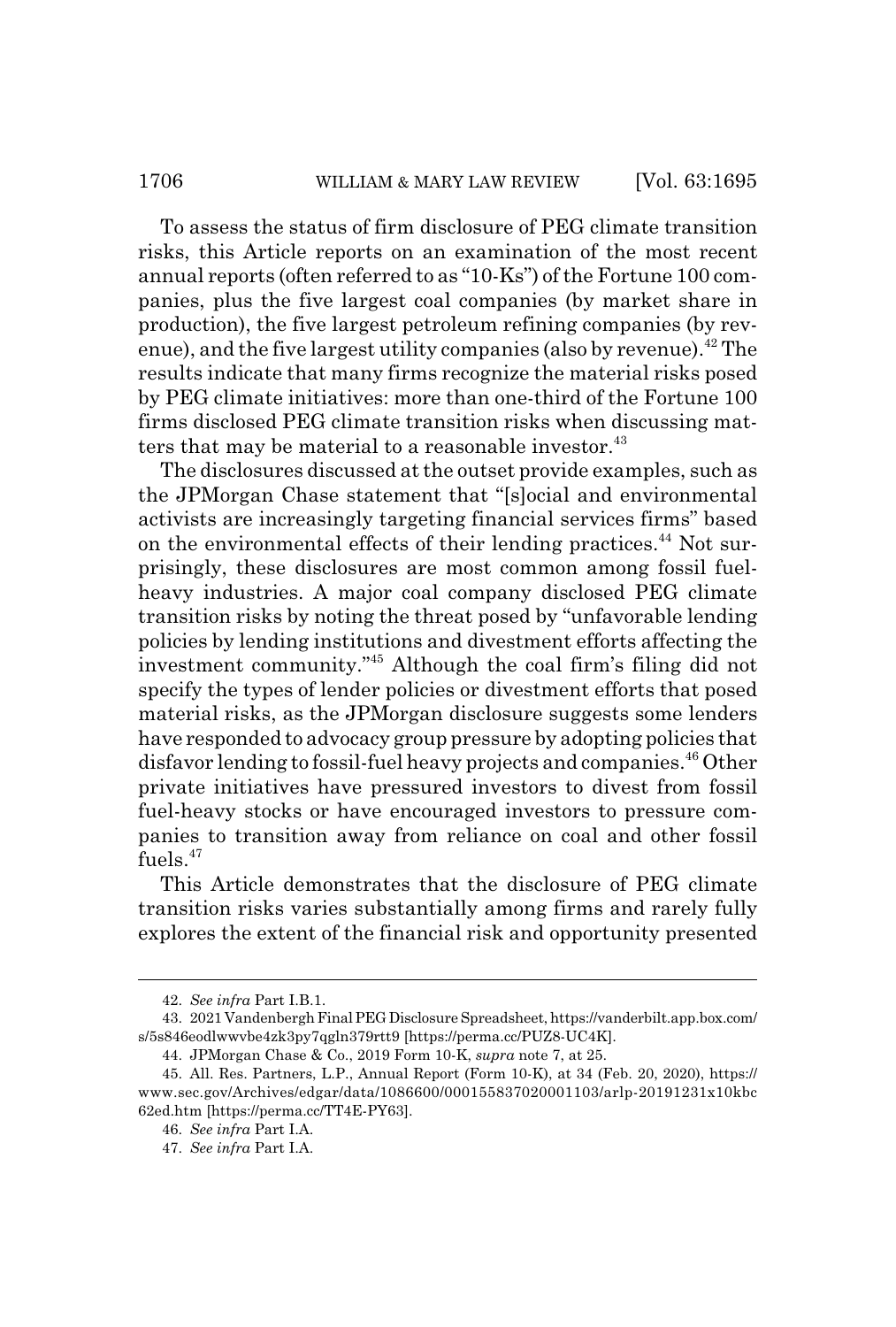by PEG climate initiatives. Many annual reports of similarly situated firms say nothing about the transition risks arising from PEG climate initiatives.48 An example of a transition risk disclosure that focused almost exclusively on traditional government regulatory risks was filed by Marathon Petroleum Corporation, which stated that "[m]eeting the requirements of evolving environmental or other laws or regulations may reduce our refining and marketing margin and may result in substantial capital expenditures and operating costs that could materially and adversely affect our business, financial condition, results of operations and cash flows."49 In addition, disclosure in annual reports is not only uneven among the firms in the Fortune 100: it is uneven among firms within the same sector and between sectors.<sup>50</sup> Bank of America disclosed the risks presented by reputational harm from the "perception of [its] environmental, social and governance practices and disclosures," yet Wells Fargo and Capital One Financial are subject to these types of risks, but did not disclose them.<sup>51</sup>

Although the heterogeneity in disclosures may simply be the product of differences in firm economics (for example, differences in materiality thresholds), differing disclosure practices provide a more plausible answer. The 2010 Guidance, other disclosure regimes, and the training of many public- and private-sector lawyers, accountants, business managers, and policymakers who manage disclosure all focus on the physical and transition risk buckets for climate change and appear to treat transition risks as largely synonymous with government regulatory risks or traditional market risks.<sup>52</sup> Although the 2010 Guidance addresses transition risks, its specific

<sup>48. 2021</sup> Vandenbergh Final PEG Disclosure Spreadsheet, *supra* note 43.

<sup>49.</sup> Marathon Petroleum Corp., Annual Report (Form 10-K), at 32 (Feb. 28, 2020), https:// www.sec.gov/Archives/edgar/data/0001510295/000151029520000006/mpc-20191231x10k.htm [https://perma.cc/G9XK-Y7G3].

<sup>50. 2021</sup> Vandenbergh Final PEG Disclosure Spreadsheet, *supra* note 43.

<sup>51.</sup> *Compare* Bank of Am. Corp., 2019 Form 10-K, *supra* note 8, at 16, *with* Wells Fargo & Co., 2019 Form 10-K, *supra* note 9, *and* Capital One Fin. Corp., 2019 Form 10-K, *supra* note 9.

<sup>52.</sup> *See infra* Part II. For a recent discussion of the importance of climate risk disclosures, compare Hana Vizcarra, *The Uncertainty Principles*, ENV'T F., Nov./Dec. 2020, at 23, 26 (contrasting resistance to disclosure by the SEC and Department of Labor Employee Benefits Security Administration with the more favorable response by the CFTC and Federal Reserve), with Peloso, *supra* note 12, at 27 (advocating use of climate scenario analysis as "a tool to enhance corporate resilience" rather than to motivate firms to reduce GHG emissions).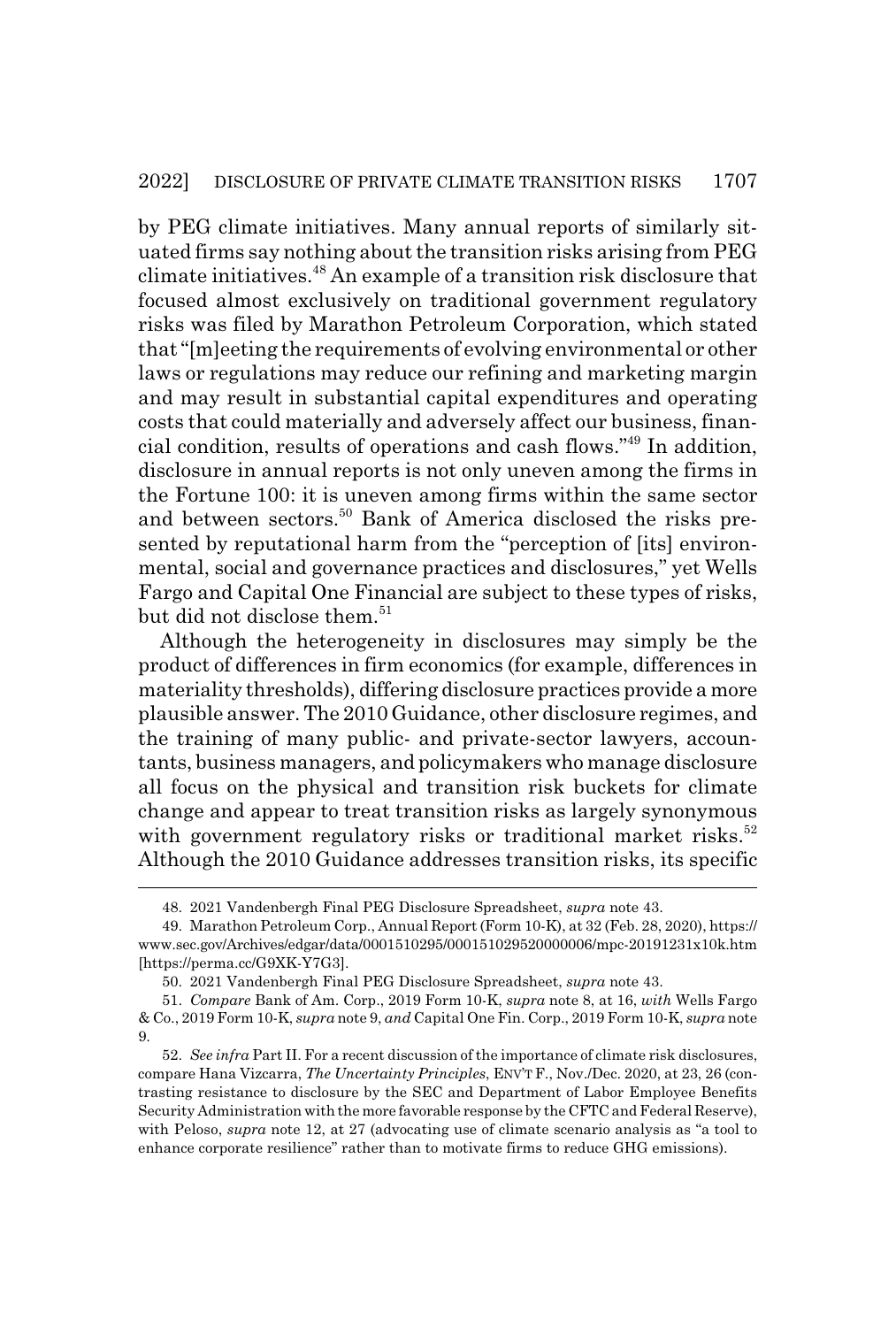provisions focus on risks arising from new legislation or regulations,<sup>53</sup> but the material financial effects that arise from PEG initiatives are not government regulatory risks because they arise from private, not government, action. The 2010 Guidance also notes the importance of risks arising from the indirect consequences of regulation or business trends, but PEG initiatives are not simply the consequence of standard business trends, and the 2010 Guidance does not explicitly call attention to PEG climate risks or provide examples of the types of risks posed by PEG climate initiatives.<sup>54</sup>

It is not surprising that the 2010 Guidance overlooks the transition risks posed by PEG climate initiatives: the SEC drafted the guidance before the rapid growth in PEG climate initiatives over the last decade.<sup>55</sup> Important new reports on climate-related risks issued in 2020 by the CFTC and the Federal Reserve, however, follow a similar pattern.<sup>56</sup> A 2021 model SEC information request letter signals the SEC's growing awareness of PEG climate initiatives and the growth of ESG investing but still frames these risks as a form of market risk rather than recognizing that they are a discrete, hybrid form of regulatory and market risk that is driven by private sector actors and cannot be easily predicted or understood by simply examining traditional market forces.<sup>57</sup> Recent public-private hybrid disclosure efforts such as TCFD and SASB recognize the importance of some of the drivers of PEG climate initiatives, such as reputation and consumer preferences for low-carbon goods, but they provide only limited instructions for identifying and disclosing these risks, and they could be far more specific in calling out the potential material financial effects of a firm subject to or participating in a PEG climate initiative.58

<sup>53.</sup> *See* SEC 2010 Guidance, *supra* note 20, at 6,291, 6,296-97.

<sup>54.</sup> *See id.* at 6,296.

<sup>55.</sup> *See* Palmiter, *supra* note 29, at 4.

<sup>56.</sup> *See generally* CFTC Report, *supra* note 22; Federal Reserve Report, *supra* note 23.

<sup>57.</sup> U.S. Sec. & Exch. Comm'n, Div. of Corp. Fin., Sample Letter to Companies Regarding Climate Change Disclosures (Sept. 22, 2021), https://www.sec.gov/corpfin/sample-letter-cli mate-change-disclosures [https://perma.cc/Z32Q-Z42J].

<sup>58.</sup> *See* TCFD 2017 Report, *supra* note 24, at 41; SASB 2017 Framework, *supra* note 25, at 2-3. For a discussion of the emerging importance of private governance initiatives outside of the environmental protection area, see Rory Van Loo, *The New Gatekeepers: Private Firms as Public Enforcers*, 106 VA. L. REV. 467 (2020).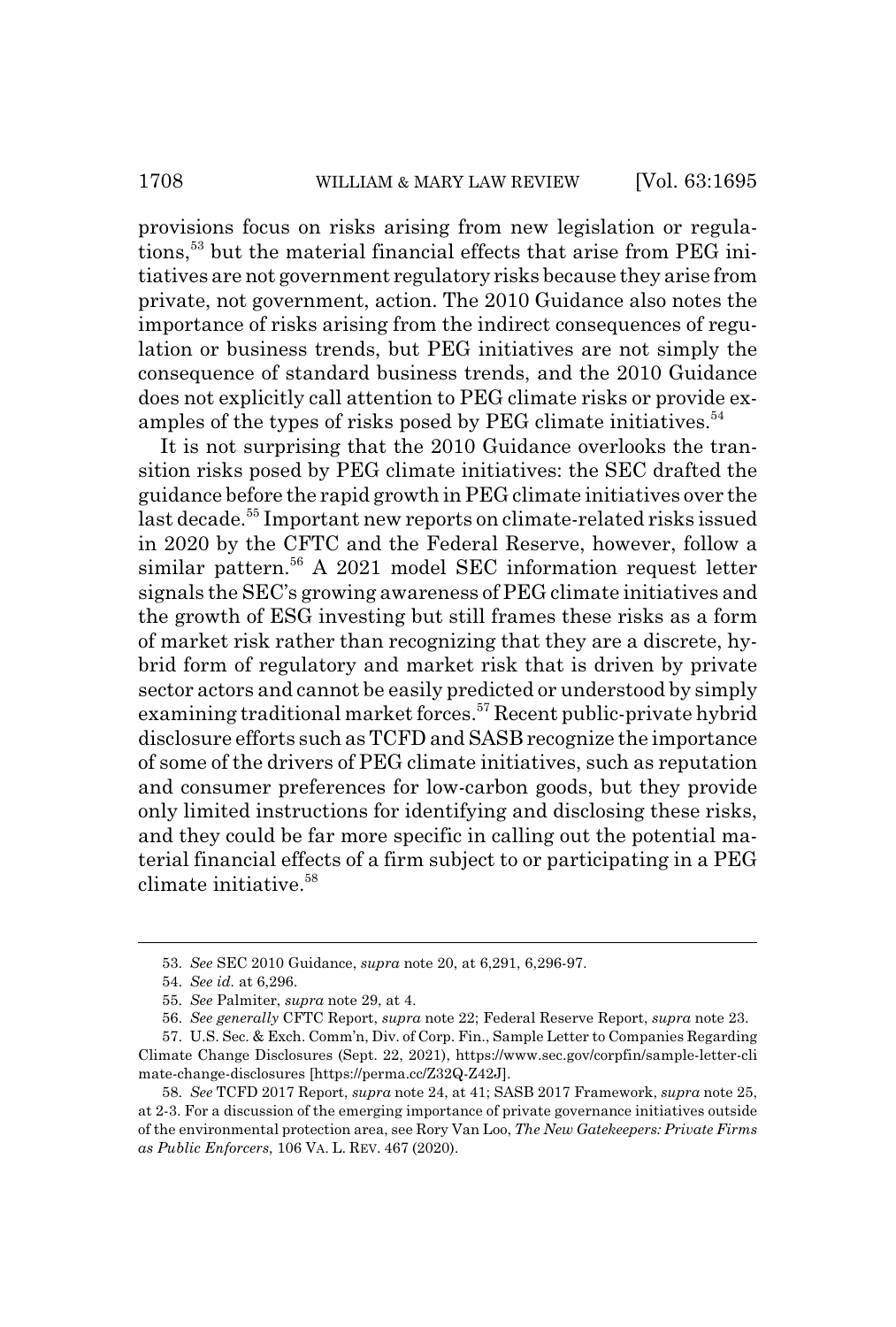#### 2022] DISCLOSURE OF PRIVATE CLIMATE TRANSITION RISKS 1709

The failure of policymakers to identify and firms to consistently disclose PEG climate transition risks may reflect the difficulty scholars, professionals, and policy advocates face when confronting a new form of governance risk. Scholars are often tenacious in holding onto mental models,  $59$  and unless they are recent graduates, the lawyers, accountants, business managers, and policymakers driving and implementing securities disclosure efforts were trained to think of the regulatory universe as including two parties (to paraphrase the famous introduction to *Law & Order*): the government regulators and the private sector actors who are the targets of regulation.<sup>60</sup> When a new phenomenon arises that does not fit neatly into this dyadic view of the world, the regulatory community—the regulators and the regulated companies—may respond slowly. For many new phenomena, a slow response by the disclosure regulatory regime may be adequate and perhaps even advisable.<sup>61</sup> For climate change, however, prompt, major carbon emissions reductions are

<sup>59.</sup> *See, e.g.*, Richard Conniff, *When Continental Drift Was Considered Pseudoscience*, SMITHSONIANMAG. (June 2012), https://www.smithsonianmag.com/science-nature/when-con tinental-drift-was-considered-pseudoscience-90353214/ [https://perma.cc/H5NX-RFZQ]. For a more recent example relevant to climate science, see JAMES LAWRENCE POWELL, DEADLY VOYAGER: THE ANCIENT COMET STRIKE THAT CHANGED EARTH AND HUMAN HISTORY xiii-xiv (2020) (discussing reluctance to accept a new explanatory model of the causes of the Younger Dryas event, which produced a several hundred-year global cooling event).

<sup>60.</sup> Law & Order opens with the statement that "[i]n the criminal justice system, the people are represented by two separate yet equally important groups: the police who investigate crime, and the district attorneys who prosecute the offenders. These are their stories." *See Law & Order: Prescription for Death* (NBC television broadcast Sept. 13, 1990). Although questions regarding disclosure of PEG climate risks have not yet been a focus of federal or state courts, it is fair to assume that the same difficulty of recognizing the implications of this new form of governance will occur among judges as well. *See* Ramirez v. Exxon Mobil Corp., 334 F. Supp. 3d 832, 839, 844, 859 (N.D. Tex. 2018) (granting motion to dismiss shareholder suit); People v. Exxon Mobil Corp., No. 452044/2018, 2019 WL 6795771 (N.Y. Sup. Ct. Dec. 10, 2019) (addressing claim that Exxon Mobil misled investors on impact of future climate policies). For a discussion of *People v. Exxon Mobil*, see Han Li, *Climate Change Isn't Material?: How* People of the State of New York v. Exxon Mobil Corporation *Highlights the Need for Mandatory Greenhouse Gas Emission Disclosures*, MINN. L. REV. DENOVO (2020), https://minnesotalawreview.org/2020/04/26/climate-change-isnt-materialhow-people-of-the-state-of-new-york-v-exxon-mobil-corporation-highlights-the-need-for-man datory-greenhouse-gas-emission-disclosures/ [https://perma.cc/DSW7-PNXJ].

<sup>61.</sup> *See generally* Charles E. Lindblom, *The Science of "Muddling Through*,*"* 19 PUB. ADMIN. REV. 79 (1959); Charles E. Lindblom, *Still Muddling, Not Yet Through*, 39 PUB. ADMIN. REV. 517 (1979).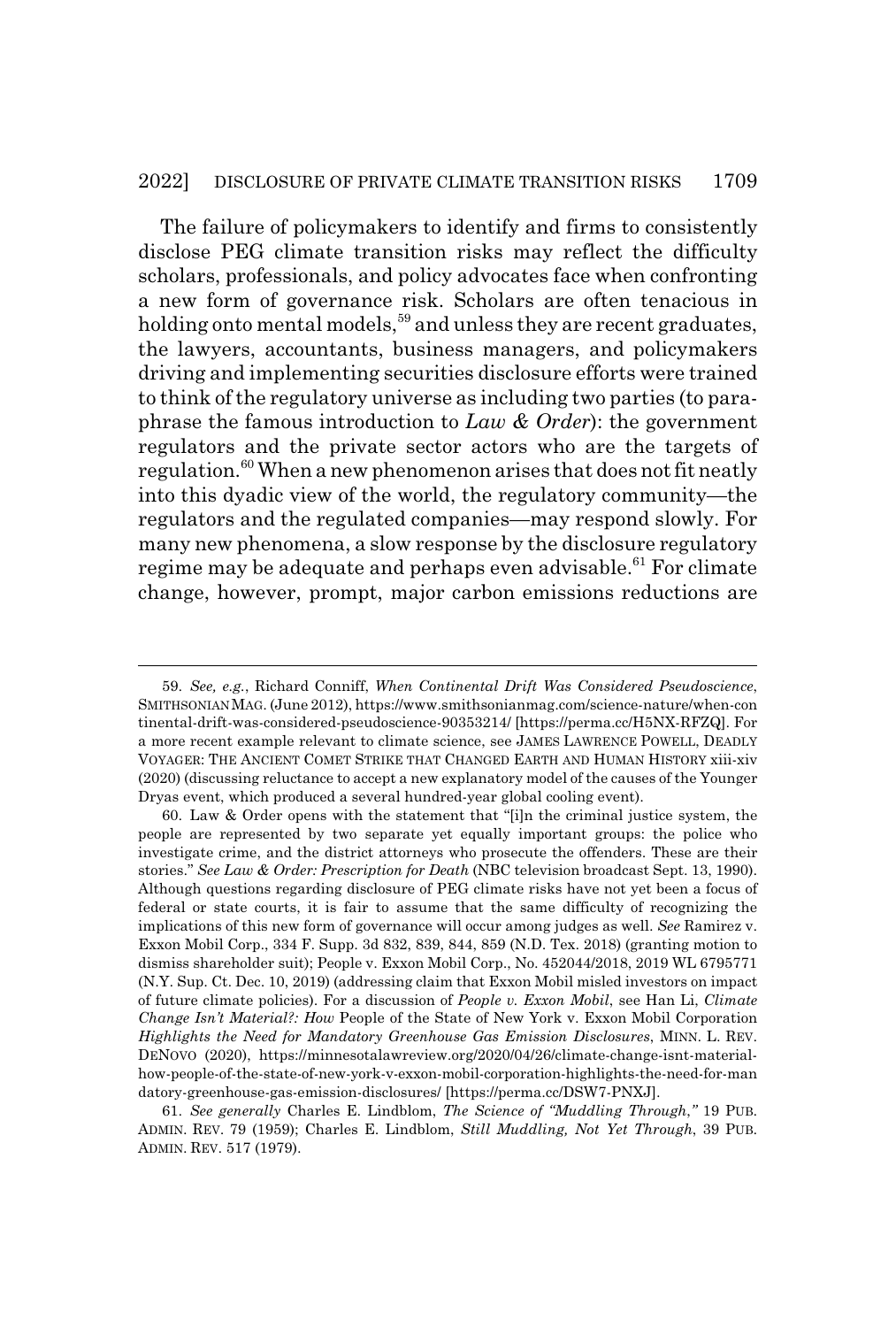necessary to avoid locking in long-term climatic and social harms, and governments have been slow to respond.<sup>62</sup>

This Article identifies several viable steps that can be taken immediately to recognize and disclose PEG climate transition risks.<sup>63</sup> The SEC can update the 2010 Guidance to indicate explicitly that firms should assess and disclose the transition risks arising from PEG climate initiatives, and the CFTC and Federal Reserve can take similar steps. Public-private and private disclosure regimes, such as those developed by the TCFD and SASB, can clarify their disclosure language to note the importance of PEG initiatives more explicitly and can provide more detailed guidelines on how these risks should be assessed and disclosed. Over the longer term, the training of scholars, lawyers, accountants, business managers, and policymakers can better prepare the principal actors in the securities regulatory regime to recognize, assess, and disclose these risks.

In turn, increased disclosure of the transition risks posed by PEG climate initiatives can accelerate pressure for climate change mitigation activities by providing additional information to investors, corporate directors, corporate managers, employees, retail and corporate customers, advocates, philanthropists, and regulators about the effects of PEG climate initiatives. An extensive literature on disclosure of toxic emissions, anecdotal evidence of the effects of carbon disclosure on firm carbon emissions, and the theoretical foundations of the Securities Act of 1933 (the '33 Act) $64$  and the Securities Exchange Act of 1934 (the  $34$  Act)<sup>65</sup> suggest that disclosure drives corporate action.<sup>66</sup> Disclosure of PEG climate

<sup>62.</sup> Stephanie Ebbs, *Scientists: Time Running Short Before Climate Change Effects Are "Irreversible*,*"* ABC NEWS (Oct. 8, 2018, 1:17 PM), https://abcnews.go.com/International/ united-nations-report-details-looming-climate-crisis/story?id=58354235 [https://perma.cc/ 8HAQ-X3PQ].

<sup>63.</sup> For a discussion of viable steps the new Biden administration can take to promote PEG climate initiatives, see Lou Leonard, Michael Vandenbergh & Jonathan Gilligan, *The Road Back to Paris Runs Through Pittsburgh*, PITTSBURGH POST-GAZETTE (Dec. 21, 2020, 6:15 AM), https://www.post-gazette.com/opinion/Op-Ed/2020/12/21/Lou-Leonard-Michael-Vanden bergh-and-Jonathan-Gilligan-The-road-back-to-Paris-runs-through-Pittsburgh/stories/2020 12210008 [https://perma.cc/M8NL-785R].

<sup>64.</sup> Securities Act of 1933, 15 U.S.C. §§ 77g(c), 77k.

<sup>65.</sup> Securities Exchange Act of 1934, 15 U.S.C. §§ 78d(a)-(b).

<sup>66.</sup> *See generally* Shameek Konar & Mark A. Cohen, *Information as Regulation: The Effect of Community Right to Know Laws on Toxic Emissions,* 32 J.ENV'TECON.&MGMT. 109 (1997) (reporting on effects of TRI emissions on share value). For a discussion of the role of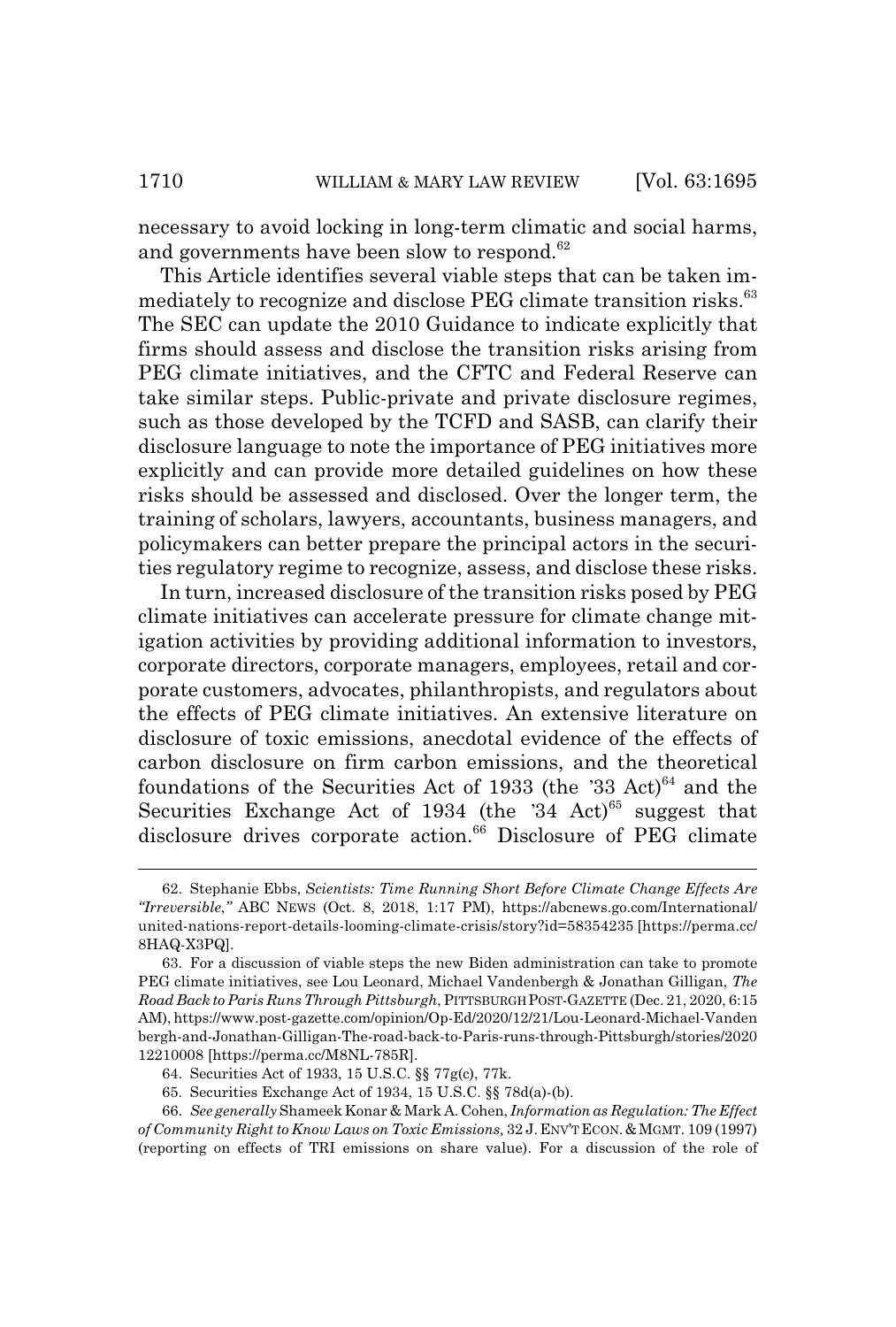transition risks can leverage existing market and social pressures on firms to reduce carbon emissions, demonstrate the influence of existing PEG initiatives, and encourage the development of new PEG initiatives. Increased disclosure can also inform advocacy groups and philanthropists of the effects of their initiatives, identify areas for expansion of existing initiatives or creation of new ones, and induce stakeholders to increase support for the most effective efforts and organizations. Given the deep partisan political divide in the United States, an approach that leverages private sector action may occur more quickly than other regulatory or statutory actions. Private sector action may yield carbon emissions reductions equal to major regulatory initiatives, and, by locking in private sector spending and infrastructure, may be more durable than many other types of government regulatory actions.

## I. DISCLOSURE OF PRIVATE CLIMATE GOVERNANCE RISKS

Part I identifies the types of PEG climate initiatives and explores why these initiatives pose a discrete form of transition risk that is often worthy of disclosure by publicly traded firms. This Part then presents the results of a review of the securities disclosures of the Fortune 100 firms and the five largest firms in the coal, utility, and petroleum refining sectors to examine the extent to which firms are reporting the risks arising from PEG climate initiatives.

## *A. Types and Effects of PEG Climate Initiatives*

As discussed above, for the purposes of this Article, PEG occurs when private sector actors perform the roles traditionally assigned to governments regarding environmental law and policy, such as reducing negative externalities and managing common pool resources and public goods.<sup>67</sup> Although the name assigned to the phenomenon

information in regulating environmental and other risks, see Daniel C. Esty, *Environmental Protection in the Information Age*, 79 N.Y.U.L.REV. 115, 119-21 (2004), and Cass R. Sunstein, *Informational Regulation and Informational Standing:* Akins *and Beyond*, 147 U.PA. L. REV. 613, 614 (1999).

<sup>67.</sup> *See* Sarah E. Light & Michael P. Vandenbergh, *Private Environmental Governance*, *in* DECISION MAKING IN ENVIRONMENTAL LAW 253-67 (LeRoy C. Paddock et al. eds., 2016); Vandenbergh, *supra* note 27, at 146 (discussing public functions of private governance).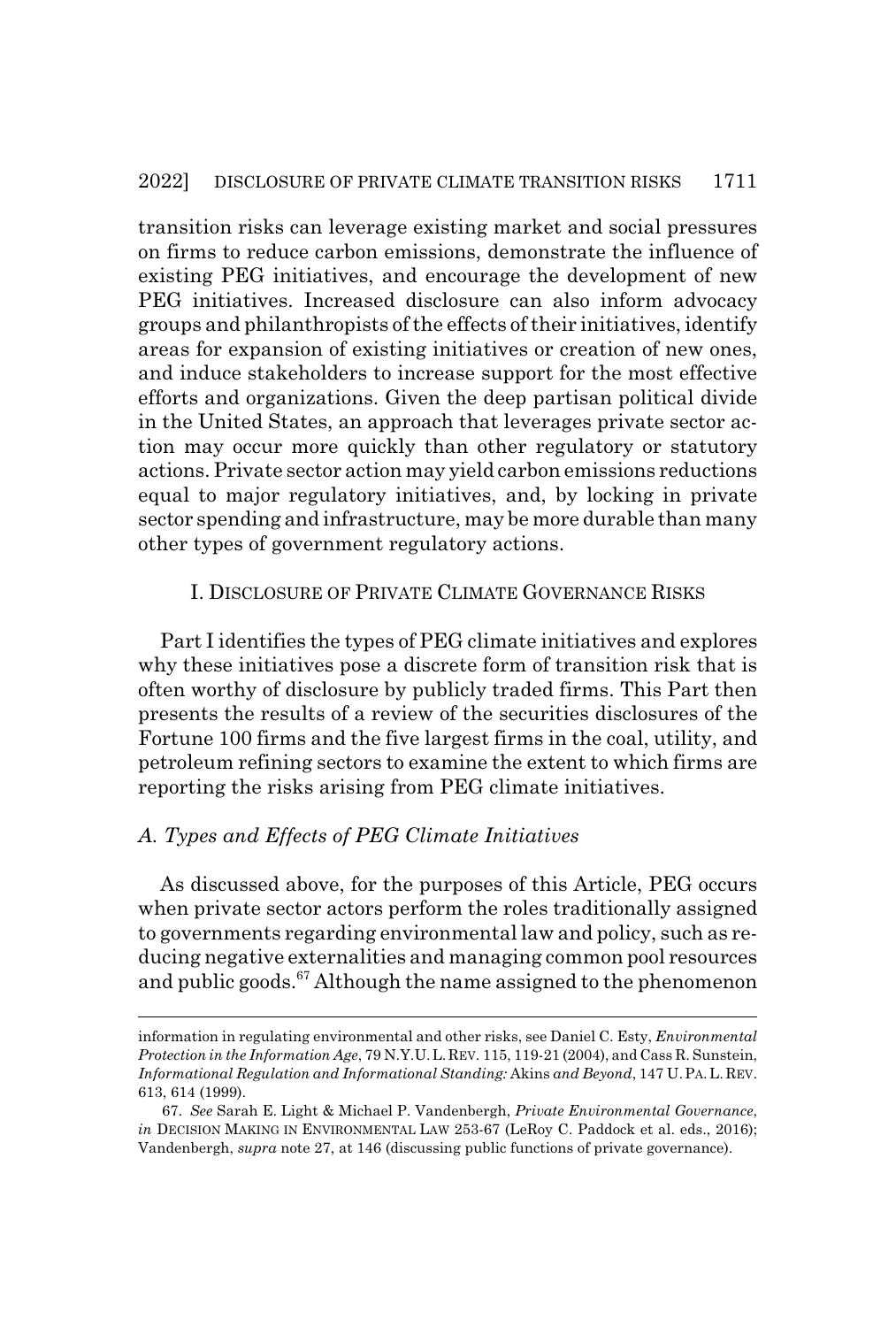differs across disciplines, a growing literature explores the growth, effects, scope, and risks arising from private governance, private ordering, or private authority. PEG initiatives have spawned an active literature in law,<sup>68</sup> political science,<sup>69</sup> sociology,<sup>70</sup> economics,<sup>71</sup> psychology,72 and other fields.73 The growth of PEG has occurred across

68. *See, e.g.*, JASON J.CZARNEZKI, GREEN PUBLIC PROCUREMENT:LEGAL INSTRUMENTS FOR PROMOTING ENVIRONMENTAL INTERESTS IN THE UNITED STATES AND EUROPEAN UNION 71 (2019); Daniel A. Farber, *Going Private: Climate Action by Businesses and Individuals*, VAND. L. REV. EN BANC 197 (2018) (reviewing MICHAEL P. VANDENBERGH & JONATHAN M. GILLIGAN, BEYOND POLITICS: THE PRIVATE GOVERNANCE RESPONSE TO CLIMATE CHANGE (2017)); Dan Farber, *Going Private*, LEGAL PLANET BLOG (Mar. 12, 2018), http://legal-planet.org/2018/03/12/ going-private/ [https://perma.cc/JM7P-M94Z]; Leonard, *supra* note 30, at 10559; Light, *supra* note 27; Light & Orts, *supra* note 27; TIMOTHY D. LYTTON, KOSHER: PRIVATE REGULATION IN THE AGE OF INDUSTRIAL FOOD (2013); LeRoy Paddock & Natasha Rao, *Green Supply Chain Management: A Perspective on Best Practices in GSCM Design*, 71 ARK. L. REV. 487 (2018); Vandenbergh, *supra* note 27; Vandenbergh & Gilligan, *supra* note 33; *see also* Joshua Ulan Galperin, *Trust Me, I'm a Pragmatist: A Partially Pragmatic Critique of Pragmatic Activism*, 42 COLUM. J. ENV'T L. 425, 494 (2017) (noting that PEG "can weaken the entire endeavor" of public environmental governance); Joshua Ulan Galperin, *Board Rooms and Jail Cells: Assessing NGO Approaches to Private Environmental Governance*, 71 ARK. L. REV. 403 (2018) [hereinafter Galperin, *Board Rooms and Jail Cells*] (identifying risks arising from PEG climate initiatives); Joshua Ulan Galperin, *Environmental Governance at the Edge of Democracy*, 39 VA. ENV'T L.J. 70 (2021) (exploring relationship of private and public environmental governance).

69. *See, e.g.*, Steven Bernstein & Benjamin Cashore, *Complex Global Governance and Domestic Policies: Four Pathways of Influence*, 88 INT'L AFFS. 585 (2012); JESSICA F. GREEN, RETHINKING PRIVATE AUTHORITY: AGENTS AND ENTREPRENEURS IN GLOBAL ENVIRONMENTAL GOVERNANCE (2014); Zdravka Tzankova, *Interactions Between Private and Public Resource Governance: Key Insights from the Fisheries Case, 6 WM. & MARY POL'Y REV. 1 (2014).* 

70. *See, e.g.*, Tim Bartley, *Transnational Corporations and Global Governance*, 44 ANN. REV. SOCIO. 145 (2018); Paul C. Stern & Thomas Dietz, *A Broader Social Science Research Agenda on Sustainability: Nongovernmental Influences on Climate Footprints*, 60 ENERGY RSCH.&SOC. SCI. 1 (2020).

71. *See, e.g.*, Mark A. Cohen & Michael P. Vandenbergh, *The Potential Role of Carbon Labeling in a Green Economy*, 34 ENERGY ECON. S53-S63 (2012); Thomas P. Lyon & John W. Maxwell, *Greenwash: Corporate Environmental Disclosure Under Threat of Audit*, 20 J.ECON. & MGMT. STRATEGY 3 (2011).

72. *See, e.g.*, Heather Barnes Truelove, Amanda R. Carrico, Elke U. Weber, Kaitlin Toner Raimi & Michael P. Vandenbergh, *Positive and Negative Spillover of Pro-Environmental Behavior: An Integrative Review and Theoretical Framework*, GLOB. ENV'T CHANGE, Nov. 2014, at 127, 129-38 (examining spillover effects of public and private pro-environmental behavioral interventions); Ash Gillis, Michael Vandenbergh, Kaitlin Raimi, Alex Maki & Ken Wallston, *Convincing Conservatives: Private Sector Action Can Bolster Support for Change Mitigation in the United States*, 73 ENERGY RSCH. & SOC. SCI. 1 (2021) (reporting on empirical study of the effects of private climate governance initiatives on support for climate mitigation among moderates and conservatives).

73. *See, e.g.*, Katerina Peterkova Mitkidis, *Sustainability Clauses in International Supply Chain Contracts: Regulation, Enforceability and Effects of Ethical Requirements*, NORDIC J.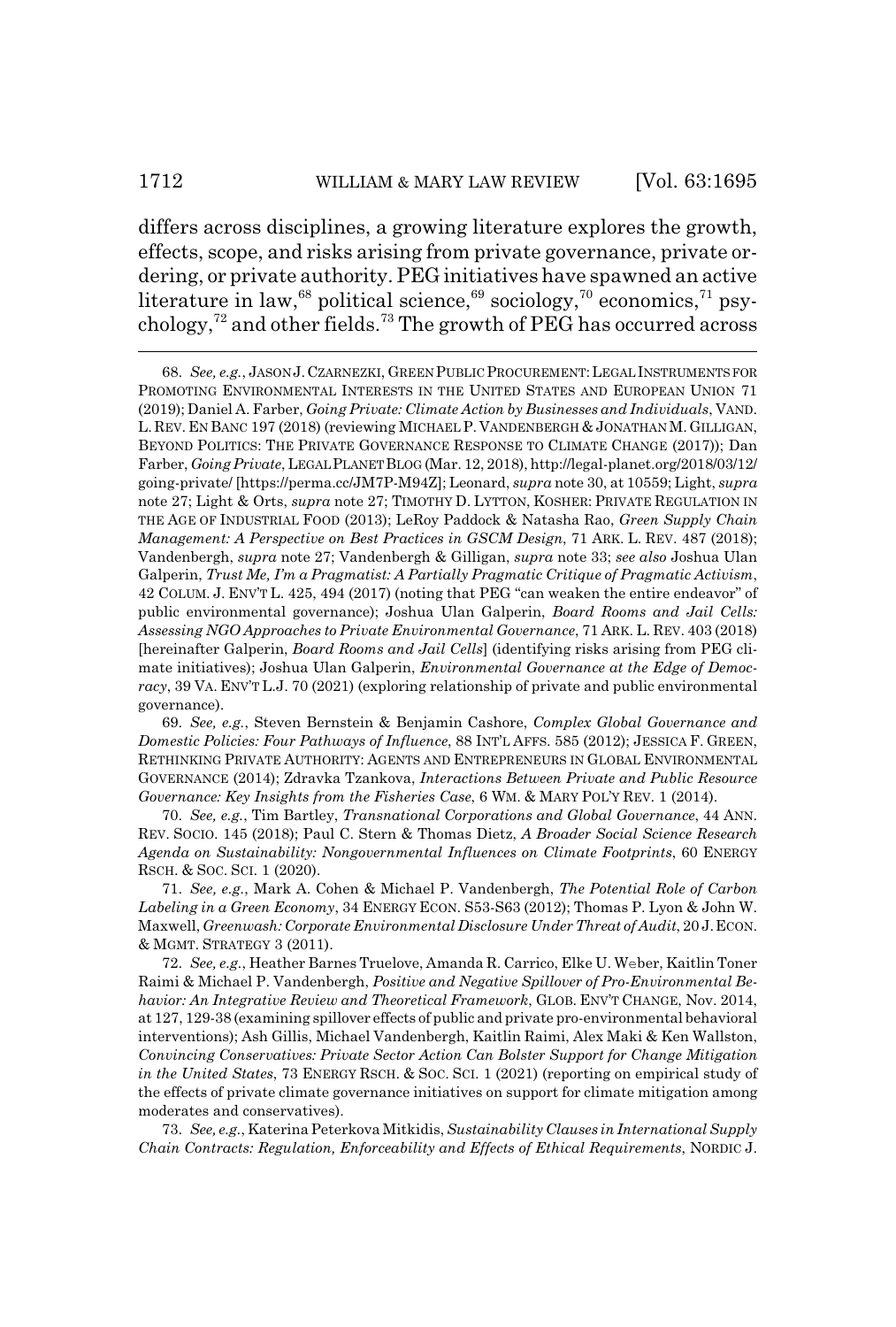many of the subject matter areas addressed by environmental lawyers, including not only climate change, but also toxics, global fisheries, forestry, organic food, food safety, trade, and others.74 PEG initiatives also utilize many of the same instrument types as are deployed in public environmental governance regimes, including disclosure, prescriptive standards, market leveraging, and others.<sup>75</sup>

PEG initiatives that focus on climate change mitigation have grown substantially since the SEC issued the 2010 Guidance. These initiatives involve joint actions by corporations and advocacy groups, unilateral corporate actions such as commitments to procure renewable power, and corporate-corporate interactions such as large firms' imposition of climate mitigation obligations on their suppliers.76 Climate change advocacy has involved dark green groups such as Greenpeace, the Sierra Club, and the Rainforest Action Network, which often focus on naming and shaming campaigns, and bright green groups such as Ceres, the Environmental Defense Fund, the Natural Resources Defense Council, the World Resources Institute, and the World Wildlife Fund, which engage in naming and shaming but often also focus on collaborative activities.<sup>77</sup>

#### *1. Drivers*

Corporate participation in private governance initiatives is motivated by a complex set of drivers, including the prospect of financial gains from efficiency or new business opportunities and avoidance of reputation or brand risks, response to employee and manager norms, and response to retail customer pressure.78 Political

COM. L. 1 (2014) (examining environmental supply chain contracting in Europe).

<sup>74.</sup> *See, e.g.*, Liliana B. Andonova, Michele M. Betsill & Harriet Bulkeley, *Transnational Climate Governance*, GLOB. ENV'T POL., May 2009, at 52; Steven Bernstein & Matthew Hoffmann, *The Politics of Decarbonization and the Catalytic Impact of Subnational Climate Experiments*, 51 POL'Y SCIS. 189 (2018); Jessica F. Green, *The Strength of Weakness: Pseudo-Clubs in the Climate Regime,* 144 CLIMATIC CHANGE 41 (2017); Light & Vandenbergh, *supra* note 67.

<sup>75.</sup> *See generally* Light & Orts, *supra* note 27.

<sup>76.</sup> *See* Leonard, *supra* note 30, at 10553, 10556, 10559, 10561.

<sup>77.</sup> *See* Andrew J. Hoffman, *Shades of Green*, 7 STAN. SOC. INNOVATION REV. 40, 40-49 (2009).

<sup>78.</sup> *See* Michael P. Vandenbergh, *The Drivers of Corporate Climate Mitigation*, ENV'T F., Jan.-Feb. 2018, at 29.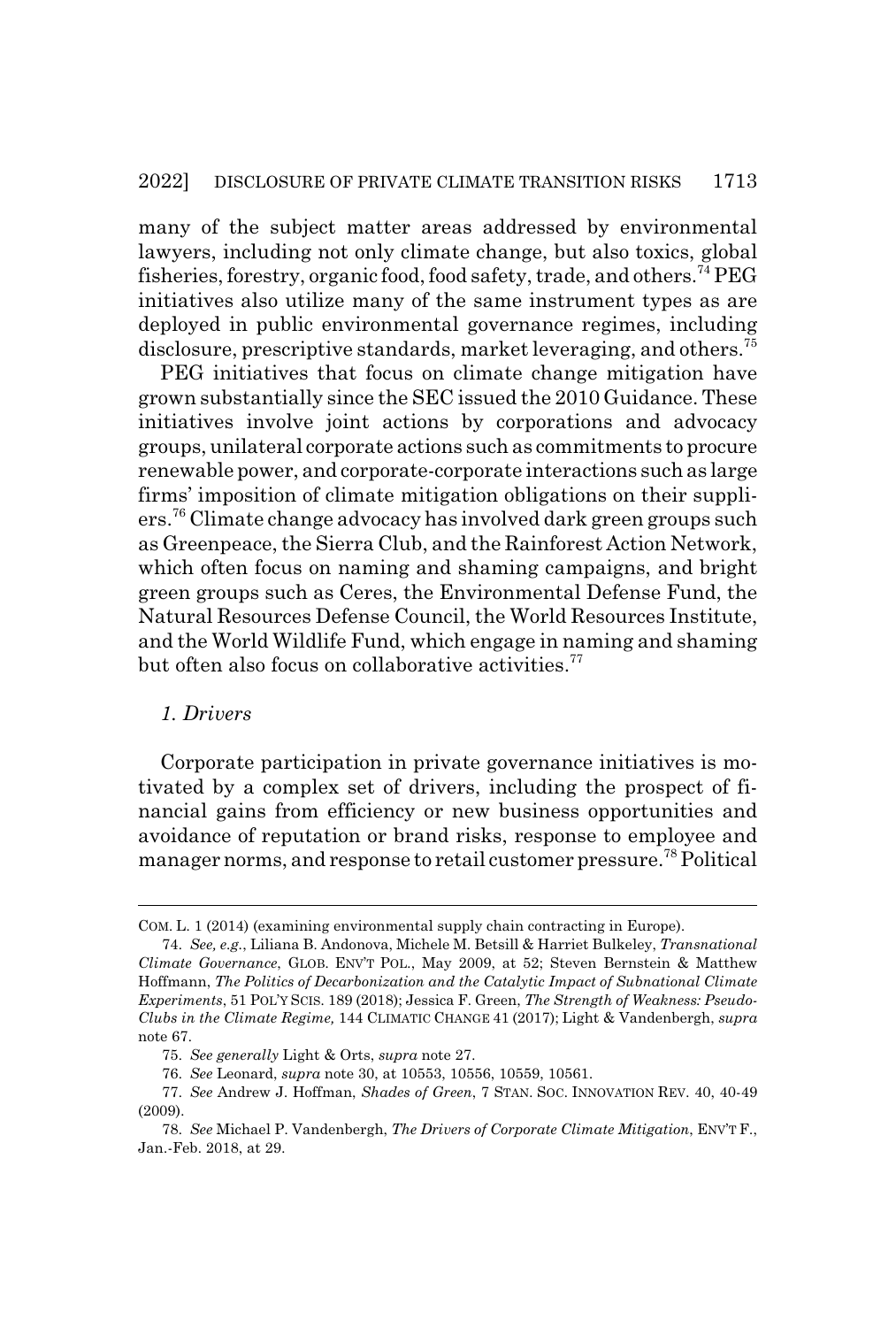#### 1714 WILLIAM & MARY LAW REVIEW [Vol. 63:1695]

scientists have argued that these types of drivers result in a firm needing a social license as well as a legal license to operate.79 In turn, these drivers induce firms to regulate other firms through corporate supply chain, investor, lender, and insurer pressure and, in some cases, legally binding requirements such as supply chain contract provisions.<sup>80</sup> Louis Leonard, the former head of energy and climate programs for the World Wildlife Fund,  $81$  played a key role in organizing several leading PEG climate initiatives over the last decade, including We Are Still In, the Renewable Energy Buyers Alliance (REBA), and others.  $82$  Leonard groups the drivers of corporate participation in PEG climate initiatives into five categories:

- The business case for action, which includes the financial pressure resulting from growing recognition of climate risks, the improvement of returns on investment due to falling costs of climate solutions, and the increased likelihood of public policy responses to climate change;
- public pressure, which includes boycotts, naming and shaming campaigns, and advocacy organization pressure;
- evolving norms, which include the growing concern about climate change from industry leaders and employees, making it outside of the norm for companies in many sectors to avoid these concerns;
- business-to-business pressure, which includes the incorporation of climate issues in supply chain contracts and procurement policies; and

<sup>79.</sup> *See* Neil Gunningham, Robert A. Kagan & Dorothy Thornton, *Social License and Environmental Protection: Why Businesses Go Beyond Compliance*, 29 LAW & SOC. INQUIRY 307, 308-10 (2004).

<sup>80.</sup> Legal scholar Lisa Benjamin notes that while companies have not been adequately characterizing their climate risk or preparing for its impact, investors are increasing the pressure to be transparent about emissions and sustainability. Benjamin, *supra* note 21, at 351-52.

<sup>81.</sup> *Lou Leonard*, B.C. L. SCH. MAG. (2021), https://lawmagazine.bc.edu/class\_note/louleonard/ [https://perma.cc/H28P-NX3T].

<sup>82.</sup> For example, the "We Are Still In" movement involved corporations, cities, states, and other organizations expressing an intent to meet the goals of the Paris Agreement even absent participation by the U.S. government during the Trump administration. *See* Leonard, *supra* note 30, at 10559.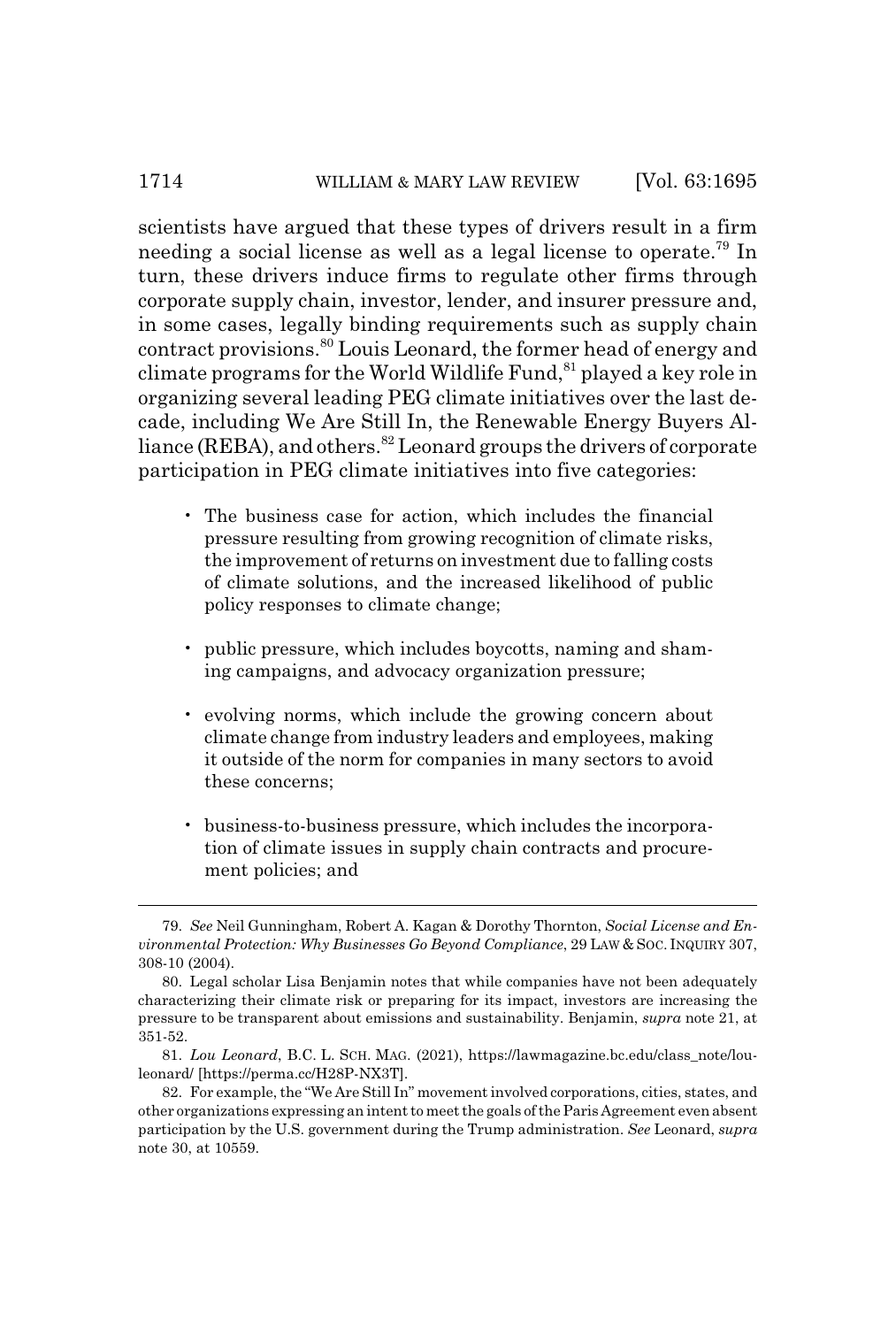• financial system pressure, which arises as investors, lenders, and insurers recognize climate-related risks and become hesitant to do business with companies that have unsustainable climate practices.<sup>83</sup>

These drivers help explain the extensive growth of PEG climate initiatives, but an important feature of the emerging system is that it exhibits a certain amount of circularity regarding the motivations for corporate climate actions.<sup>84</sup> This circularity can lead to additional momentum and cascades of action, although it makes developing a model of PEG climate actions difficult.<sup>85</sup>

For instance, corporate climate commitments may occur initially because of the business case, public pressure, and evolving norms.<sup>86</sup> Cascades may then occur as additional firms make climate commitments, and the growing number of firms announcing commitments strengthens the business case, public pressure, and the perceived norms among managers and employees, and these motivations then induce firms to pressure others via business-to-business (B-to-B) and financial system pressure.<sup>87</sup> In turn, the B-to-B and financial system pressure can further increase the business case for climate action, embolden advocates who conduct public pressure campaigns, and bolster evolving norms among employees and customers.<sup>88</sup>

To assess the extent to which PEG climate initiatives present material transition risks that are distinct from government reglatory transition risks, it is important to understand the types of initiatives that have emerged since the SEC issued the 2010 Guidance. First, many initiatives create or channel external advocacy

85. *See id.*

<sup>83.</sup> *See id.* at 10552-55. The five categories of PEG climate initiatives identified by Lou Leonard are: (1) the business case for action; (2) business-to-business pressure; (3) public pressure; (4) financial system pressure; and (5) evolving norms. *See id.* Private financial rating firms also are increasingly playing a private governance role regarding climate change mitigation. *See* Kevin Fagan & Blair Coulson, *Moody's Including Four Twenty Seven Climate Risk Data into Research and Ratings on US CMBS and CRE CLOs*, MOODY'S (Aug. 11, 2020), https://www.moodys.com/research/Moodys-including-Four-Twenty-Seven-climate-risk-datainto-research-PBS\_1241276 [https://perma.cc/8NZV-YJKC].

<sup>84.</sup> *See* Cohen & Vandenbergh, *supra* note 71, at S55.

<sup>86.</sup> *See* Leonard, *supra* note 30, at 10552-55.

<sup>87.</sup> *See id.* For an example regarding social norms, see Cass R. Sunstein, *Social Norms and Social Roles,* 96 COLUM. L. REV. 903 (1996).

<sup>88.</sup> *See* Leonard, *supra* note 30, at 10552-55.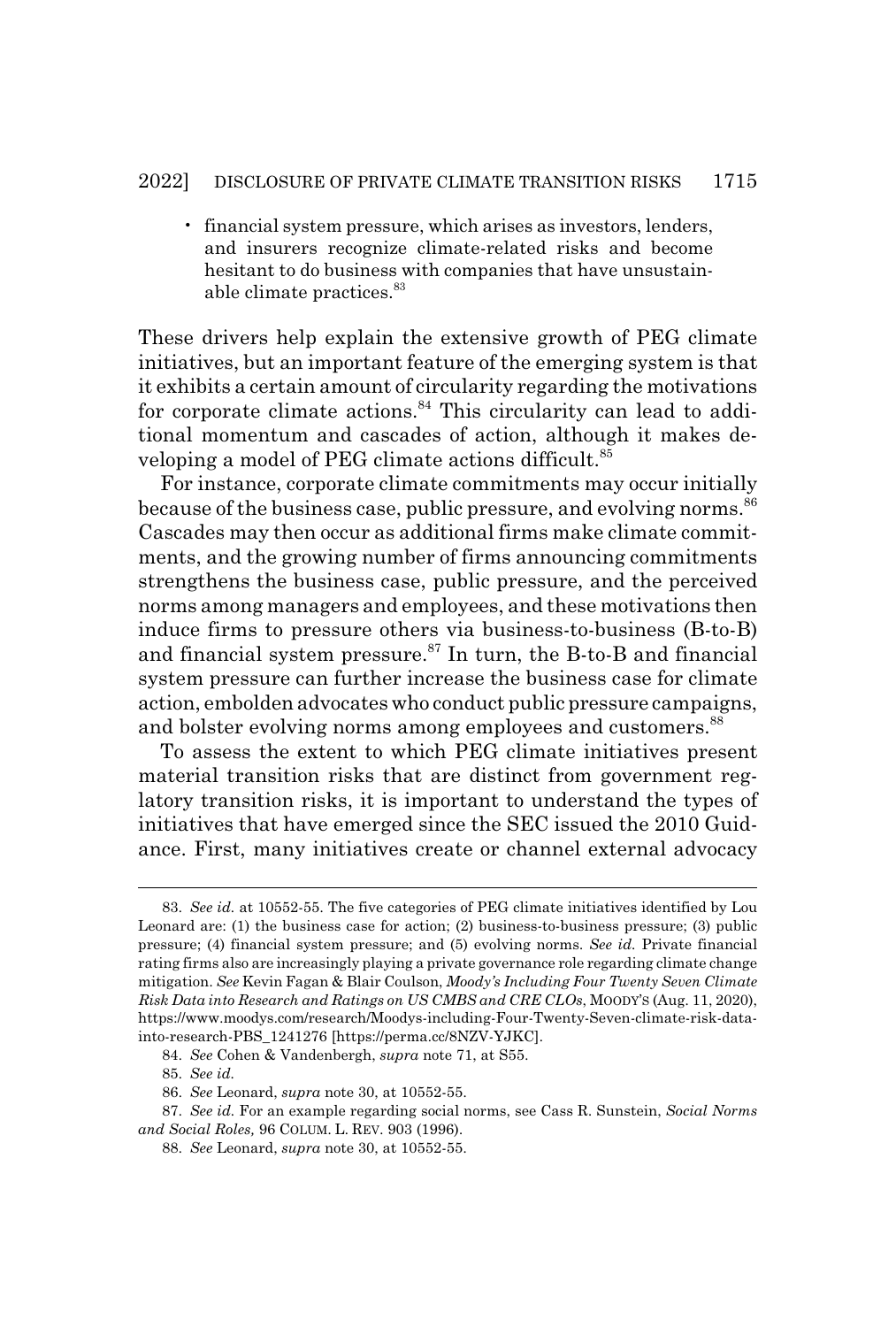group or public pressure on firms to make and implement climate commitments using naming and shaming or other similar strategies.<sup>89</sup> The targets of naming and shaming campaigns are often firms with retail customers who focus on climate issues or firms that otherwise may be particularly concerned about brand or reputation issues.<sup>90</sup>

Second, other disclosure-based initiatives do not engage in naming and shaming but focus on using more neutral actions to induce firms to reduce GHG emissions. $91$  For instance, CDP (formerly the Carbon Disclosure Project) uses the influence of investors with roughly 100 trillion dollars in assets under management to induce corporations to disclose and reduce their GHG emissions.<sup>92</sup> The CDP effort is more focused on consistent, accurate reporting of GHG emissions than naming and shaming.93 Similarly, the Global Reporting Initiative focuses on reporting GHG and other emissions without engaging in naming and shaming. $94$ 

Third, other initiatives focus on generating and harnessing employee pressure for employer corporate action, such as highly publicized actions by employees at Amazon, Facebook, and Google.<sup>95</sup> An executive at a technology firm has indicated that employee recruitment and retention are driving much of its climate commitments.<sup>96</sup> Fourth, other initiatives focus on increasing pressure on investors, lenders, and insurers to increase the pressure on the firms they invest in, lend to, and insure.<sup>97</sup> Examples include 350.org's divestiture campaigns<sup>98</sup> and many advocacy groups' efforts to increase the use

<sup>89.</sup> *See id.* at 10553.

<sup>90.</sup> *See id.* For example, Bank of America has disclosed the risks presented by reputational harm from the "perception of [its] environmental, social and governance practices and disclosures." Bank of Am. Corp., 2019 Form 10-K, *supra* note 8, at 16.

<sup>91.</sup> *See* Hoffman, *supra* note 77, at 42.

<sup>92.</sup> *See* Leonard, *supra* note 30, at 10555-56. CDP is a nonprofit organization that collects and publishes data from companies, cities, and states on climate change, water security, and deforestation. CDP, https://www.cdp.net/en/ [https://perma.cc/YA2L-Z9QX].

<sup>93.</sup> *See* CDP, *supra* note 92.

<sup>94.</sup> *Welcome to GRI*, GRI, https://globalreporting.org [https://perma.cc/3H2H-YKE3].

<sup>95.</sup> *See* Leonard, *supra* note 30, at 10553.

<sup>96.</sup> *See* Cassie Phillips, Jonathan Gilligan, Stephen Harper, Jackie Roberts & Michael P. Vandenbergh, *Beyond Politics: The Private Governance Response to Climate Change*, 48 ENV'T L. REP. 11049, 11054-56 (2018) (panel discussion).

<sup>97.</sup> *See* Leonard, *supra* note 30, at 10553-54.

<sup>98.</sup> *See* Galperin, *Board Rooms and Jail Cells*, *supra* note 68, at 456-58.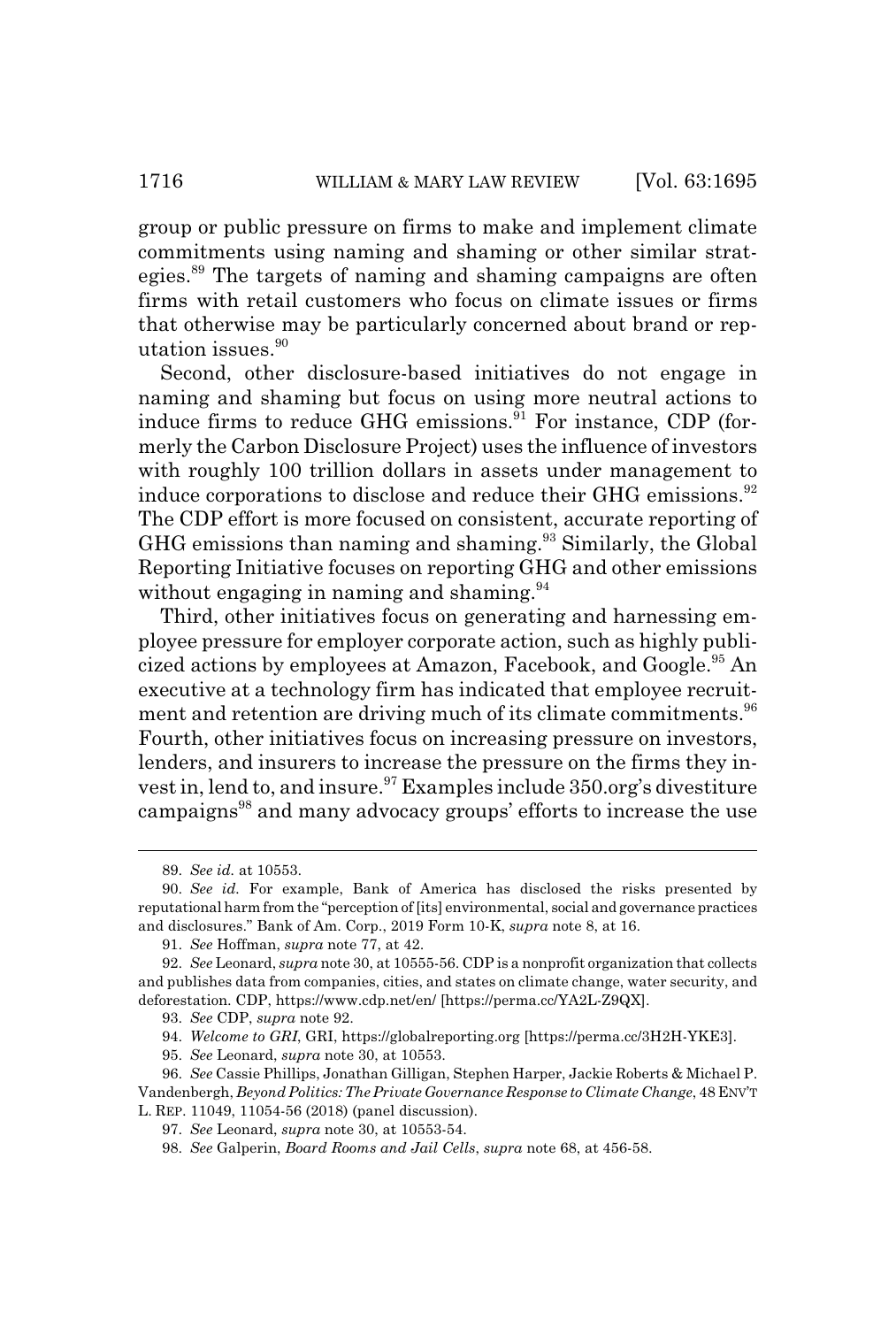of fossil fuel screens by investment firms and pension funds.<sup>99</sup> Initiatives by climate advocacy groups such as Ceres include an element of simple disclosure as well as naming and shaming to increase pressure on investors, which in turn may induce investors to create pressure for GHG reductions by corporations.<sup>100</sup> Climate Action  $100+$  is an investor initiative led by Ceres,  $^{101}$  an environmental advocacy group, and the initiative attempts to increase the pressure on over 250 of the world's largest companies to reduce  $GHGs.<sup>102</sup>$ 

Fifth, other initiatives focus on inducing firms to take specific action, such as adopting GHG reduction goals, buying renewable power, or imposing supply chain contracts on suppliers.<sup>103</sup> Three initiatives demonstrate the focus on specific actions. As to climate goals, the Science Based Target Initiative (SBTi) is a partnership between CDP, the UN Global Compact, World Resources Institute, and the World Wide Fund for Nature that works with companies to provide specific GHG reduction targets.104 The GHG targets are designed to account for the companies' share of reductions necessary to achieve the Paris Agreement goal of holding global average temperatures to under a 2ºC increase over pre-industrial levels, and more recently to achieve under a  $1.5^{\circ}$ C increase.<sup>105</sup> SBTi discloses the companies that have made commitments to achieve SBTi targets, provides technical support, and assesses how likely the companies are to meet the targets.106 As to renewable power purchases,

<sup>99.</sup> *See* Stern & Dietz, *supra* note 70, at 2; Phillips et al., *supra* note 96, at 11055-56.

<sup>100.</sup> *See Climate Action 100+*, CERES, https://www.ceres.org/initiatives/climate-action-100 [https://perma.cc/4APY-CJYY].

<sup>101.</sup> *See id.*

<sup>102.</sup> Tim Buckley & Saurabh Trivedi, *From Zero to 50: Global Finance Is Fleeing Oil & Gas*, INST. FOR ENERGY ECON.&FIN. ANALYSIS (Oct. 2020), https://ieefa.org/wp-content/ uploads/2020/10/From-Zero-to-50-Global-Finance-is-Fleeing-Oil-and-Gas\_October-2020.pdf [https://perma.cc/6E9W-D3BM].

<sup>103.</sup> *See* Leonard, *supra* note 30, at 10556, 10558, 10561.

<sup>104.</sup> *See Who We Are*, SCI.BASED TARGETS, https://sciencebasedtargets.org/about-us#whowe-are [https://perma.cc/FX7N-8C3H]. Its core funding is provided by IKEA Foundation, We Mean Business, The Rockefeller Brothers Fund, and The UPS Foundation with additional support from a diverse group of companies and organizations. *See Funders*, SCI. BASED TARGETS, https://sciencebasedtargets.org/about-us/funders [https://perma.cc/4J2T-2HYN].

<sup>105.</sup> *See About Us*, SCI. BASED TARGETS, https://sciencebasedtargets.org/about-us [https:// perma.cc/9NWY-MMAP].

<sup>106.</sup> *See id.*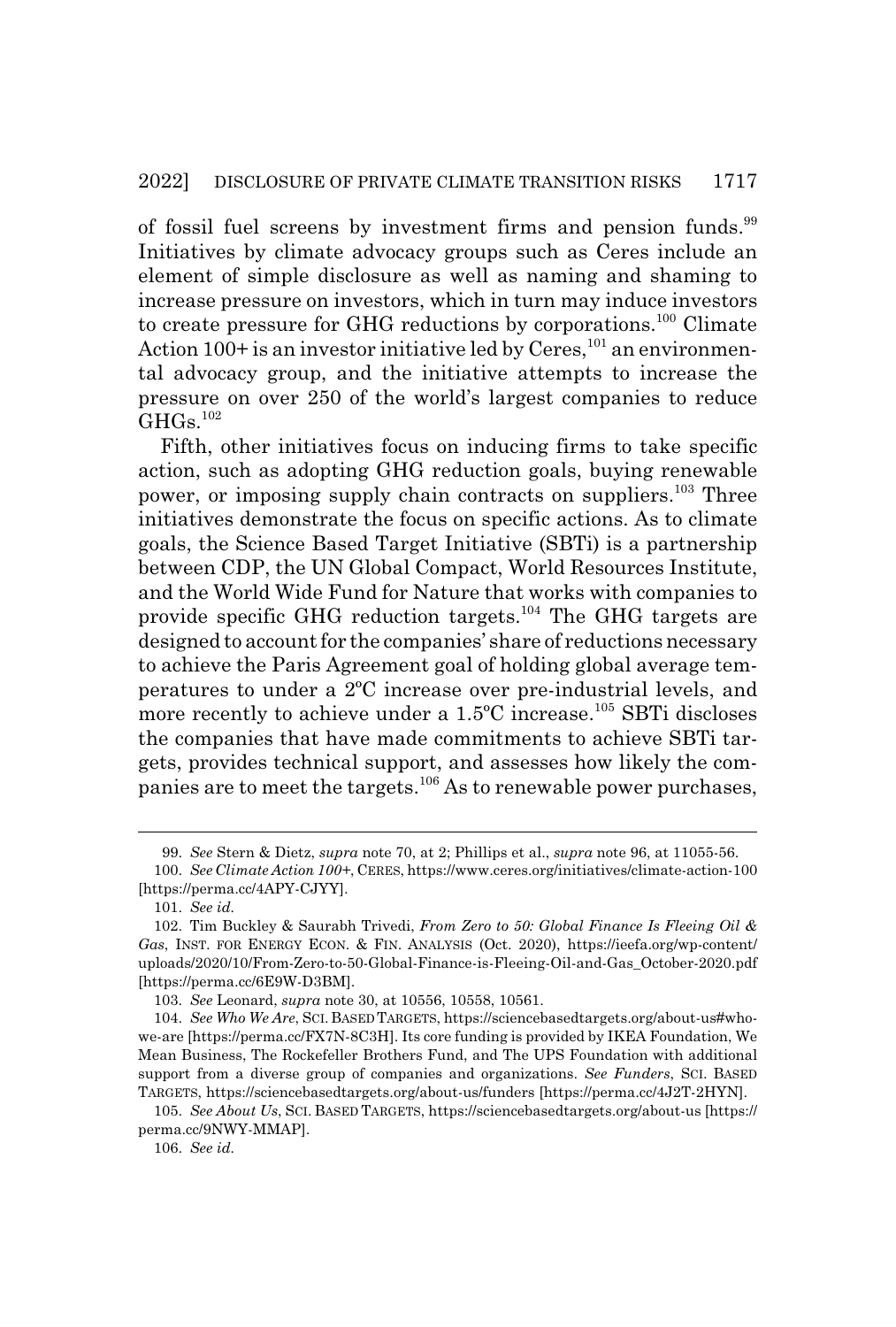REBA is a joint corporate advocacy group initiative that facilitates commitments by over 200 firms to procure 100 percent renewable power.107 Corporate climate commitments, such as those made by Google and Facebook, and corporate-NGO collaborations to promote renewable power, such as REBA, increase pressure on utilities to provide renewable power and have facilitated substantial growth in renewable power even in states that are either on the sidelines or actively hostile to climate mitigation.<sup>108</sup> The scale of these purchases is remarkable. For instance, Google (via Alphabet) disclosed that in 2019 it purchased 1,600 megawatts of renewable energy through participation in over eighteen new energy deals and anticipated construction of two billion dollars in new energy infrastructure.<sup>109</sup>

Many recent initiatives have focused on increasing supply chain contracting commitments by inducing firms to commit to disclosing and reducing the GHG emissions not only from the firm's operations, but also from the operations of its suppliers.<sup>110</sup> By inducing firms to calculate, disclose, and reduce the GHG emissions of their entire value chain, including suppliers, these initiatives create incentives for the firm to serve as a private regulator of other

We have robust programs to educate and engage suppliers that support our global manufacturing operations to drive responsible and sustainable practices throughout the supply chain. Actively managing our supply chain creates business value for Intel and our customers by helping to reduce risk, improve product quality, achieve environmental and social goals, and raise the overall performance of our suppliers. Over the past five years, we completed more than 600 supplier audits using the Responsible Business Alliance Code of Conduct standard. We actively collaborate with other companies and lead industry initiatives on key issues such as advancing responsible minerals sourcing, improving transparency around climate and water impacts in the global electronics supply chain, and addressing risks of forced and bonded labor.

<sup>107.</sup> *See Our Vision*, RENEWABLE ENERGY BUYERS ALL.(REBA), https://rebuyers.org/about/ vision [https://perma.cc/Y9ZW-ELKM].

<sup>108.</sup> *See* Michael P. Vandenbergh, Jim Rossi & Ian Faucher, *The Gap-Filling Role of Private Environmental Governance*, 38 VA. ENV'T L.J. 1, 41-44, 54 (2020).

<sup>109.</sup> Alphabet, Inc., 2019 Form 10-K, *supra* note 4, at 8. Additionally, General Motors disclosed that in 2019, it executed a green tariff to source 300,000 megawatt hours of renewable energy. General Motors Co., 2019 Form 10-K, *supra* note 5, at 7.

<sup>110.</sup> *See, e.g.*, Intel Corp., Annual Report (Form 10-K), at 13 (Jan. 23, 2020), https://www. sec.gov/Archives/edgar/data/50863/000005086320000011/a12282019q4-10kdocument.htm [https://perma.cc/ZJ59-YVFY]. Among the Fortune 100 firms discussed in Part II.B, Intel provided one of the most extensive disclosures regarding supply chain contracting: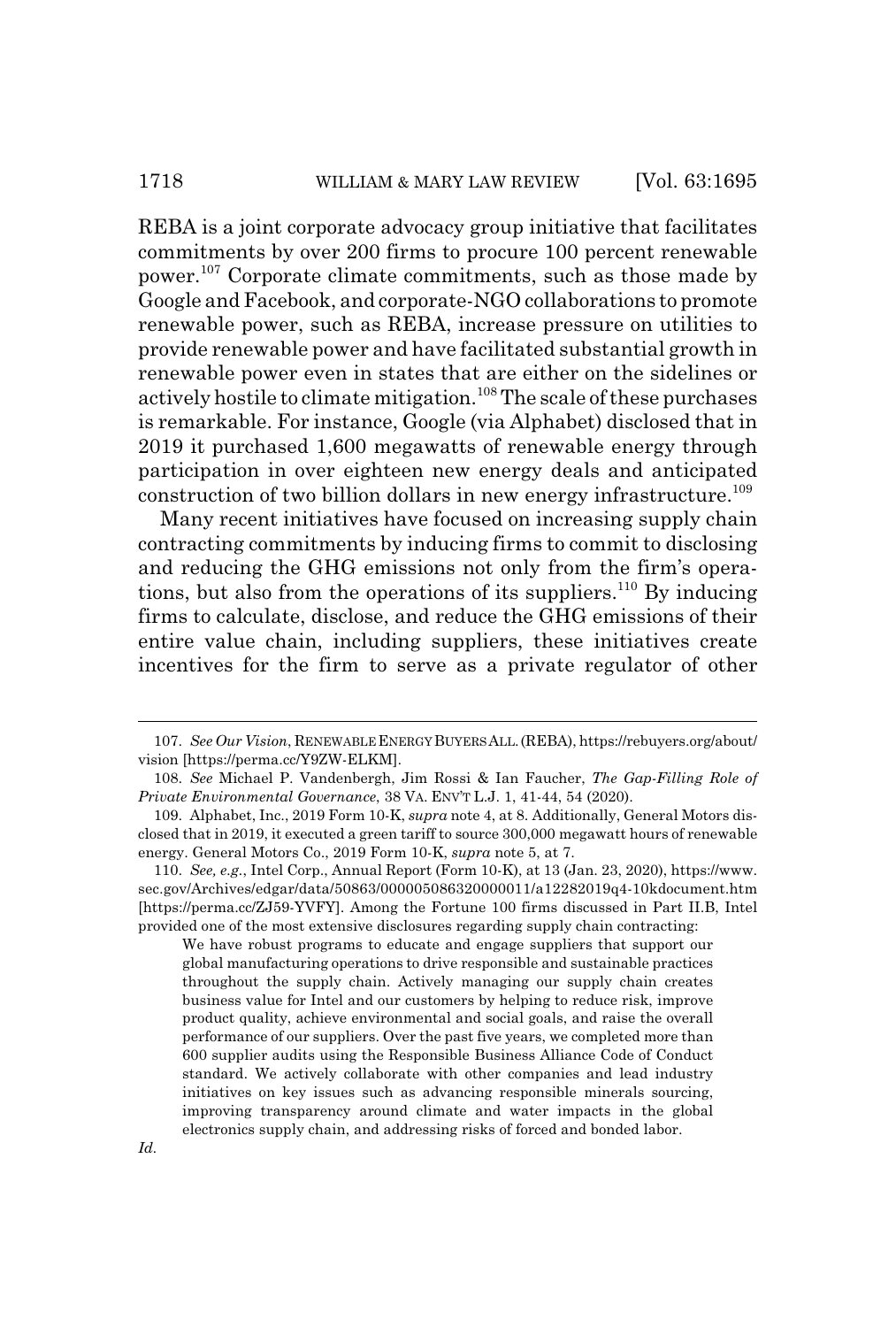firms.<sup>111</sup> The growing focus on supply chain contracting has led to programs by CDP and the Environmental Law Institute in the United States, and the Chancery Lane Project in the United Kingdom, among other nonprofit groups.<sup>112</sup> An example of the large effects supply chain contracting can have on corporate buyers and suppliers is Walmart's Project Gigaton, through which Walmart is working with WWF and other advocacy groups to achieve a billion tons of GHG emissions reductions from its tens of thousands of global suppliers by  $2030$ .<sup>113</sup>

#### *2. Types of Risk*

PEG climate initiatives not only have major climate and economic consequences, but also pose a type of transition risk that is distinct from government regulatory risks. PEG climate initiative-based transition risks differ from regulatory risks in that they are driven by many types of private actors, not by government legislative or regulatory bodies.114 This difference between private initiative-based and regulatory-based transition risks is critical for understanding climate policy because it affects both the feasibility of creating climate change mitigation pressure on firms and the durability of that pressure. As the last thirty years demonstrate, adopting major new environmental legislation is difficult, $115$  and as the last four years demonstrate, federal regulatory efforts can easily be repealed,

113. *See generally* Leonard, *supra* note 30, at 10550-51, 10553, 10558 (discussing PEG climate initiatives and Project Gigaton).

114. *See* GREEN, *supra* note 69, at 1.

<sup>111.</sup> *See* Leonard, *supra* note 30, at 10553, 10561-62.

<sup>112.</sup> *See, e.g.*, CARBON TRUST, *Cascading Commitments: Driving Ambitious Action Through Supply Chain Engagement* 1, 9, 11 (2019), https://6fefcbb86e61af1b2fc4-c70d8ead6ced550b4d 987d7c03fcdd1d.ssl.cf3.rackcdn.com/cms/reports/documents/000/004/072/original/CDP\_Sup ply\_Chain\_Report\_2019.pdf?1550490556 [https://perma.cc/SXS7-PMUR] (providing CDP's 2018-2019 Supply Chain Report); *Private Environmental Governance*, ENV'T L. INST., https:// www.eli.org/private-environmental-governance [https://perma.cc/K9XL-Q5PH]; *About the Chancery Lane Project*, CHANCERY LANE PROJECT, https://chancerylaneproject.org/about/ [https://perma.cc/WPW3-LM3M].

<sup>115.</sup> *See* Vandenbergh, *supra* note 27, at 131 (stating that no major new pollution control statutes have been adopted since 1990); DAVID GARDINER & ASSOCS., FEDERAL CLIMATE LEG-ISLATION: AN OVERVIEW OF POLICIES BENEFICIAL TO ACHIEVING CORPORATE SUSTAINABILITY GOALS 5-6 (2020), https://www.dgardiner.com/federal-climate-legislation-an-overview-of-pol icies-beneficial-to-achieving-corporate-sustainability-goals/ [https://perma.cc/X4DR-HY7T] (discussing difficulty of adopting new climate legislation).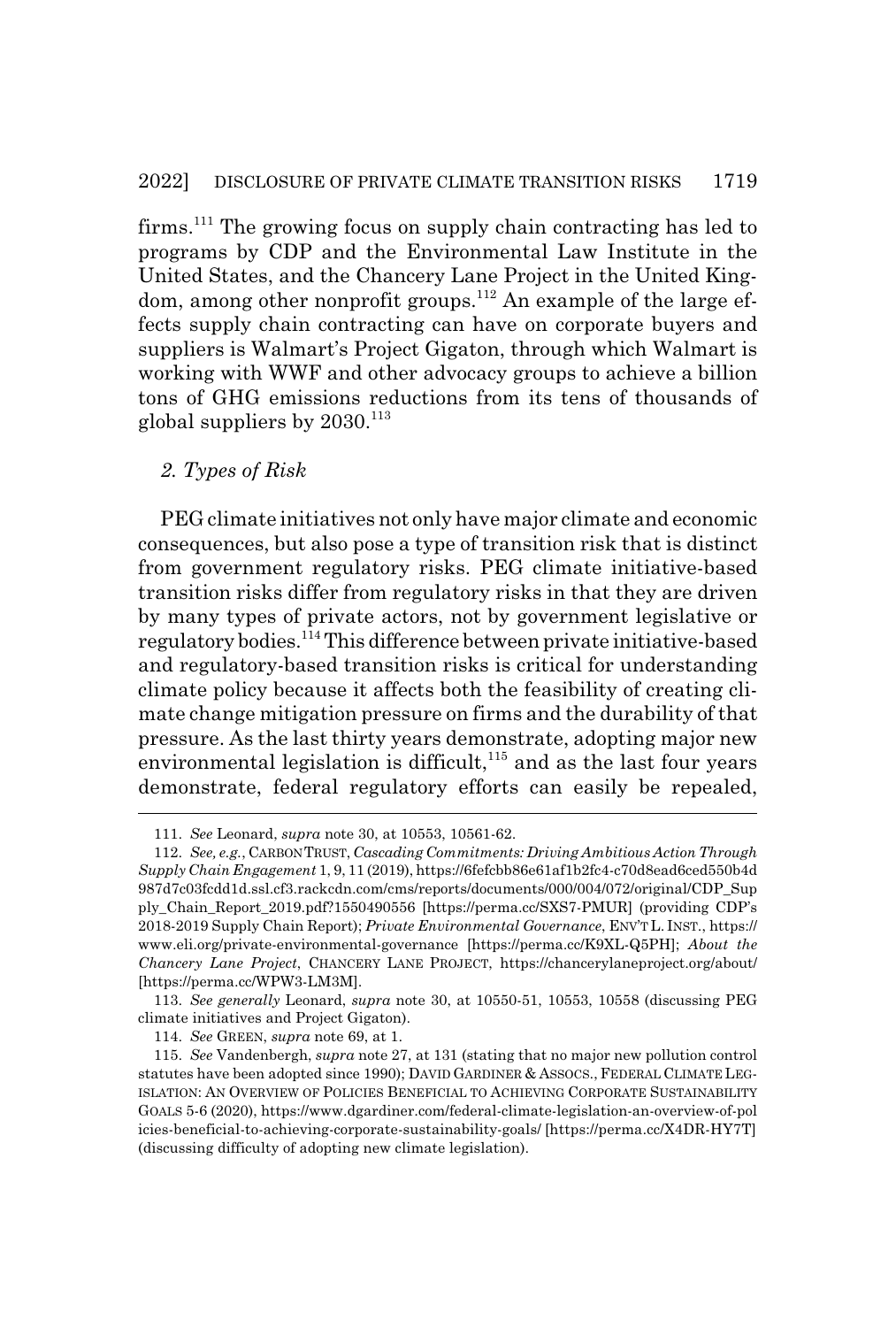replaced, or delayed.<sup>116</sup> PEG climate initiatives draw on the preferences and motivations of consumers, employees, investors, and firms, and can lead to greenwashing or other adverse effects in some cases, but these initiatives are not subject to gerrymandering, the asymmetric power of rural states that is baked into our constitutional design, or a Supreme Court that is not receptive to broad views of federal legislative or regulatory power.117 PEG climate initiatives thus are a discrete phenomenon from a climate policy perspective, because they provide public and private policy makers with the ability to create and sustain pressure for decarbonization even when demand for federal leadership has not overcome the structural, ideological, and interest group barriers to more comprehensive federal climate legislation.<sup>118</sup>

The difference between private initiative-based and government regulatory-based transition risks is also critical for understanding the financial position of firms. Private initiatives can be adopted and implemented even if the political system is captured by antiregulatory ideologies or fossil fuel interests.<sup>119</sup> They thus pose transition risks that exist for firms even if national or subnational governments do not act to reduce GHG emissions or act to undermine climate statutes, regulations, and policies. As a result, even if divided government continues or swings continue between pro- and anti-climate mitigation administrations, PEG climate initiatives may continue to affect the financial results of the firms that participate in or are targeted by them.<sup>120</sup> Firms that can capture agencies and undermine public governance may be less able to control, or at least insulate themselves from, private initiatives. For instance, the ability to influence elections and lobby Congress or the Environmental Protection Agency does not insulate a company from public shaming or loss of B-to-B customers if corporate buyers have adopted procurement policies with renewable energy or GHG reduction requirements. A disclosure regime that conflates transition

<sup>116.</sup> *See* ENV'T L. INST., ENVIRONMENT 2021: WHAT COMES NEXT? 7-9 (2020) (discussing Trump administration deregulatory actions and potential responses).

<sup>117.</sup> *See* Michael P. Vandenbergh & Bruce M. Johnson, *The Role of Private Environmental Governance in Climate Adaptation*, FRONTIERS CLIMATE, Sept. 2021, at 1, 2 n.1, 3-4.

<sup>118.</sup> *See* VANDENBERGH & GILLIGAN, *supra* note 38, at 3-4.

<sup>119.</sup> *See* Vandenbergh, *supra* note 27, at 161-62.

<sup>120.</sup> *See id.*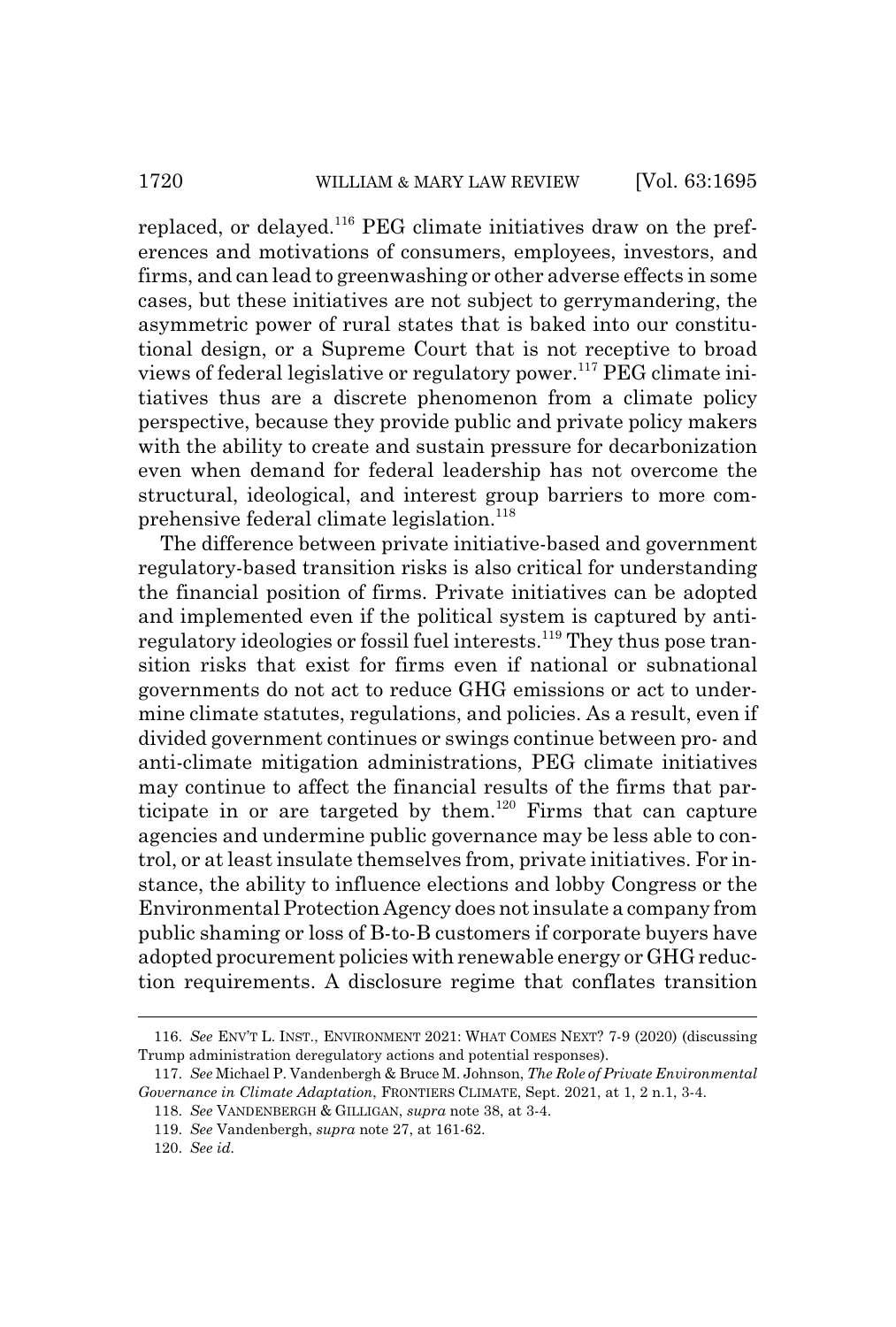risks with government regulation risks can be expected to produce uneven firm disclosures and to provide investors with inadequate information about these risks.

#### *3. Materiality*

Even if private climate initiatives are a widespread, discrete form of transition risk, under current SEC reporting requirements these risks may not be worthy of disclosure if they are not material to a reasonable investor.<sup>121</sup> Yet a large body of academic and policy literature, statements by major investors and corporate officials, and actions by governments suggest that PEG climate initiatives often have the attributes of material risks: they occur at a substantial scale and have the types of effects on the supply and demand for goods and services, the preferences of investors, and other aspects of markets that easily could result in material effects for any one firm.<sup>122</sup> For instance, academic and government reports have concluded that PEG climate initiatives and other non-state actor initiatives have reduced GHG emissions by more than a billion tons per year on a global level and by hundreds of millions of tons in the United States, and can achieve additional reductions of billions of tons globally, outcomes that would be difficult to achieve without major financial effects on firms as well.<sup>123</sup> In addition, many PEG

<sup>121.</sup> *See, e.g.*, Staff Accounting Bulletin: No. 99—Materiality (Aug. 12, 1999), https://www. sec.gov/interps/account/sab99.htm [https://perma.cc/Z6GD-J4J5] ("A matter is 'material' if there is a substantial likelihood that a reasonable person would consider it important" and concluding that numerical thresholds are insufficient to determine materiality.); FIN. ACCT. STANDARDS BD., STATEMENT OF FINANCIAL ACCOUNTING CONCEPTS NO. 2: QUALITATIVE CHAR-ACTERISTICS OF ACCOUNTING INFORMATION 46 (1980) ("The omission or misstatement of an item in a financial report is material if, in the light of surrounding circumstances, the magnitude of the item is such that it is probable that the judgment of a reasonable person relying upon the report would have been changed or influenced by the inclusion or correction of the item."). According to the Supreme Court, a fact is material if there is "a substantial likelihood that the ... fact would have been viewed by the reasonable investor as having significantly altered the 'total mix' of information made available." TSC Indus. v. Northway, Inc., 426 U.S. 438, 449 (1976).

<sup>122.</sup> *See* Vandenbergh & Gilligan, *supra* note 33, at 218-19.

<sup>123.</sup> *See, e.g.*, DATA DRIVEN YALE, NEWCLIMATE INST. & PBL NETHERLANDS ENV'T AS-SESSMENT AGENCY, GLOBAL CLIMATE ACTION FROM CITIES, REGIONS, AND BUSINESSES 35-36 (2018), https://newclimate.org/2018/08/30/global-climate-action-from-cities-regions-and-busi nesses/ [https://perma.cc/BJ4R-5S2F]; YALE DATA-DRIVEN ENV'T SOLS. GRP., WHO'S ACTING ON CLIMATE CHANGE?: SUBNATIONAL AND NON-STATE GLOBAL CLIMATE ACTION 6 (2017),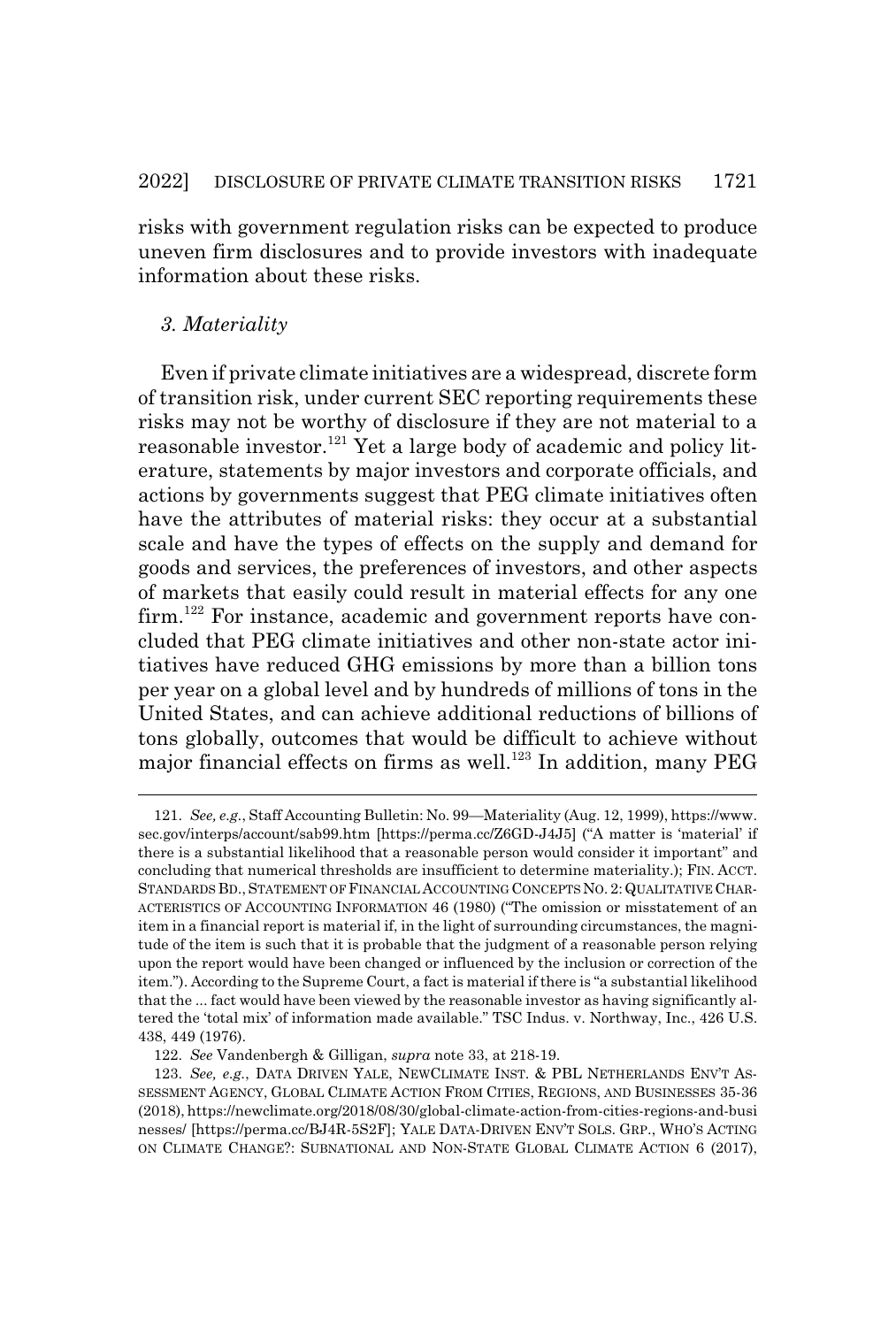initiatives focus on enhancing or reducing the reputation of firms, and reputation constitutes more than half of the value of many firms.<sup>124</sup> Statements by leading institutional investors<sup>125</sup> and corporate executives<sup>126</sup> also suggest that PEG climate initiatives often have had or will have major financial effects on firms in some industries.

An additional indication that PEG climate initiatives are likely to have material effects for some industry sectors is the fact that the potential targets of these initiatives have mobilized sympathetic politicians to try to destroy them. Examples include a Trump executive order targeting ERISA fiduciary duties regarding the use of ESG criteria to screen out investments in firms associated with fossil fuels, which resulted in an ERISA fiduciary duty rule on this issue, $127$  the Trump Comptroller of the Currency's rule prohibiting banks from adopting policies disfavoring funding for fossil fuel projects,<sup>128</sup> a 2020 letter from several members of Congress threatening

125. *See, e.g.*, Letter from BlackRock's Global Executive Committee to Clients (Jan. 14, 2020), https://www.sec.gov/comments/s7-23-19/s72319-6706471-206111.pdf [https://perma.cc/ E28S-VMWQ] (informing clients that BlackRock will be participating in the low carbon economic transition and noting that climate change is "increasingly material to investment outcomes"); Letter from BlackRock's Global Executive Committee to Clients (Jan. 26, 2021), https://www.politico.com/f/?id=00000177-3f22-da54-a9ff-fff3c0f80000 [https://perma.cc/GPR9- M2EE] (noting that BlackRock will be "[a]sking companies to disclose a business plan aligned with the goal of limiting global warming to well below 2<sup>o</sup>C, consistent with achieving net zero global greenhouse gas emissions by 2050").

126. *See* Klump et al., *supra* note 41 (quoting Dominion Chief Executive Officer for the proposition that "we are on an unwavering and industry-leading path to net-zero emissions, consistent with state-level policy priorities. A more sustainable energy future is what our shareholders, customers, communities and employees want, and we intend to deliver.").

127. Financial Factors in Selecting Plan Investments, 85 Fed. Reg. 72,846 (Nov. 13, 2020) (to be codified at 29 C.F.R. pts. 2509, 2550). The rule was issued under the Employee Retirement Income Security Act of 1974 and requires retirement plan fiduciaries to base investment decisions only on "pecuniary factors." *See* Cheryl Bolen*, Final 'Do-Good' Investing Rule Released by Labor Department*, BLOOMBERG L. (Oct. 30, 2020, 5:06 PM), https://news. bloomberglaw.com/daily-labor-report/final-do-good-investing-rule-released-by-labor-depart ment [https://perma.cc/RX62-NWDA].

128. Fair Access to Financial Services, 85 Fed. Reg. 75,261 (Nov. 25, 2020) (to be codified

https://datadrivenlab.org/wp-content/uploads/2017/11/DDY\_Taking-Stock-of-Global-Climate-Action.pdf [https://perma.cc/PKR4-U49X]; UNITED NATIONS ENV'T PROGRAMME, EMISSIONS GAP REPORT 2018 31; VANDENBERGH & GILLIGAN, *supra* note 38, at 3 (concluding that PEG climate initiatives could achieve a billion tons per year in GHG emissions reductions).

<sup>124.</sup> *See* David P. Baron & Daniel Diermeier, *Strategic Activism and Nonmarket Strategy*, 16 J. ECON.&MGMT. STRATEGY 599, 601-02 (2007); DANIEL DIERMEIER, REPUTATION RULES x-xvi (2011).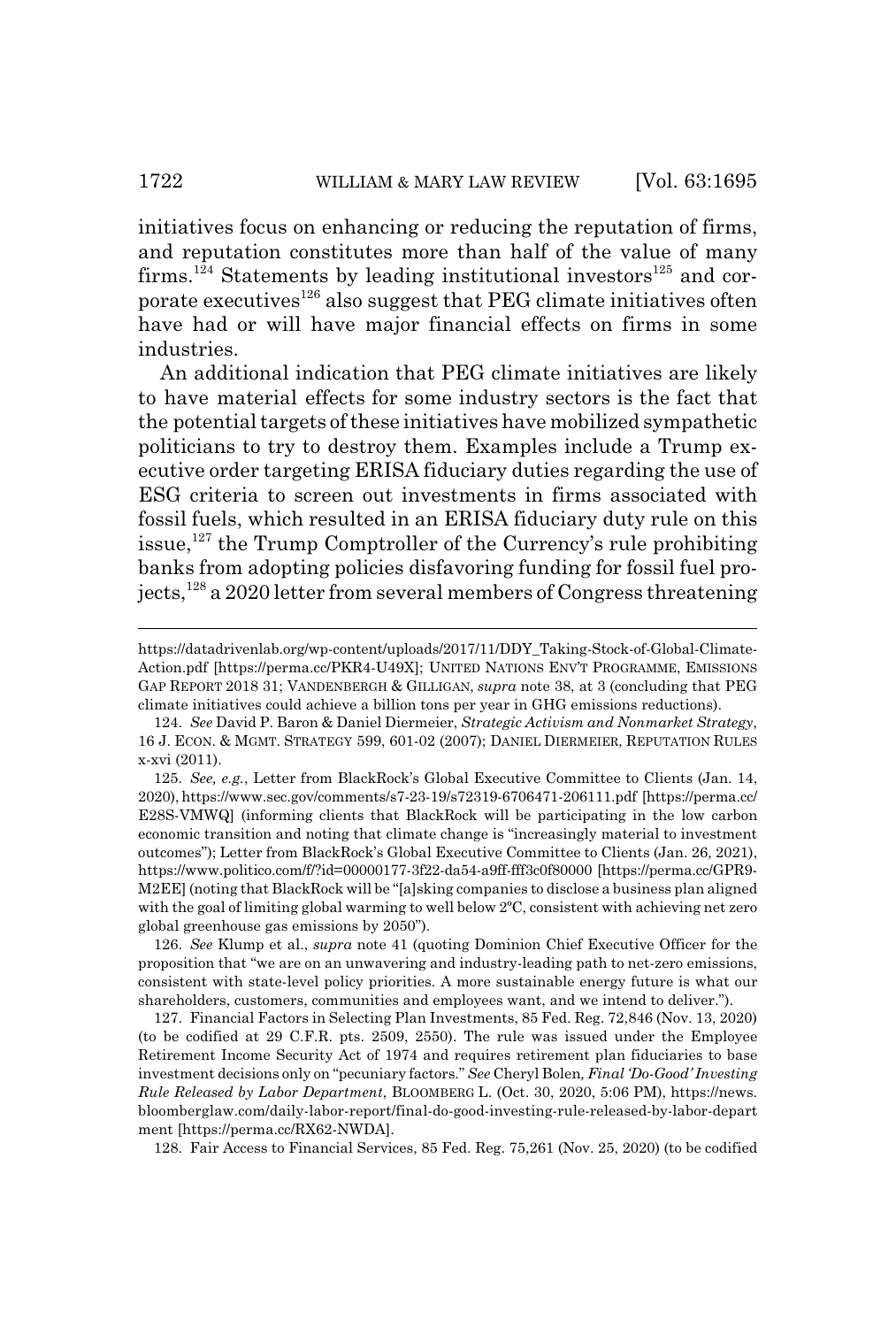JPMorgan Chase and other banks after they announced that they would not lend to oil drilling in the Arctic, a threatening letter from treasurers and attorneys general from conservative states threatening the banking industry with "collective action" to discourage fossil fuel-related lending restrictions, and an effort by the American Legislative Exchange Council to induce state legislatures to adopt model legislation designed to discourage the SEC from requiring disclosure and to discourage banks from participating in PEG climate initiatives.<sup>129</sup>

The materiality of PEG climate initiatives and their distinctive characteristics can be understood through a hypothetical based loosely on an actual PEG climate initiative.<sup>130</sup> Imagine that you are

129. *Alaska Lawmakers: Discrimination Involved in Arctic Decision*, ASSOCIATED PRESS (June 18, 2020), https://apnews.com/article/8d93042083896fd836625c780d63c2be [https:// perma.cc/4VQM-85SQ] (noting that Alaska's congressional delegation issued a letter saying that banks that prohibit or limit investment in new petroleum refining projects in the Arctic may be discriminating against the people that rely on the industry). Advocacy group reputation campaigns and investor and lender campaigns appear to have played an important role in discouraging petroleum firms from bidding on oil drilling rights in the Arctic National Wildlife Refuge. *See* Henry Fountain, *Sale of Arctic Drilling Leases Draws an Unusual Taker. It May Be the Only One.*, N.Y. TIMES (June 1, 2021), https://www.nytimes.com/2020/12/30/ climate/anwr-arctic-drilling-leases.html?searchResultPosition=1 [https://perma.cc/ATW5- YH67] (stating that according to an energy financial analyst "companies were highly unlikely to bid, given the cost of exploring and drilling for oil in the Arctic, the potential damage to their reputations from operating on lands prized by environmentalists, the growing movement among major banks to refuse to finance drilling in the refuge, and the depressed state of the industry amid the coronavirus pandemic"); Letter from Riley Moore, State Treasurer, State of West Virginia, to Whom it May Concern in the U.S. Banking Industry (Nov. 22, 2021), https://www.documentcloud.org/documents/21128588-fossil-fuel-banking-letter-nov-22 [https://perma.cc/78XS-QP3M] (notifying banks that the letter authors will be taking "collective action in response to the ongoing and growing economic boycott of traditional energy production industries by U.S. financial institutions"); Kenny Stancil, *'Alarming': ALEC's New Model Bill Would Penalize Banks for Divesting From Fossil Fuels*, COMMON DREAMS (Dec. 8, 2021), https://www.commondreams.org/news/2021/12/08/alarming-alecs-new-model-bill-wouldpenalize-banks-divesting-fossil-fuels [https://perma.cc/4QAV-BAFR]. For an overview of recent efforts to discourage PEG climate initiatives, see Kate Aronoff, *Conservatives Have a New Bogeyman: Critical Energy Theory*, NEW REPUBLIC (Dec. 7, 2021), https://newrepublic.com/ article/164641/conservatives-new-bogeyman-critical-energy-theory [https://perma.cc/94EX-RE68].

130. For background on Walmart's climate commitments, see VANDENBERGH & GILLI-GAN, *supra* note 38, at 184. For background on Walmart's light bulb procurement and the effects on U.S. energy use and GHG emissions, see Lucas W. Davis, *Evidence of a Decline in*

at 12 C.F.R. pt. 55); Michelle Price, *Wall Street Banks Can't Snub Certain Industry Sectors Under Proposed New Rule*, REUTERS (Nov. 20, 2020, 4:42 PM), https://www.reuters.com/ article/usa-regulation-lendingidUSL4N2I63NQ [https://perma.cc/6GN6-3PSL].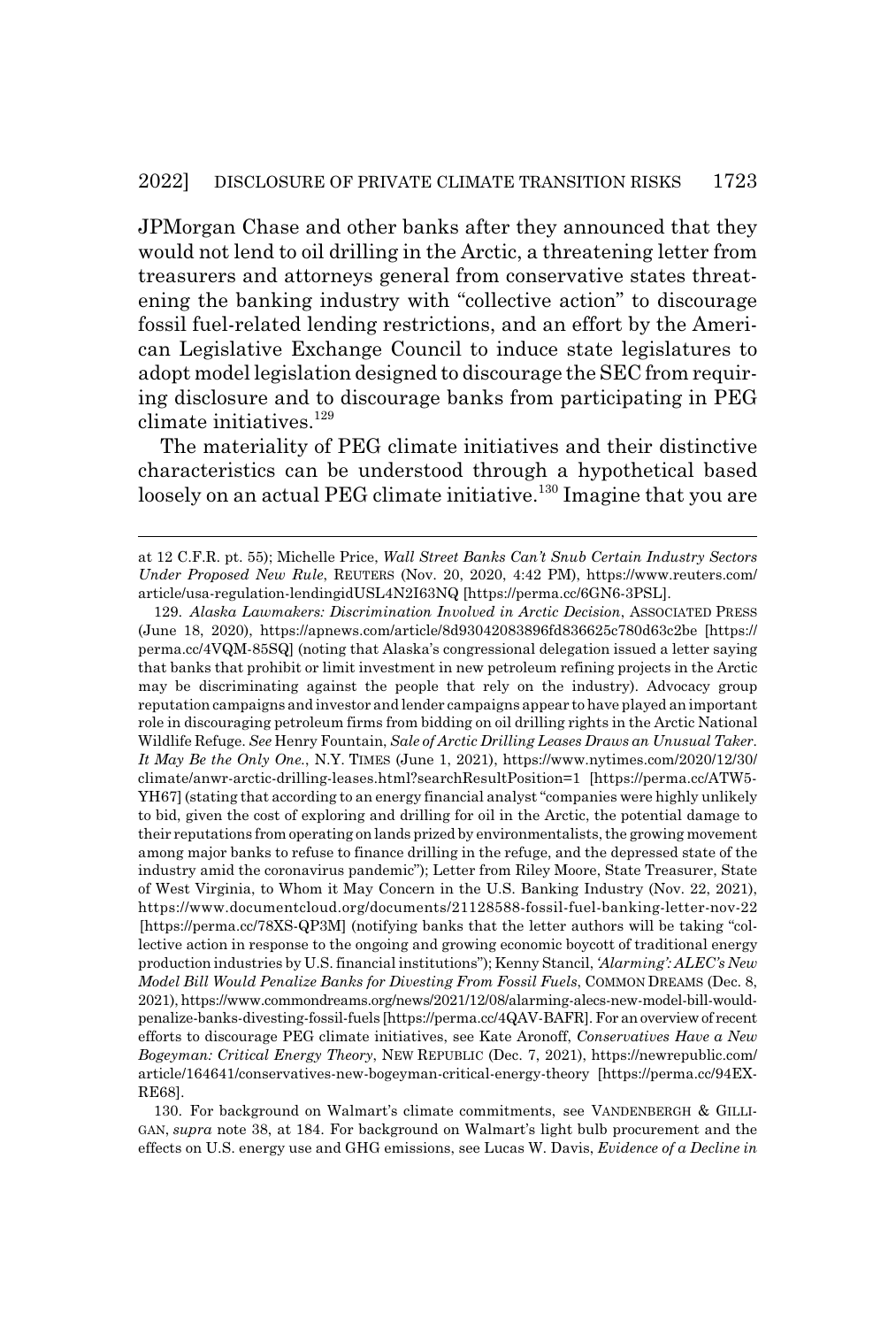an investor in 2005 in a firm that derives much of its revenue from manufacturing light bulbs sold to major retailers. The firm has managed its investments in new plants and equipment to ensure that its light bulbs, which include traditional incandescent bulbs as well as more efficient compact fluorescents (CFLs), will meet federal regulatory requirements for light bulb efficiency and will do so for the foreseeable future. The firm has accurately described to shareholders that light bulb sales are an important aspect of the firm's business and that the firm complies with all government laws, regulations, and policies. Through its trade association, the firm has supported limited efficiency requirements that will encourage use of CFLs but discourage use of more efficient light-emitting diode (LED) bulbs, which the firm is not well positioned to manufacture. The firm discloses the risks that may arise from future government regulatory requirements and business trends regarding the price of natural resources, labor, and the demand for light bulbs. The firm also is ahead of its time in thinking about climate change and discloses that it does not anticipate material adverse effects from the physical or transition risks posed by climate change.

The firm's major customer is Walmart, however, and Walmart is massive, with sales that exceed its nearest competitor, Target, by more than ten times. Walmart has been the subject of naming and shaming initiatives by advocacy groups regarding its environmental, health care, and other practices, and Walmart has begun collaborating with the Environmental Defense Fund and other environmental advocacy groups to reduce its carbon footprint and improve its reputation. Even absent federal or state government requirements to do so, Walmart announces major climate commitments and, to follow through on those commitments, announces that because LED bulbs are far more efficient than CFLs, producing less GHG emissions during the lifetime of each bulb, Walmart will sell and promote as its house brand only LED bulbs. It announces that the first manufacturer that can make an LED bulb that

*Electricity Use by U.S. Households*, 37 ECON. BULL. 1098 (2017) (noting correlation between Walmart's LED initiative and a decline in household electricity use); Jonathan M. Gilligan & Michael P. Vandenbergh, *A Framework for Assessing the Impact of Private Climate Governance*, 60 ENERGY RSCH.&SOC. SCI. 1 (2020) (calculating that Walmart's LED light bulb initiative reduced U.S. GHG emissions by 127 million tons per year).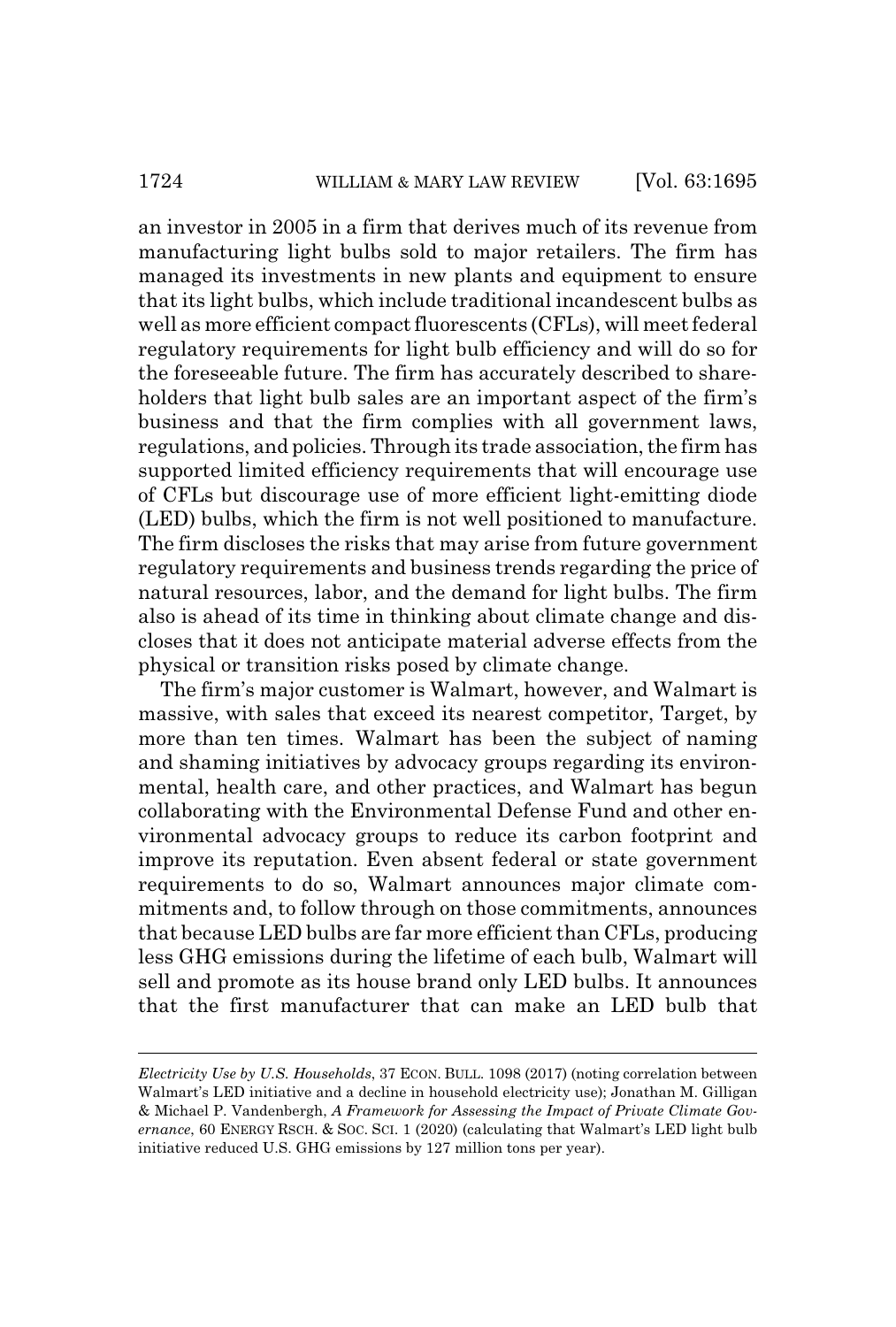generates attractive light for under ten dollars per bulb will become its preferred supplier. A small manufacturer wins this race and becomes Walmart's leading supplier.

As the discussion in Part III demonstrates, the light bulb manufacturing firm's disclosure likely complied with the requirements of government agencies and the recommendations of hybrid disclosure regimes.131 Unfortunately for the investor in the light bulb firm, however, Walmart's response to climate advocates has wiped out much of the market for incandescent and CFL bulbs, and unfortunately for the investors in the light bulb manufacturing firm, the firm did not disclose, and investors did not have the information necessary to account for, the material financial risk posed by the PEG climate initiatives directed at Walmart and later participated in by Walmart through its requirements for light bulb suppliers. The light bulb firm followed SEC reporting requirements, and it even anticipated the climate disclosure directions provided by the SEC in the 2010 guidance and other disclosure regimes, but these requirements and clarifying documents did not specify that firms are required to assess and disclose the material transition risks posed by PEG climate initiatives such as Walmart's commitment to switch to LED bulbs.

The harms arising from the types of inadequate disclosure of PEG climate risks outlined in this hypothetical affect not only investors, but also climate change mitigation efforts. The lack of disclosure undermines the ability of advocacy groups to assess the efficacy of their private initiatives and the ability of philanthropists to allocate resources to the most effective groups and initiatives. It undermines corporate directors' ability to assess the performance of corporate managers, and corporate managers' ability to assess whether they should get on the bandwagon regarding PEG climate initiatives, changing their product mix and imposing new requirements on their suppliers. It also undermines government policymakers' ability to anticipate the contribution that PEG climate initiatives will make to climate change mitigation and to allocate government resources in ways that leverage the most effective PEG climate initiatives and avoid duplicating those initiatives.

<sup>131.</sup> *See infra* Part III.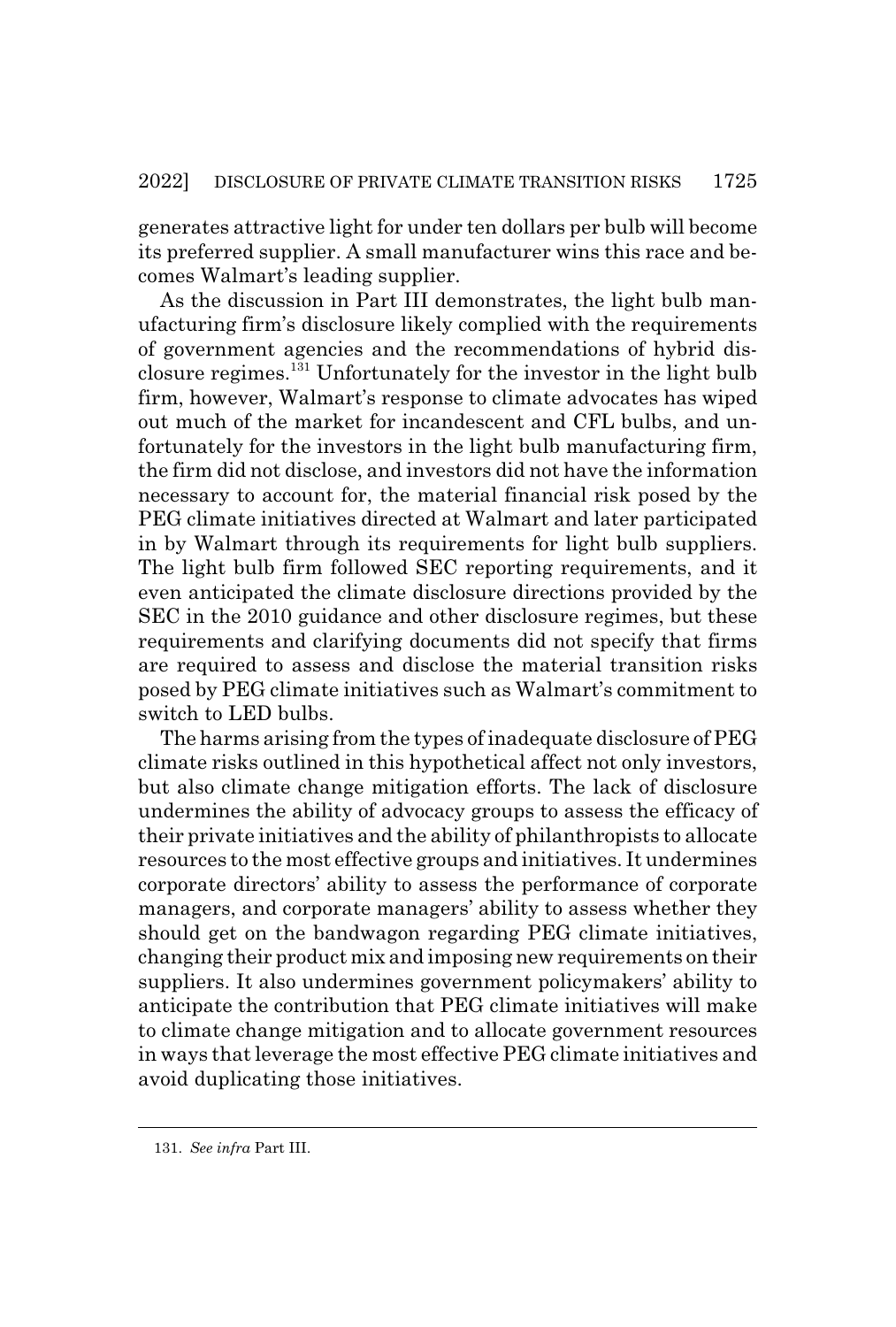#### 1726 WILLIAM & MARY LAW REVIEW [Vol. 63:1695]

The research results demonstrate that PEG climate initiatives are widespread and are producing major carbon emissions reductions,132 but they are just indications that PEG climate initiatives may be posing material transition risks, and it is possible that these initiatives are posing risks, but the risks are not material to some large firms. For instance, there are indications that investors have shown less interest in climate risk disclosures than some early predictions: an HSBC survey of two thousand investors found that just 10 percent viewed the disclosures as a relevant source of information.<sup>133</sup> Similarly, a recent assessment suggests that the movement for climate-related fossil fuel divestiture may be more common among institutional investors than retail investors.<sup>134</sup> To examine whether firms view PEG climate initiatives as posing material risks and disclose those risks, in Part II.B, this Article presents the results of the empirical study of climate disclosures included in the most recent annual reports by the Fortune 100 firms and the largest firms in sectors likely to be under the most pressure from PEG climate initiatives.135

<sup>132.</sup> *See* VANDENBERGH & GILLIGAN, *supra* note 38, at 3-4.

<sup>133.</sup> *See* Leslie Hook & Matthew Vincent, *Green Business Reporting Rules at Risk of Pale Response*, FIN. TIMES (Nov. 12, 2020), https://www.ft.com/content/ad01f2c9-9eb0-4db6-9898- 220c688d16c2 [https://perma.cc/SGZ2-T9XG]. Another concern is that firms discuss risks, but do not act based on those risks. *Id.* (quoting an economist at the Institute for Public Policy Research).

<sup>134.</sup> *See* Felix Mormann, *Why the Divestment Movement Is Missing the Mark*, 10 NATURE CLIMATE CHANGE 1067, 1067-68 (2020) (arguing that ESG commitments by individual investors lag behind institutional investors). *But see* Michael Wursthorn, *Investors Pile into ETFs Devoted to Socially Responsible ESG*, WALL ST. J. (Dec. 16, 2020, 4:51 PM), http://www.wsj. com/articles/investors-pile-into-etfs-devoted-to-socially-responsible-esg-11608114604 [https:// perma.cc/68DQ-WAH2] (noting that in 2020, retail investors in the United States added a record \$27.4 billion to ESG exchange-traded funds); PWC, 2022: THE GROWTH OPPORTUNITY OF THE CENTURY 6 (2020), https://www.pwc.lu/en/sustainable-finance/esg-report-the-growthopportunity-of-the-century.html [https://perma.cc/D3Q8-ST3K] (noting that by 2025, more than 50 percent of mutual fund assets in Europe may be held in ESG funds).

<sup>135.</sup> For a list of the firms included in the study and the study results, see 2021 Vandenbergh Final PEG Disclosure spreadsheet, *supra* note 43.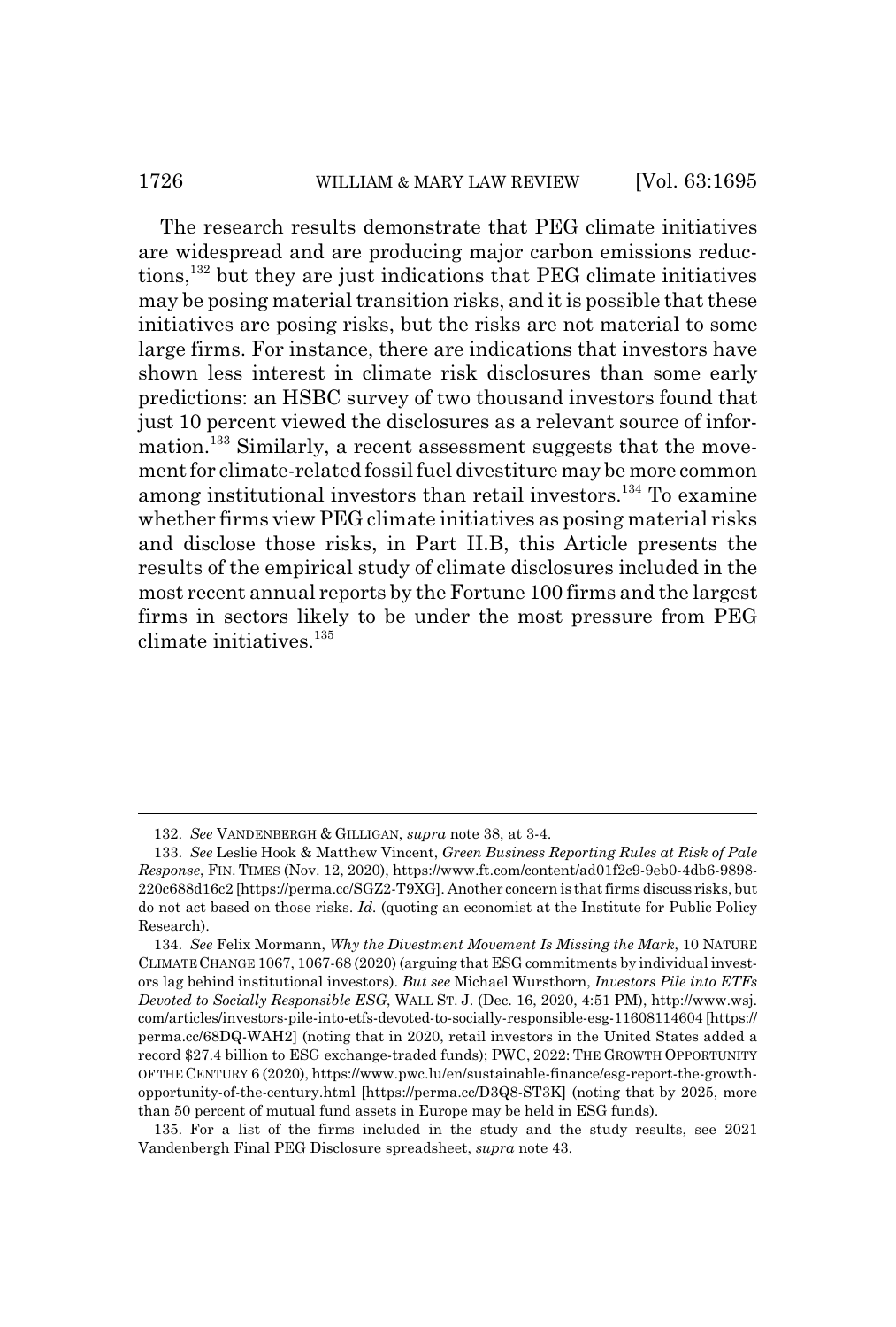### *B. Empirical Study*

#### *1. Methodology*

This study examined the most recent annual reports (10-Ks) filed with the SEC by the Fortune 100 companies, as well as the five largest firms in each of the petroleum refining, coal, and electric utility sectors.136 The study examined only the annual reports of these companies, not sustainability reports or other disclosure documents.<sup>137</sup> The annual reports provide a valuable snapshot of the disclosure practices of these companies but are not presumed to be a representative sample of the annual reports of all publicly traded firms or of all the reports and statements issued by the firms studied. The annual reports provide an in-depth review, however, of the risks and opportunities a company deems financially material to its investors or otherwise subject to disclosure based on SEC regulations, guidance documents, and court interpretations of materiality.138 The study examined each company's most recent annual report to assess whether the report included disclosures of risks posed by PEG climate initiatives.

To structure the assessment, the study examined whether firms disclose several general types of pressure that PEG initiatives may create for firms or pressure that PEG initiatives may induce one firm to transfer to other firms (disclosure of external advocacy group pressure; public, reputation or brand pressure; employee pressure; investor pressure; insurer pressure; lender pressure; and supply chain contract pressure). Given the dominant role of climate change in environmental and sustainability risks and governance, the study included climate-specific disclosures regarding these general types of pressure on firms as well as disclosures regarding environmental and sustainability issues generally. The study also examined disclosure of several specific PEG climate initiatives (disclosure of participation in or pressure from CDP reporting,<sup>139</sup> Science-based

<sup>136.</sup> *Id.*

<sup>137.</sup> *Id.*

<sup>138.</sup> *Id.*

<sup>139.</sup> CDP is a nonprofit organization that collects and publishes data from companies, cities, and states on climate change, water security, and deforestation. *See* CDP, *supra* note 92.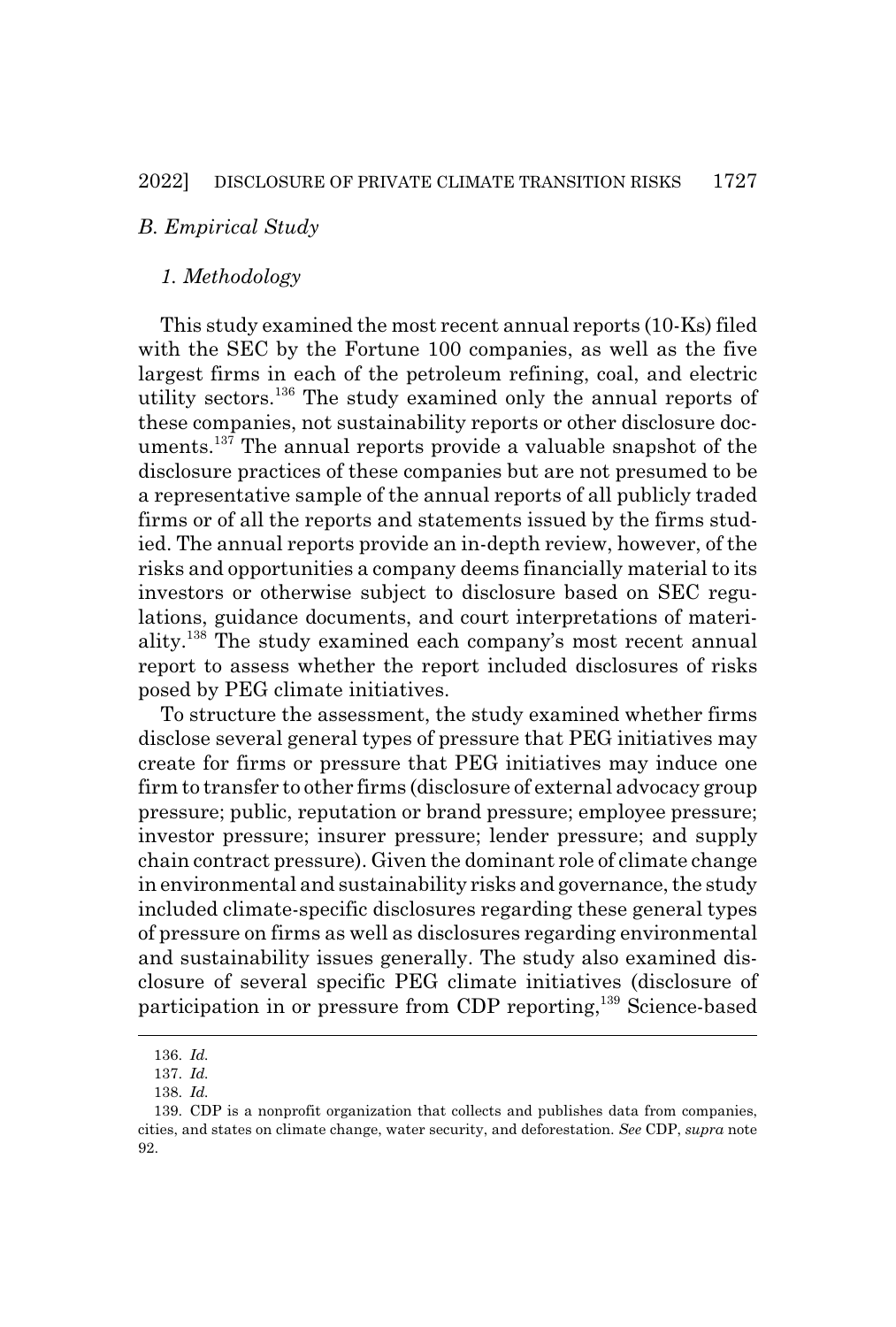Target Initiative commitments, and Climate Action 100). These aspects of PEG initiatives do not capture all the ways in which private initiatives may create or reflect material financial risks for firms, but they include many of the most important potential sources of risk, and this research screen reduced the chance of overlooking important PEG climate disclosures.

The Fortune 100 companies conduct a wide range of businesses and operate in forty sectors.<sup>140</sup> Fortune ranks the Fortune 100 companies by total revenue for their respective fiscal years and includes only companies that are incorporated in and operate in the United States and file financial documents with a government agency. $^{141}$ This includes companies that file a 10-K with the SEC and mutual insurance companies that file with state regulators.<sup>142</sup> Only the companies with publicly traded equities that filed with the SEC were included in the study, and because the Fortune 100 firms include seven mutual insurance companies that do not file 10-Ks with the SEC, ninety-three firms were included in the study. $^{143}$ Fortune assumes that revenues are as reported by the companies, including revenues from discontinued operations when published,<sup>144</sup> and data for 2020 Fortune 100 companies are for the fiscal year that ended on or before January 31,  $2020$ <sup>145</sup>

The Fortune 100 only includes a handful of companies in the sectors most likely to be affected by climate change mitigation: the five largest petroleum refining firms are all in the Fortune 100, but no coal firms are in the Fortune 100 and only one electric utility company is in the Fortune  $100^{146}$  To obtain an initial snapshot of disclosure patterns in these sectors, the five largest firms in each of these three sectors were examined.<sup>147</sup> The ranking of the top five utilities and petroleum refining companies was based on Fortune data and is measured by gross revenue, and the top five petroleum

<sup>140. 2021</sup> Vandenbergh Final PEG Disclosure Spreadsheet, *supra* note 43.

<sup>141.</sup> *Methodology for Fortune 500*, FORTUNE, https://fortune.com/franchise-list-page/for tune-500-methodology-2020/ [https://perma.cc/MH85-3WFD].

<sup>142.</sup> *Id.*

<sup>143.</sup> *See Fortune 500*, FORTUNE, https://fortune.com/fortune500/2020/search/ [https://perma. cc/K4G6-S254].

<sup>144.</sup> *Methodology for Fortune 500*, *supra* note 141.

<sup>145.</sup> *Id.*

<sup>146.</sup> *See Fortune 500*, *supra* note 143.

<sup>147. 2021</sup> Vandenbergh Final PEG Disclosure Spreadsheet, *supra* note 43.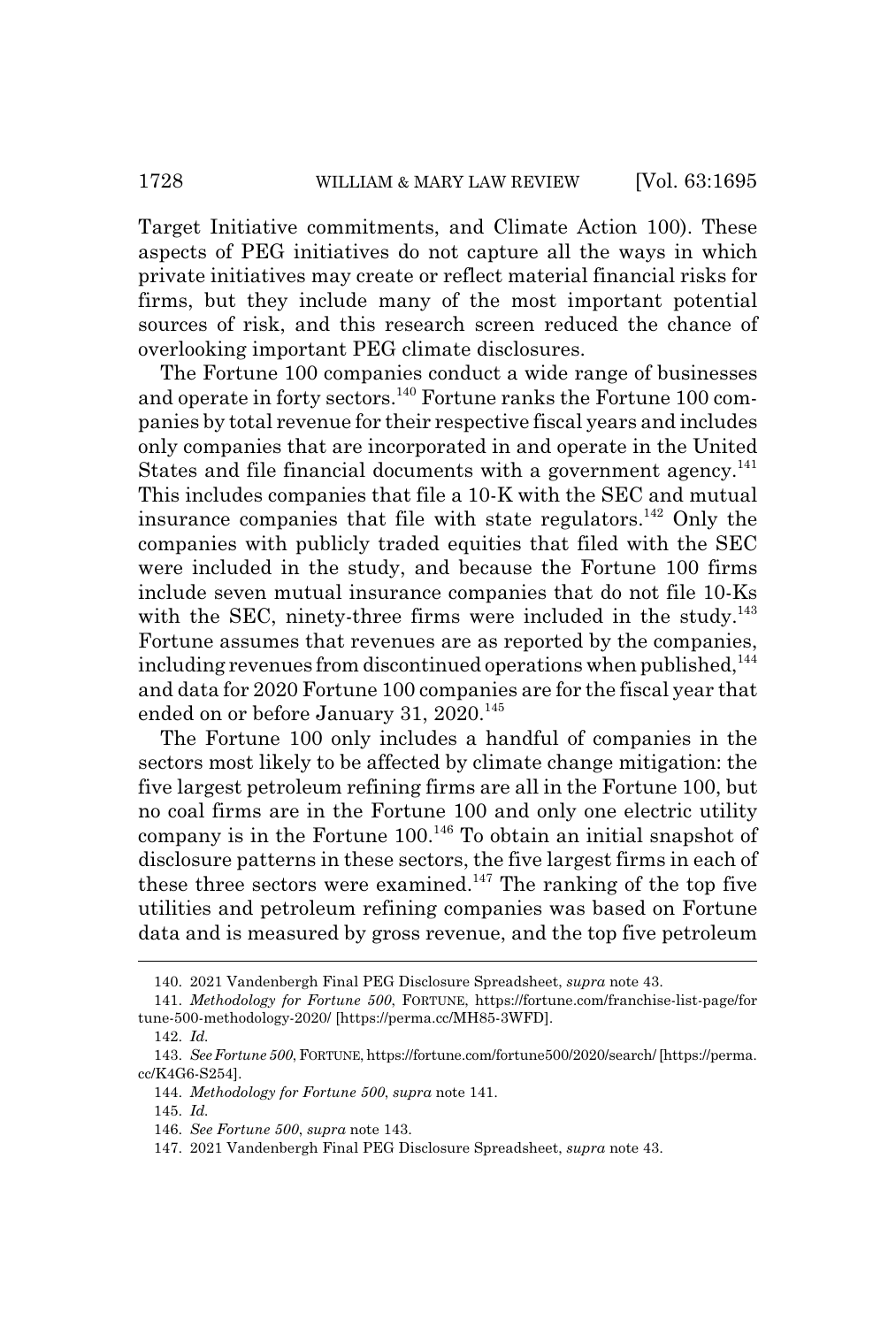refining companies are all in the Fortune  $100<sup>148</sup>$  The top five coal companies were selected based on a U.S. Energy Information Administration ranking of the amount of coal produced by each company.149 The coal companies were selected based on the amount of coal produced rather than gross revenue because the financial turmoil in the coal industry makes revenue a less valuable indicator of the importance of a firm within the sector. For all firms, the 10-Ks examined are the most recent 10-Ks filed by each company as of September 29, 2020.<sup>150</sup>

#### *2. Results*

The results demonstrate that many firms recognize and disclose the importance of the risks posed by PEG initiatives. Thirty-six of the ninety-three firms included in the study (39 percent) disclosed information about PEG initiatives. $151$  As to the types of PEG disclosures, among the Fortune 100 firms, thirty firms in more than a dozen sectors disclosed public, reputation, or brand pressure regarding climate change (for example, AT&T, Archer Daniels Midland, Microsoft, Exxon Mobil, General Electric, Procter & Gamble, Target, and World Fuel Services).152 Eleven firms in seven sectors disclosed

<sup>148.</sup> *Id.*

<sup>149.</sup> Many of the largest coal producing firms are in or have recently emerged from bankruptcy, and, as of 2019, the entire market capitalization of the twelve largest firms in the coal industry was just over ten billion dollars. *See U.S. Coal Companies Continue to Lose Market Value*, INST. FOR ENERGY ECON.&FIN.ANALYSIS (Jan. 11, 2019), https://ieefa.org/u-s-coal-com panies-continue-to-lose-market-value/ [https://perma.cc/TMB9-E6JH].

<sup>150. 2021</sup> Vandenbergh Final PEG Disclosure Spreadsheet, *supra* note 43.

<sup>151.</sup> *Id.*

<sup>152.</sup> *See, e.g.*, AT&T Inc., Annual Report (Form 10-K) (Feb. 19, 2020), https://www.sec.gov/ Archives/edgar/data/0000732717/000156276220000064/t-20191231.htm [https://perma.cc/ QK73-WPTW]; Archer-Daniels-Midland Co., Annual Report (Form 10-K) (Feb. 18, 2020), https://www.sec.gov/Archives/edgar/data/0000007084/000000708420000009/adm-2019 1231x10k.htm [https://perma.cc/W5PD-CYCK]; Microsoft Corp., Annual Report (Form 10-K) (July 30, 2020), https://www.sec.gov/Archives/edgar/data/0000789019/000156459020034944/ msft-10k\_20200630.htm [https://perma.cc/3G9V-TMRZ]; Exxon Mobil Corp., Annual Report (Form 10-K) (Feb. 26, 2020), https://www.sec.gov/Archives/edgar/data/0000034088/0000034 08820000016/xom10k2019.htm [https://perma.cc/D6FJ-WXZN]; Gen. Elec. Co., Annual Report (Form 10-K) (Feb. 24, 2020), https://www.sec.gov/Archives/edgar/data/0000040545/00000 4054520000009/ge10-k2019.htm [https://perma.cc/K9ZC-HQAC]; Procter & Gamble Co., Annual Report (Form 10-K) (Aug. 6, 2020), https://www.sec.gov/Archives/edgar/data/00000 80424/000008042420000053/pg-20200630.htm [https://perma.cc/3DNU-BD9Z]; Target Corp., Annual Report (Form 10-K) (Mar. 11, 2020), https://www.sec.gov/Archives/edgar/data/00000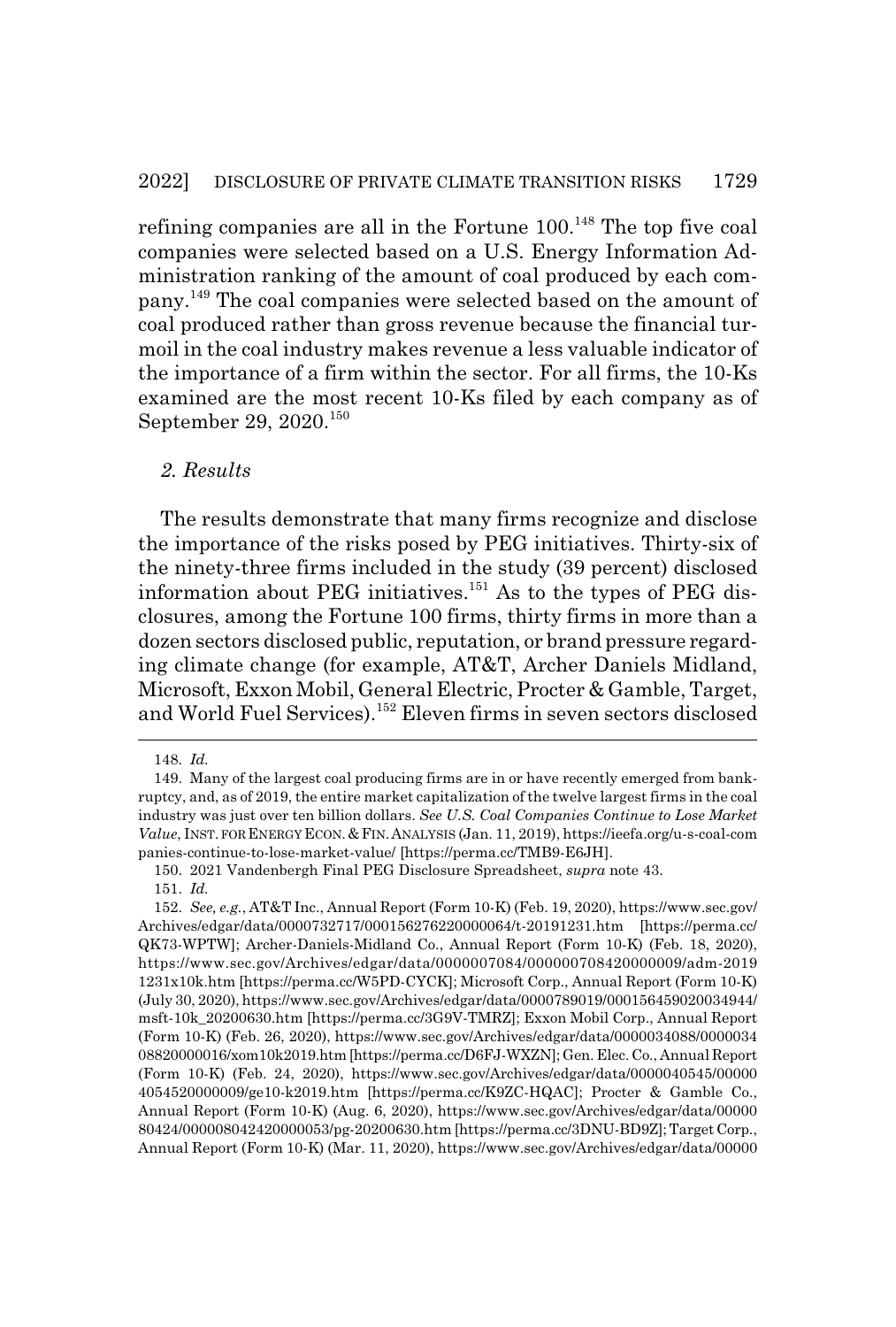investor pressure (for example, American Airlines, JPMorgan Chase, Intel, and PepsiCo).153 Ten firms in seven sectors disclosed supply chain contracting pressure (for example, Alphabet (Google), HP, Microsoft, Target, and Lowe's).154 Nine firms in five sectors disclosed external advocacy group pressure (for example, Chevron, JPMorgan Chase, and PepsiCo).<sup>155</sup> One firm disclosed employee

PepsiCo, Inc., 2019 Form 10-K, *supra* note 2, at 30.

153. *See, e.g.*, American Airlines Grp. Inc., Annual Report (Form 10-K) (Feb. 19, 2020), https://www.sec.gov/Archives/edgar/data/0000006201/000000620120000023/a10k123119.htm [https://perma.cc/R7RG-JPV8]; JPMorgan Chase & Co., 2019 Form 10-K, *supra* note 7; PepsiCo, Inc., 2019 Form 10-K, *supra* note 2; Intel Corp., 2019 Form 10-K, *supra* note 110.

154. For instance, Lowe's disclosed that "[w]e give considerable attention to how our products are created and to the people who make them. Through collaboration and established management systems, we monitor our suppliers' practices to secure high-quality products from suppliers who support worker rights and protect the environment." Lowe's Cos., Inc., Annual Report (Form 10-K), at 8 (Mar. 23, 2020), https://www.sec.gov/ix?doc=/Archives/edgar/ data/60667/000006066720000036/form10k01312020.htm [https://perma.cc/N2HL-AJSC]. Alphabet included "enabling a responsible supply chain" in its sustainability disclosure. Alphabet, Inc., 2019 Form 10-K, *supra* note 4, at 8. Microsoft stated that it "launched a new initiative to use Microsoft technology to help our suppliers and customers around the world reduce their own carbon footprint." Microsoft Corp., 2019 Form 10-K, *supra* note 152, at 6.

155. JPMorgan Chase & Co., 2019 Form 10-K, *supra* note 7; FedEx Corp., Annual Report (Form 10-K) (July 20, 2020), https://www.sec.gov/Archives/edgar/data/0001048911/00015 6459020032775/fdx-10k\_20200531.htm [https://perma.cc/5UL9-Y5Y4]. Chevron's disclosure mentions the potential effects of climate advocacy initiatives on investors and the market for its securities:

organizations that provide information to investors on corporate governance and related matters have developed ratings processes for evaluating companies on their approach to ESG matters. Such ratings are used by some investors to inform their investment and voting decisions. Unfavorable ESG ratings may lead to increased negative investor sentiment toward Chevron and our industry and to the diversion of investment to other industries, which could have a negative impact on our stock price and our access to and costs of capital.

Chevron Corp., Annual Report (Form 10-K), at 21 (Feb. 21, 2020), https://www.sec.gov/ Archives/edgar/data/0000093410/000009341020000010/cvx12312019-10kdoc.htm [https://perma.cc/9W5S-LBS4].

<sup>27419/000002741920000008/</sup>tgt-20200201.htm [https://perma.cc/R2F9-P8KF]; World Fuel Servs. Corp., Annual Report (Form 10-K) (Feb. 28, 2020), https://www.sec.gov/ix?doc=/Ar chives/edgar/data/0000789460/000162828020002590/a2019q410-k.htm [https://perma.cc/F5 BY-WYXX]. The PepsiCo disclosure provided an example of climate and other environmental reputational pressure:

There is also increased focus, including by governmental and non-governmental organizations, investors, customers and consumers on these and other environmental sustainability matters, including deforestation, land use, climate impact and recyclability or recoverability of packaging, including plastic. Our reputation can be damaged if we or others in our industry do not act, or are perceived not to act, responsibly with respect to our impact on the environment.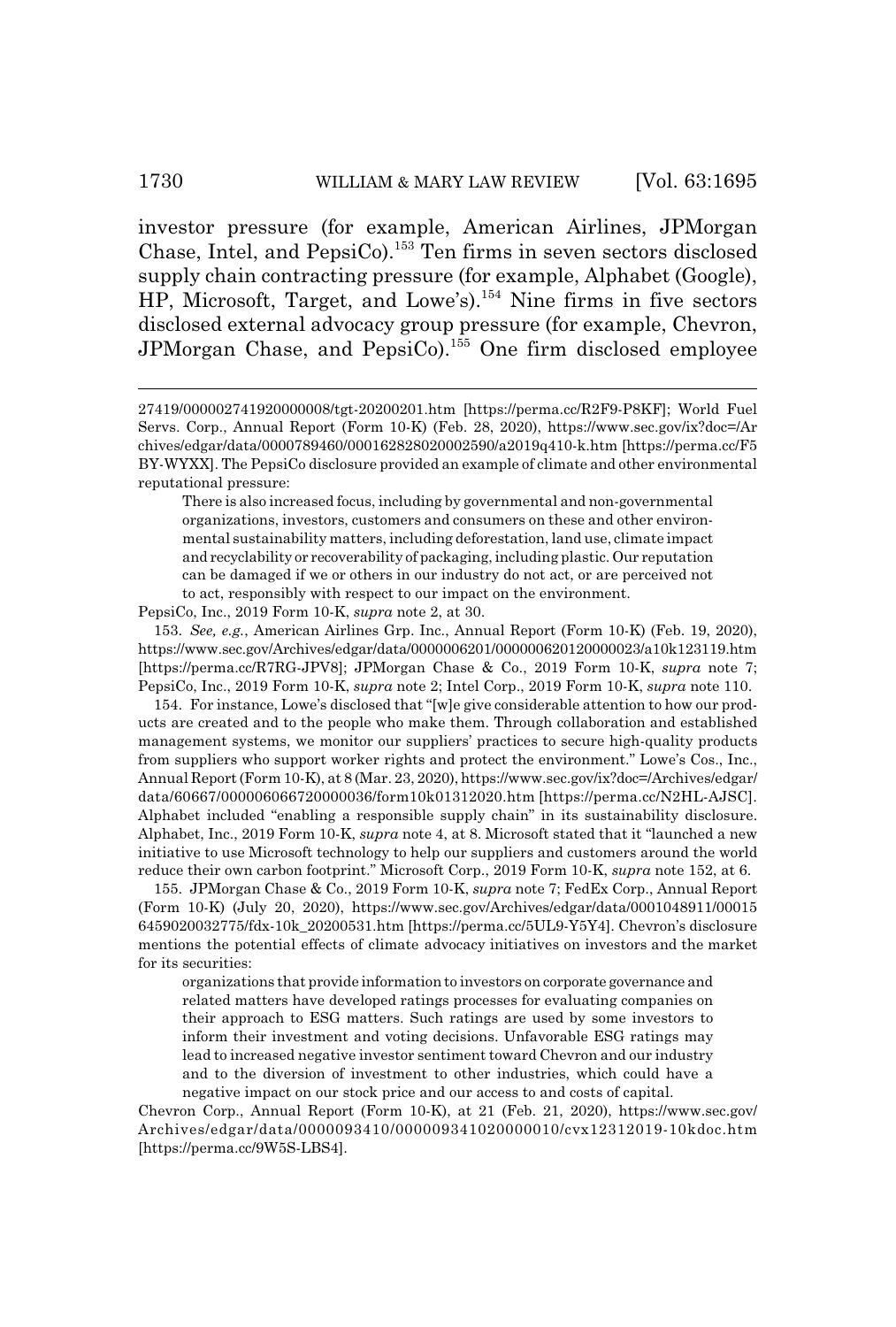pressure (JPMorgan Chase).156 No firms on the Fortune 100 list disclosed insurer pressure (although several coal firms did, as discussed below).157 Two firms in the banking sector and two in the pipeline sector disclosed lender pressure.158 Five firms in three sectors disclosed that they provide GHG emissions data to CDP (such as, Alphabet, Home Depot, and Intel).<sup>159</sup> No firms disclosed information relating to Climate Action 100 or SBTi.<sup>160</sup> Several firms disclosed information about other types of possible PEG climate issues, such as disclosures related to TCFD or participation in the Leadership in Energy and Environmental Design private building certification system (LEED), which may reduce GHG emissions through more efficient building design and operation (for example, American Airlines, FedEx, and Citigroup).<sup>161</sup>

As indicated by Table 1, in ten sectors, every firm's disclosure included a discussion of some type of PEG initiative.<sup>162</sup> For instance, all three airlines in the Fortune 100 reported public, reputational, or brand pressure.<sup>163</sup> One airline also reported pressure regarding procurement of renewable fuels, $164$  and two reported investor

162. *See infra* Table 1.

<sup>156.</sup> JPMorgan Chase & Co., 2019 Form 10-K, *supra* note 7; Best Buy Co., Annual Report (Form 10-K) (Mar. 23, 2020), https://www.sec.gov/Archives/edgar/data/0000764478/000076447 820000017/bby-20200201x10k.htm [https://perma.cc/ZR7J-GZUP].

<sup>157. 2021</sup> Vandenbergh Final PEG Disclosure Spreadsheet, *supra* note 43.

<sup>158.</sup> Plains GP Holdings, L.P., Annual Report (Form 10-K) (Feb. 27, 2020), https://www.sec. gov/Archives/edgar/data/0001581990/000158199020000005/pagp-20191231.htm [https:// perma.cc/TV6C-VH9Q].

<sup>159.</sup> *See, e.g.*, Alphabet, Inc., 2019 Form 10-K, *supra* note 4, at 8; Home Depot, Inc., Annual Report (Form 10-K), at 7 (Mar. 25, 2020), https://www.sec.gov/Archives/edgar/data/0000354 950/000035495020000015/hd10k02022020.htm [https://perma.cc/45XV-B7JP]; Intel Corp., 2019 Form 10-K, *supra* note 110, at 14.

<sup>160. 2021</sup> Vandenbergh Final PEG Disclosure Spreadsheet, *supra* note 43.

<sup>161.</sup> *See, e.g.*, Am. Airlines Grp. Inc., 2019 Form 10-K, *supra* note 153; FedEx Corp., 2019 Form 10-K, *supra* note 155; Citigroup Inc., Annual Report (Form 10-K) (Feb. 21, 2020), https:// www.sec.gov/Archives/edgar/data/0000831001/000083100120000031/c-12312019x10k.htm [https://perma.cc/6KGW-JJ79].

<sup>163.</sup> *See* Am. Airlines Grp. Inc., 2019 Form 10-K, *supra* note 153, at 13; Delta Air Lines, Inc., Annual Report (Form 10-K), at 9-10 (Feb. 12, 2020), https://www.sec.gov/Archives/edgar/ data/0000027904/000002790420000004/dal-20191231.htm [https://perma.cc/R5FK-C5DW]; United Airlines, Inc., Annual Report (Form 10-K), at 7 (Feb. 24, 2020), https://www.sec.gov/Ar chives/edgar/data/0000319687/000010051720000010/ual201910k.htm [https://perma.cc/BP35- D3W2].

<sup>164. 2021</sup> Vandenbergh Final PEG Disclosure Spreadsheet, *supra* note 43.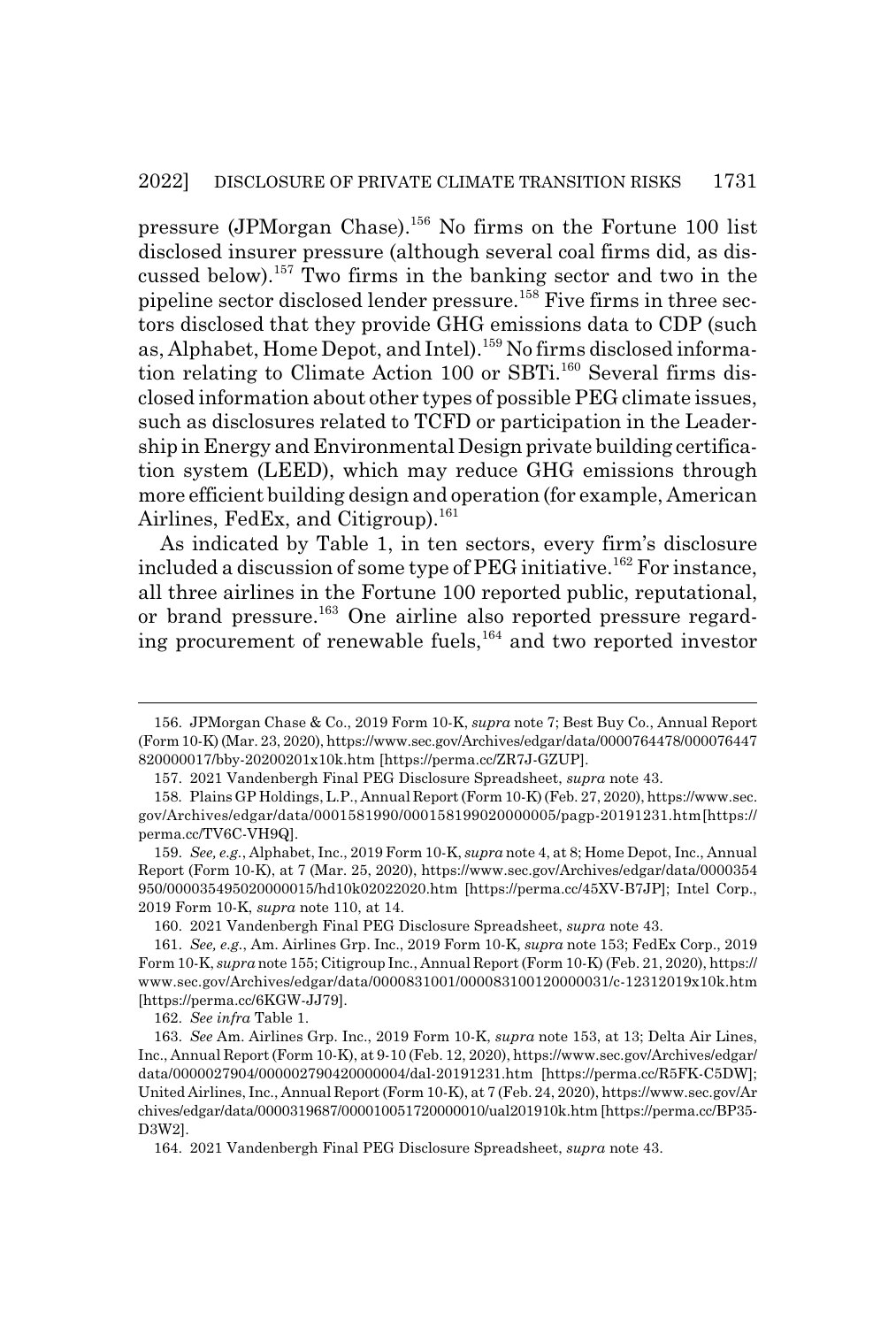pressure.165 Most of the disclosing firms and sectors appear to follow a pattern: they are either fossil-fuel-heavy or high GHG-emitting firms and sectors (for example, energy, mining, and crude oil production) or firms that may have high vulnerability to transition risks arising from PEG climate initiatives, such as business-toconsumer (B-to-C) firms and sectors (for example, food consumer products, household and personal products, mail, package, and freight delivery, and specialty retailers) or both (airlines).<sup>166</sup> The pattern is not uniform, however: the only firm in the industrial machinery sector, which is neither a particularly high GHG-emitting sector nor a B-to-C sector, also includes a PEG disclosure.<sup>167</sup>

| Sector                              | Number of Firms in<br><b>Sector</b> |
|-------------------------------------|-------------------------------------|
| Airlines                            | 3                                   |
| Energy                              |                                     |
| <b>Food Consumer Products</b>       |                                     |
| Household and Personal Products     |                                     |
| Industrial Machinery                |                                     |
| Mail, Package, and Freight Delivery | 2                                   |
| Mining, Crude Oil Production        |                                     |
| Petroleum Refining                  | 5                                   |
| Semiconductors and Other Components |                                     |
| <b>Specialty Retailers</b>          |                                     |

Table 1. Sectors with PEG Climate Disclosure by All Firms (ten sectors/twenty firms)

A remarkable amount of heterogeneity exists in disclosures, with similar firms and similar sectors varying widely in their disclosure practices and many firms and sectors providing no disclosure at all.168 As indicated by Table 2, in eleven sectors at least one firm disclosed information about PEG climate initiatives while at least

- 167. *Id.*
- 168. *Id.*

<sup>165.</sup> *Id.*

<sup>166.</sup> *Id.*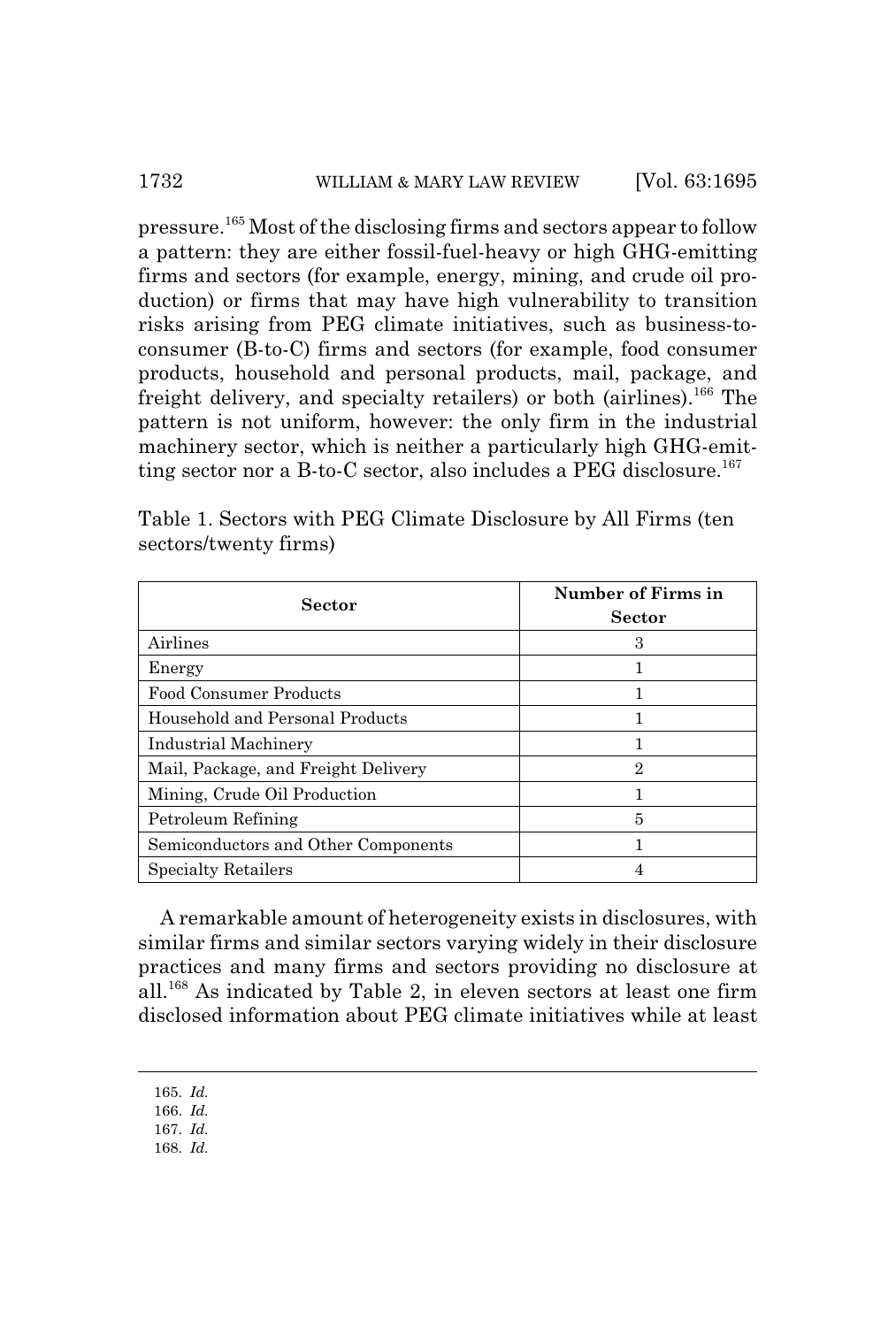one other firm did not.169 This occurred across several types of sectors and among firms within sectors.<sup>170</sup> B-to-C firms within sectors such as banking, general merchandise, and computer software varied in their reporting of PEG pressure.<sup>171</sup> For instance, as discussed at the outset, the two automakers included in the Fortune 100 varied in their reporting practices: GM included a PEG climate disclosure regarding its renewable power requirements for electricity procurement, but Ford did not.<sup>172</sup> Of the six insurance companies that filed annual reports with the SEC, only one (AIG) disclosed PEG climate risks.<sup>173</sup> Among the banks, Bank of America,<sup>174</sup> Citigroup, and JPMorgan<sup>175</sup> disclosed PEG pressures or PEG climate initiative risks, but Wells Fargo, Goldman Sachs Group, Morgan Stanley, and Capital One Financial did not.<sup>176</sup> In the annual reports of software and technology companies such as Apple and Google, the disclosure patterns regarding PEG climate transition risks varied widely even though both are among the global leaders in committing to aggressive climate goals and reducing corporate GHG emissions.177 Pipeline companies are B-to-B firms but are also

174. Bank of Am. Corp., 2019 Form 10-K, *supra* note 8, at 16 (disclosing the risk of reputational harm from the "perception of [its] environmental, social and governance practices and disclosures").

175. JPMorgan Chase & Co., 2019 Form 10-K, *supra* note 7, at 25 ("Social and environmental activists are increasingly targeting financial services firms such as JPMorgan Chase with public criticism for their relationships with clients that are engaged in certain sensitive industries, including businesses whose products are or are perceived to be harmful to human health, or whose activities negatively affect or are perceived to negatively affect the environment, workers' rights or communities.").

176. Fortune lists Bank of America in the commercial banks sector but lists the other banking firms discussed in this paragraph in the closely related commercial and savings bank sector. *See Fortune 500*, *supra* note 143.

177. Alphabet stated that:

We strive to build sustainability into everything we do from designing and operating efficient data centers, advancing carbon-free energy, creating sustainable workplaces, building better devices and services, empowering users with technology, and enabling a responsible supply chain. Google has been carbon neutral since 2007 and we are the largest corporate purchaser of renewable energy in

<sup>169.</sup> *See infra* Table 2.

<sup>170. 2021</sup> Vandenbergh Final PEG Disclosure Spreadsheet, *supra* note 43.

<sup>171.</sup> *Id.*

<sup>172.</sup> *See* General Motors Co., 2019 Form 10-K, *supra* note 5, at 7; Ford Motor Co., 2019 Form 10-K, *supra* note 5.

<sup>173.</sup> *See* Am. Int'l Grp., Annual Report (Form 10-K), at 160 (Feb. 21, 2020), https://www. sec.gov/Archives/edgar/data/0000005272/000110465920023889/aig-20191231.htm [https://perma.cc/H3CJ-JPML].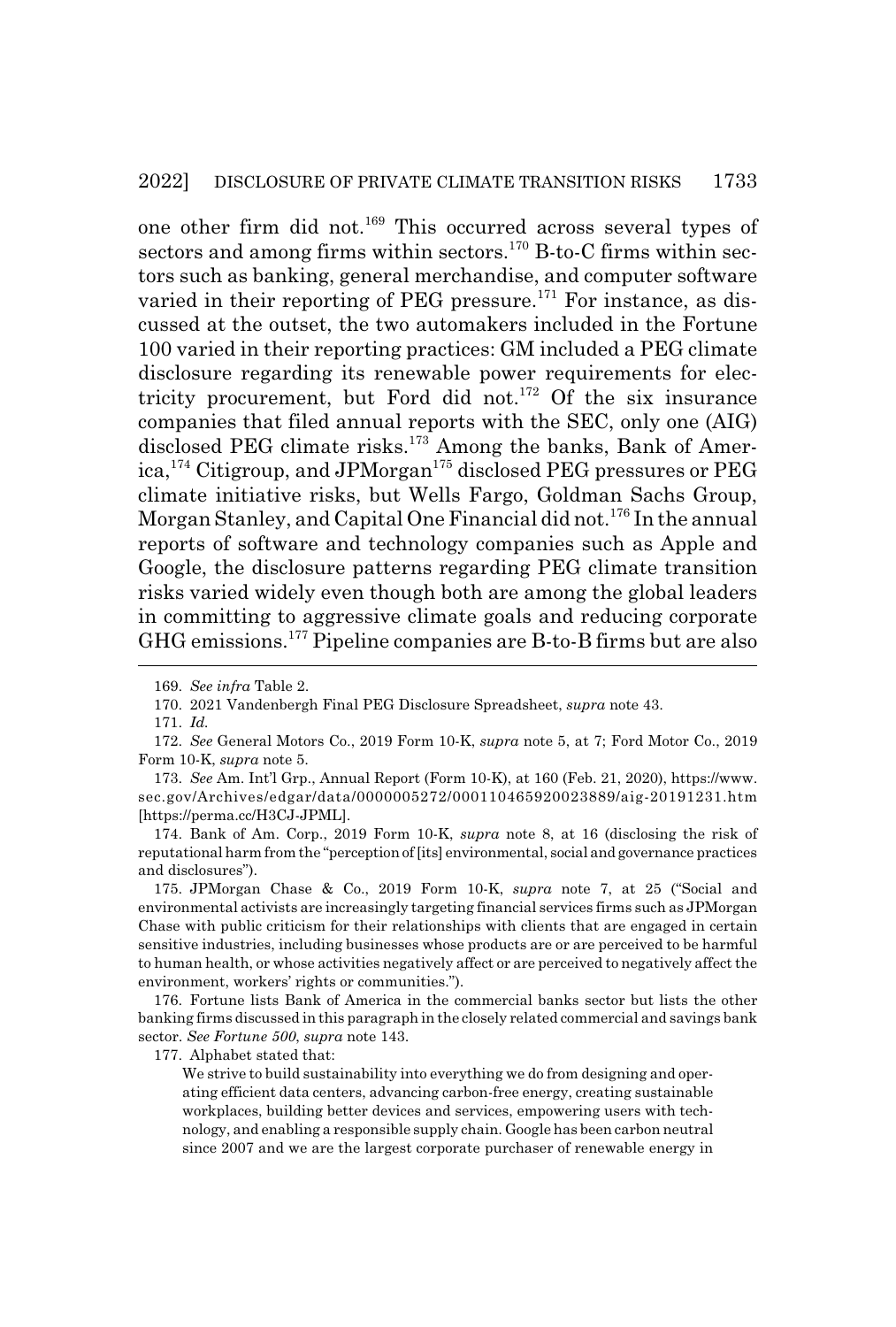fossil fuel-heavy, and only one of the two pipeline companies in the Fortune 100 reported PEG climate pressure.<sup>178</sup>

| Sector                           | <b>Firms Disclosing</b><br><b>PEG/Firms in the Sector</b> |
|----------------------------------|-----------------------------------------------------------|
| Banks: Commercial and Savings    | 3/7                                                       |
| Computer Software                | 1/2                                                       |
| Computers, Office Equipment      | 1/3                                                       |
| Food Production                  | 1/2                                                       |
| General Merchandise              | 2/3                                                       |
| Insurance: Property and Casualty | 1/6                                                       |
| Internet Services and Retailing  | 2/3                                                       |
| Motor Vehicles and Parts         | 1/2                                                       |
| Pipelines                        | 1/4                                                       |
| Insurance: Life and Health       | 1/5                                                       |
| Telecommunications               | 1/4                                                       |

Table 2. Sectors with Mixed PEG Climate Disclosure (ten sectors/ thirty-six firms)

For the three fossil-fuel-heavy sectors, a clear pattern emerged the industries that *produce* most fossil fuels disclosed the risks posed by PEG climate initiatives, but the heaviest *users* did not.<sup>179</sup> The five petroleum-refining companies are also in the Fortune 100, and all reported some type of PEG climate pressure, as well as public, reputation, or brand pressure.<sup>180</sup> Four reported external advocacy group pressure, and three reported investor pressure.<sup>181</sup>

181. *See supra* note 168.

the world.

Alphabet, Inc., 2019 Form 10-K, *supra* note 4, at 8.

<sup>178.</sup> *See* Plains GP Holdings, L.P., 2019 Form 10-K, *supra* note 158, at 60.

<sup>179. 2021</sup> Vandenbergh Final PEG Disclosure Spreadsheet, *supra* note 43.

<sup>180.</sup> *See* Marathon Oil Corp., Annual Report (Form 10-K), at 4 (Feb. 20, 2020), https://www. sec.gov/Archives/edgar/data/0000101778/000010177820000023/mro-20191231x10k2019.htm [https://perma.cc/38QW-8LZG]; Valero Energy Corp., Annual Report (Form 10-K), at 11 (Feb. 26, 2020), https://www.sec.gov/Archives/edgar/data/0001035002/000103500220000007/vloform 10-kx12312019.htm [https://perma.cc/5ESJ-35JL]; Phillips 66, Annual Report (Form 10-K), at 20-21 (Feb. 21, 2020), https://www.sec.gov/Archives/edgar/data/0001534701/00015347012 0000070/psx-2019123110k.htm [https://perma.cc/6WMJ-K3EF]; Exxon Mobil Corp., 2019 Form 10-K, *supra* note 152, at 42-43; Chevron Corp., 2019 Form 10-K, *supra* note 155, at 21.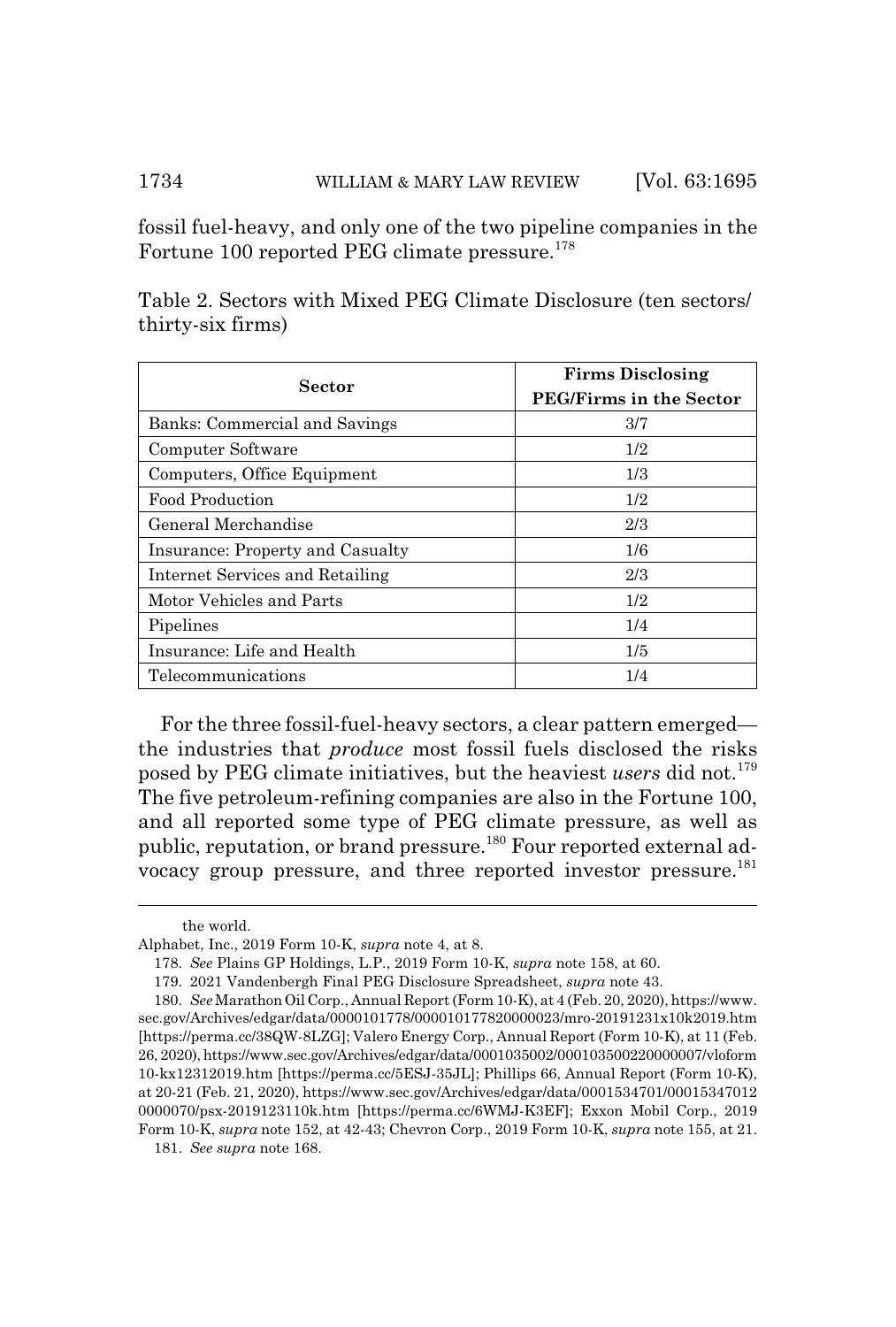Similarly, the five largest coal producers all disclosed investor pressure.182 For instance, Peabody Coal disclosed investor, lender, and insurer pressure when it reported that

the number and quantity of viable financing alternatives available to us may be significantly impacted by unfavorable lending and investment policies by financial institutions and insurance companies associated with concerns about environmental impacts of coal combustion, and negative views around our efforts with respect to environmental and social matters and related governance considerations could harm the perception of our company by certain investors or result in the exclusion of our securities from consideration by those investors.<sup>183</sup>

Peabody also noted the PEG climate pressure on the utilities that buy coal:

Numerous activist groups are devoting substantial resources to anti-coal activities to minimize or eliminate the use of coal as a source of electricity generation, domestically and internationally, thereby further reducing the demand and pricing for coal, and potentially materially and adversely impacting our future financial results, liquidity and growth prospects.<sup>184</sup>

Overall, all five of the coal firms disclosed external advocacy group pressure, three reported insurer pressure, four reported lender pressure, and four reported public, brand, or reputation pressure.185

In contrast, none of the largest electric utilities disclosed PEG climate pressure.186 Utilities emit large quantities of GHGs when they use coal or natural gas for electric power plants, and they have been the targets not only of national and subnational government regulatory measures, but also of numerous PEG climate initiatives, as the Peabody disclosure suggests. $187$  The effect of the "numerous"

<sup>182. 2021</sup> Vandenbergh Final PEG Disclosure Spreadsheet, *supra* note 43.

<sup>183.</sup> Peabody Energy Corp., Annual Report (Form 10-K), at ii (Feb. 21, 2020), https://www. sec.gov/Archives/edgar/data/0001064728/000106472820000007/btu20191231-10k.htm [https:// perma.cc/B3XP-DZ8G].

<sup>184.</sup> *Id.*

<sup>185. 2021</sup> Vandenbergh Final PEG Disclosure Spreadsheet, *supra* note 43.

<sup>186.</sup> *Id.*

<sup>187.</sup> *See* Peabody Energy Corp., 2019 Form 10-K, *supra* note 183, at ii.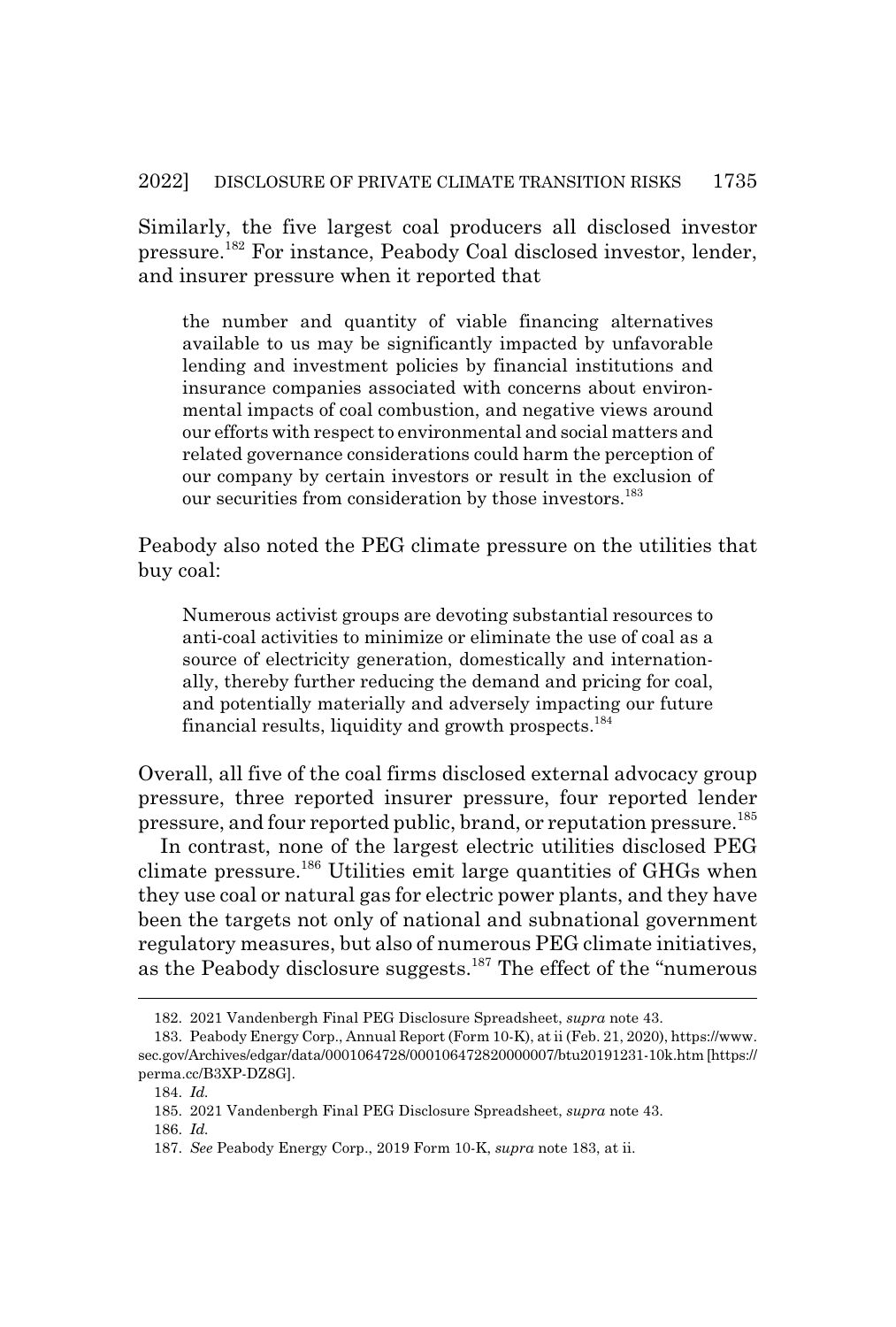#### 1736 WILLIAM & MARY LAW REVIEW [Vol. 63:1695]

activist groups" disclosed by Peabody is to create pressure on corporations to commit to renewable power. For instance, many of the utilities' largest corporate customers, such as Facebook and Microsoft, participate in REBA, which requires a commitment to procure 100 percent renewable power.<sup>188</sup> Other major corporate customers of the electric utilities have made major GHG reduction commitments that cannot be achieved without major reductions in the GHG emissions associated with electricity use.<sup>189</sup> PEG climateinitiative-based pressure thus might be expected to pose a material risk for some or all of these utilities, but neither Duke Energy, Excelon, NextEra Energy, Pacific Gas & Electric (PG&E), nor Southern disclosed PEG climate transition risks.<sup>190</sup> PG&E reported that it submits its emissions data to The Climate Registry, but although the Registry is a nonprofit organization, its directors are government officials so it does not qualify as a private-sector organization.191 The utilities sector thus departs from the expectation that fossil-fuel-heavy industries will report PEG pressure.

Microsoft Corp., 2019 Form 10-K, *supra* note 152, at 6.

189. *See* DAVID GARDINER & ASSOCS., *supra* note 188, at 7-11.

191. *See* Pac. Gas & Elec. Co., Annual Report (Form 10-K) (Feb. 18, 2020), https://www.sec. gov/Archives/edgar/data/0000075488/000100498020000009/pcg-20191231.htm [https://perma. cc/ASE6-PHGE].

<sup>188.</sup> *See* DAVID GARDINER &ASSOCS.,NASHVILLE CARBON COMPETITIVENESS REPORT 1, 7-11 (2020), https://www.dgardiner.com/nashville-carbon-competitiveness/ [https://perma.cc/4VCT-DJLQ] (noting the climate commitments of two-thirds of the Fortune 100 and the implications for electric utilities). An example of a commitment discussed in an annual report is by Microsoft:

We set an ambitious goal to reduce and ultimately remove Microsoft's carbon footprint. By 2030 Microsoft will be carbon negative, and by 2050 Microsoft will remove from the environment all the carbon the company has emitted directly or by electrical consumption since it was founded in 1975. We also launched a new initiative to use Microsoft technology to help our suppliers and customers around the world reduce their own carbon footprint.

<sup>190.</sup> *See* Exelon Corp., Annual Report (Form 10-K) (Feb. 11, 2020), https://www.sec.gov/Ar chives/edgar/data/0001109357/000110935720000053/exc-20191231x10k.htm [https://perma. cc/9ARU-4XNC]; Duke Energy Corp., Annual Report (Form 10-K) (Feb. 20, 2020), https:// www.sec.gov/Archives/edgar/data/0001326160/000132616020000034/duk-20191231x10k.htm [https://perma.cc/TQ3B-XQ25]; Southern Co., Annual Report (Form 10-K) (Feb. 19, 2020), https://d18rn0p25nwr6d.cloudfront.net/CIK-0000092122/3c46261f-5a4f-454f-8b9f-20c1a5a8dd 95.pdf [https://perma.cc/29BZ-GSTW]; NextEra Energy Partners, LP, Annual Report (Form 10-K) (Feb. 18, 2020), https://www.sec.gov/Archives/edgar/data/0001603145/00016031452000 0006/nep-12312019x10k.htm [https://perma.cc/XX7J-E2Y4].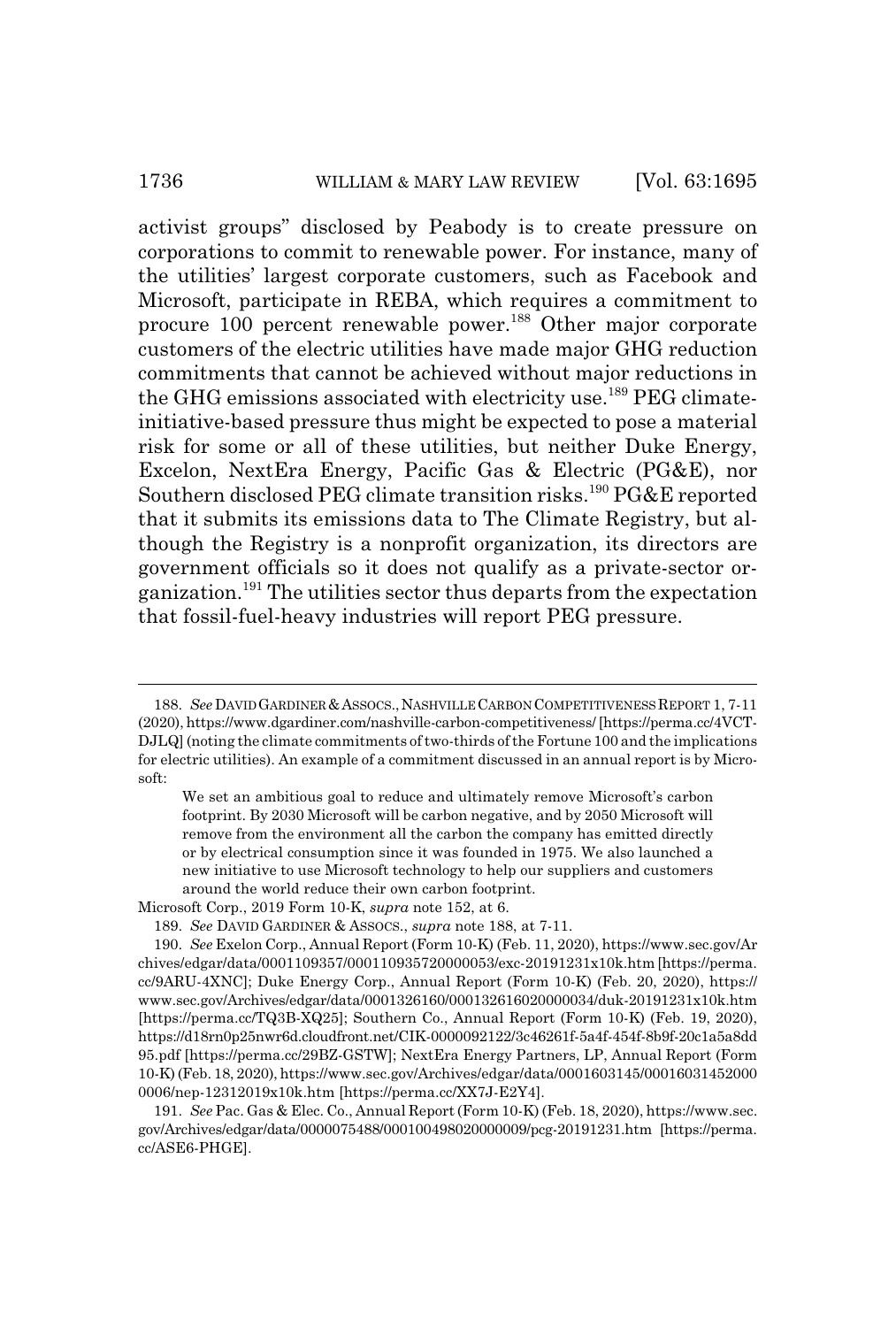Finally, as indicated by Table 3, of the forty sectors included in the Fortune 100, nineteen sectors did not include a firm with at least one such disclosure.192 For instance, Dow Chemical, the only firm in the chemicals sector, did not disclose PEG environmental or climate risks,<sup>193</sup> and no aerospace or defense companies disclosed these risks.

Table 3. Sectors with No PEG Climate Disclosure (twenty sectors/ forty-four firms)

| Sector                                        | <b>Number of Firms in</b> |
|-----------------------------------------------|---------------------------|
|                                               | <b>Sector</b>             |
| Aerospace and Defense                         | 5                         |
| Apparel                                       | 1                         |
| Beverages                                     | 1                         |
| Chemicals                                     | 1                         |
| Construction and Farm Machinery               | 2                         |
| Diversified Financials                        | 4                         |
| Electronics and Electrical Equipment          | 1                         |
| Entertainment                                 | 1                         |
| Food and Drug Stores                          | 4                         |
| Health Care: Insurance and Managed Care       | $\overline{4}$            |
| Health Care: Medical Facilities               | 1                         |
| Health Care: Pharmacy and Other Services      | $\mathfrak{D}$            |
| <b>Information Technology Services</b>        | 1                         |
| Network and Other Communications              | 1                         |
| Equipment                                     |                           |
| Pharmaceuticals                               | 4                         |
| <b>Utilities</b>                              | 1                         |
| Wholesalers: Electronics and Office Equipment | 1                         |
| Wholesalers: Food and Grocery                 | 1                         |
| Wholesalers: Health Care                      | 3                         |

<sup>192.</sup> *See infra* Table 3.

<sup>193.</sup> *See*, Dow Chem. Co., Annual Report (Form 10-K) (Feb. 7, 2020), https://www.sec.gov/ Archives/edgar/data/0000029915/000175178820000007/dowinc201910k.htm [https://perma. cc/ABB3-RBY9].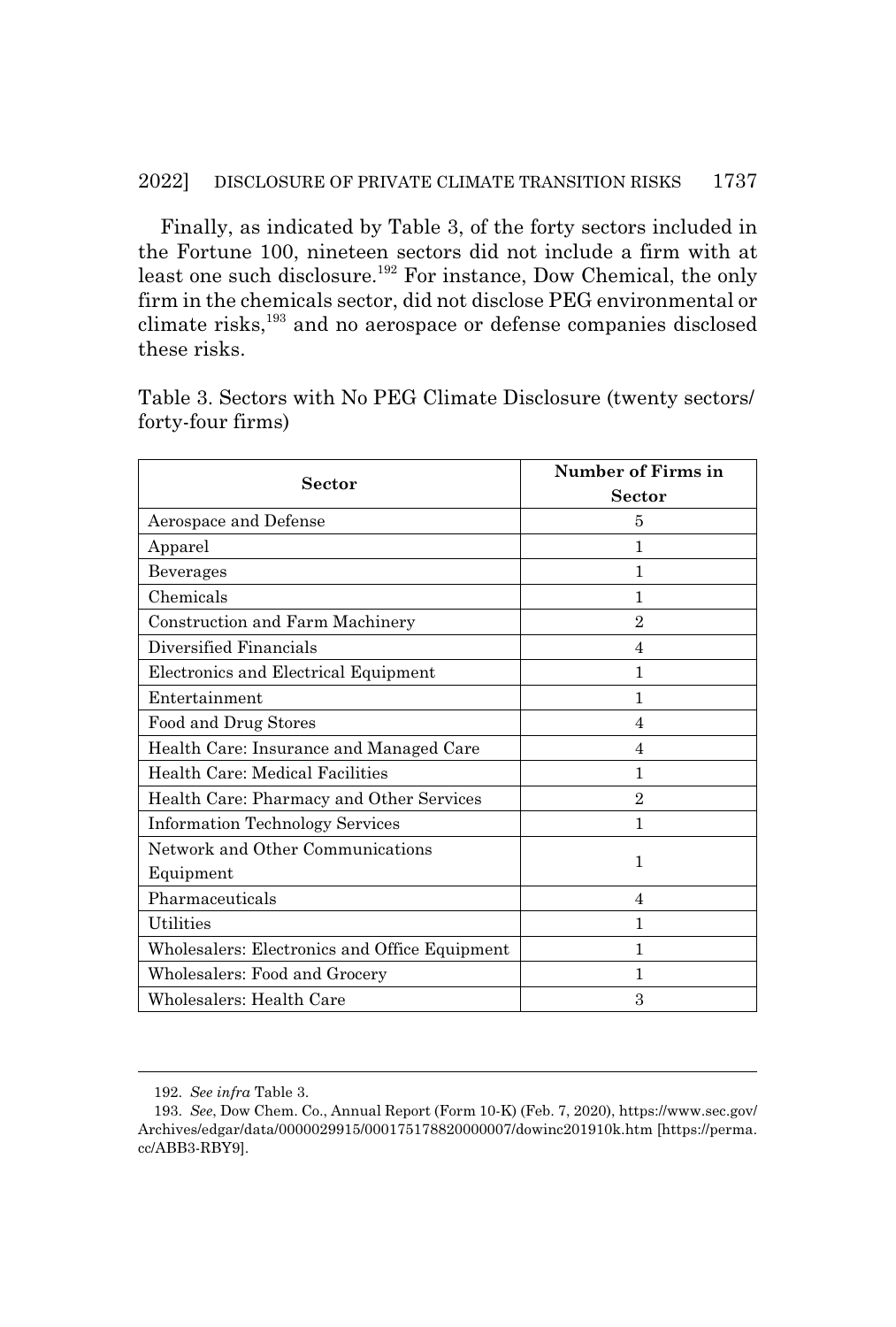These non-disclosing firms and sectors do not follow an obvious pattern regarding the likelihood that PEG climate initiatives may pose material transition risks.<sup>194</sup> They vary in the amount of  $GHG$ emissions attributable to the firm or sector; some non-reporting firms are major global emitters of GHGs, and some reporting firms have much smaller emissions.<sup>195</sup> They also vary in the likely vulnerability to transition risks arising from PEG climate initiatives; they include both B-to-C firms and sectors that may be most vulnerable to naming and shaming campaigns directed at retail customers (for example, Coca-Cola in the beverages sector and Disney in the entertainment sector), as well as B-to-B firms and sectors that may be less subject to those campaigns but may still be vulnerable to investor or supply chain contracting pressure (for example, Tech Data in the electronics and office equipment sector).<sup>196</sup>

Overall, more than one-third of the Fortune 100 firms included PEG climate disclosures, and two of the three industry sectors most directly exposed to fossil fuels were the most likely to have disclosed PEG pressure.<sup>197</sup> The disclosures provided information about several types of PEG climate transition risks, with the most common among the Fortune 100 being public, reputation, or brand pressure, followed by investor pressure, supply chain contracting pressure, and external advocacy group pressure.<sup>198</sup> The drafters of annual reports for these firms thus appear to have concluded that PEG climate information is either financially material or otherwise important to include in a report to investors. But there is a remarkable lack of consistency among the Fortune 100 firms within the same sector and between similar sectors.<sup>199</sup> The lack of consistency also exists among the fossil-fuel-heavy sectors, with differences existing

199. *Id.*

<sup>194.</sup> *See, e.g.*, Coca-Cola Co., 2019 Form 10-K, *supra* note 3; Walt Disney Co., Annual Report (Form 10-K) (Nov. 20, 2019), https://www.sec.gov/Archives/edgar/data/0001744489/00017 4448919000225/fy2019q410k.htm [https://perma.cc/5CAD-MQW4]; Tech Data Corp., Annual Report (Form 10-K) (Mar. 25, 2020), https://www.sec.gov/Archives/edgar/data/0000790703/ 000079070320000006/fy2010kdocumentclassic.htm [https://perma.cc/RKD2-MPE5].

<sup>195. 2021</sup> Vandenbergh Final PEG Disclosure Spreadsheet, *supra* note 43.

<sup>196.</sup> *Id.*

<sup>197.</sup> *Id.*

<sup>198.</sup> *Id.*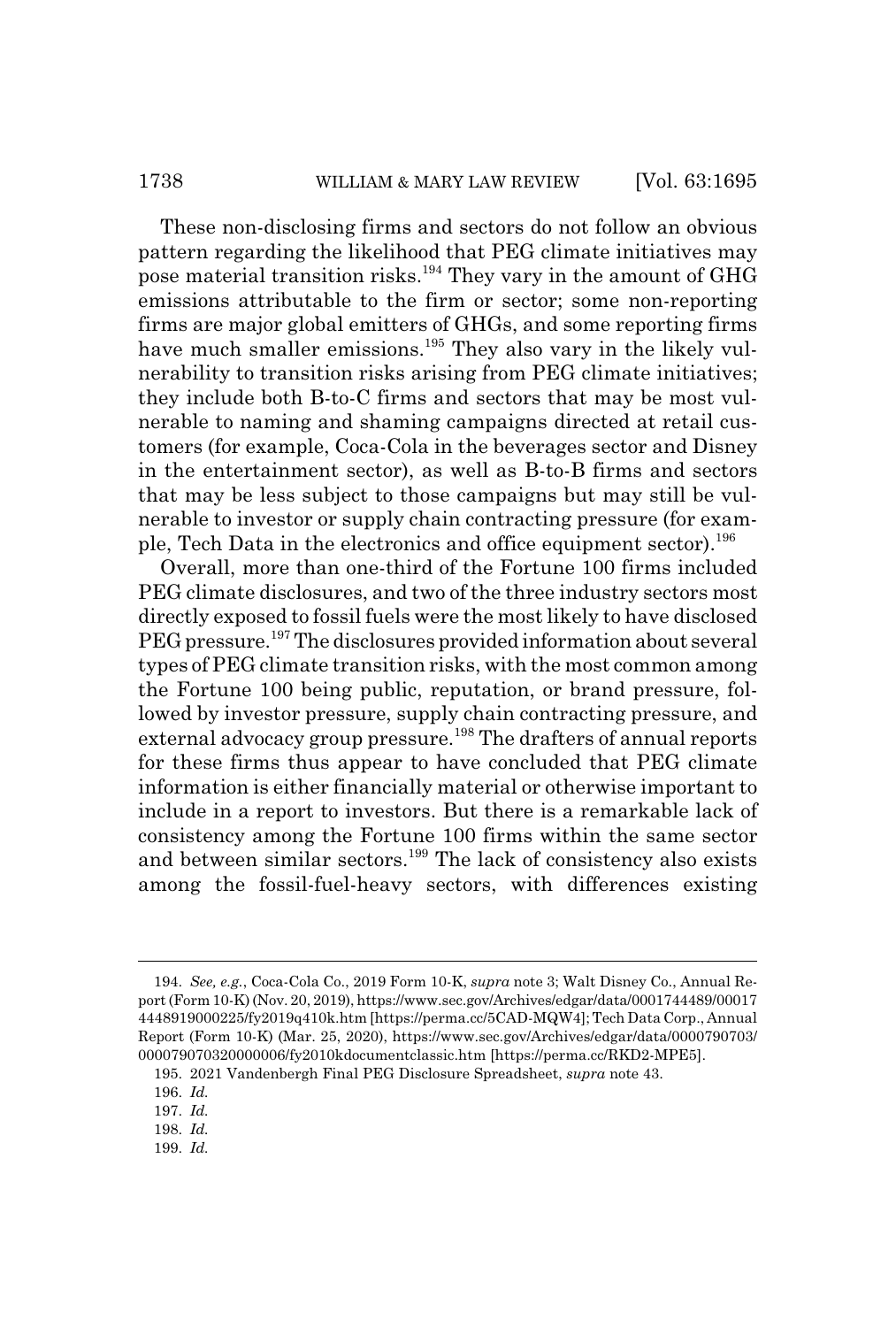between the petroleum and coal sectors on the one hand, and electric utilities on the other.<sup>200</sup>

The heterogeneity in disclosures does not follow simple patterns based on the characteristics of firms and sectors. Many B-to-C firms disclosed PEG climate pressure, as might be expected given their exposure to public pressure from retail customers, but some did not.<sup>201</sup> Some major banks disclosed, and some did not.<sup>202</sup> One automaker disclosed, the other did not. One internet firm disclosed, the other did not.203 Many B-to-B firms did not disclose PEG climate pressure, as might be expected given their insulation from retail customer pressure, but some did.<sup>204</sup> Either remarkable differences exist among firms that appear to be similarly situated financially or disclosure practices are inconsistent.

## II. THE SECURITIES REGULATORY REGIME

Part II explores whether the regulations, guidance documents, and reports generated by the financial regulatory regime explain the heterogeneity in firm disclosures identified in Part I. This Part begins with a discussion of federal securities laws and the 2010 Guidance and then turns to the 2020 CFTC and Federal Reserve statements on climate disclosures. It then examines the disclosure recommendations of two leading public-private hybrid regimes, TCFD and SASB, and it closes with a brief review of other disclosure regimes.

#### *A. Federal Securities Law*

The 34 Act governs much of the periodic federal securities disclosure regime, including the SEC's authority to compel company disclosures to investors, $^{205}$  and the '33 Act requires that investors receive financial information about companies offered for public sale

<sup>200.</sup> *Id.*

<sup>201.</sup> *Id.*

<sup>202.</sup> *Id.* 203. *Id.*

<sup>204.</sup> *Id.*

<sup>205. 15</sup> U.S.C. § 78d(a)-(b). Section 4 of the 34 Act established the SEC, which is responsible for enforcing securities laws. *Id.* § 78d(a).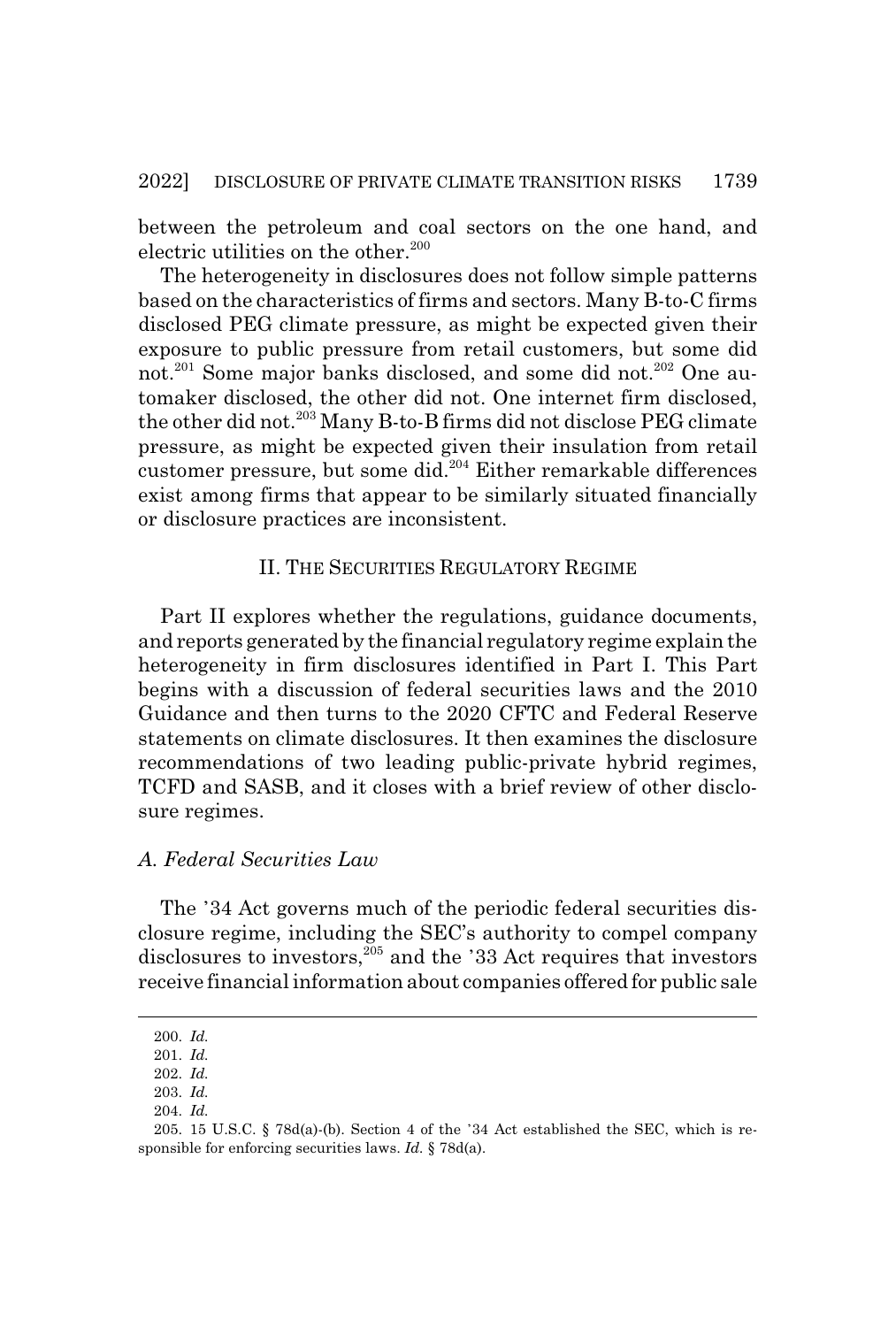and prohibits deceit, misrepresentations, and other fraud in the sale of securities.<sup>206</sup> The SEC promulgates and enforces regulations governing disclosure requirements under section 13 of the 34 Act.<sup>207</sup> Section 13 designates as "reporting companies" those firms that have registered publicly held securities and those of a certain size, and it requires periodic disclosures in the form of annual reports (10-K) and quarterly reports (10-Q), as well as prompt reporting of certain important events (8-K).208 Information that would facilitate investors' ability to assess whether a company's security is a good investment is required to be included or incorporated into these filings.209 The required disclosure includes information about the company's officers and directors, the company's line of business, audited financial statements, and a management discussion and analysis section.<sup>210</sup> Sections 18(a) and 10(b) of the '34 Act apply to all disclosures and prohibit false or misleading statements made in documents filed with the  $SEC.<sup>211</sup> Violations create exposure if they$ are material: if an investor bought or sold a security in reliance on such statement, and the price of the security was affected by the statement.<sup>212</sup>

Environmental information is subject to the reporting standards of the general statutory and regulatory requirements discussed above, plus the specific reporting obligations for environmental information in 17 C.F.R. Part 229.213 The Part 229 regulations require companies to disclose the material effects of compliance with

209. *Id.*

213. 17 C.F.R. § 229.101(c) (2020). These regulations were amended in October 2020 to replace the enumerated disclosures list adopted in 1973 with a non-exhaustive list of disclosure topic examples. *Id.* The regulation now requires: (1) "(i) [r]evenue-generating activities, products and/or services"; "(ii) [s]tatus of development efforts for new or enhanced products, trends in market demand and competitive conditions; (iii) [r]esources material to ... business"; "(iv) ... any material portion of the business that may be subject to renegotiation" of contracts at the election of the Government; "(v) [t]he extent to which the business is or may be seasonal"; (2) "(i) [t]he material effects that compliance with government regulations, including environmental regulations, may have upon the capital expenditures"; and "(ii) ... the registrant's human capital resources." *Id.*

<sup>206.</sup> *Id.* §§ 77g(c), 77k.

<sup>207.</sup> *Id.* § 78m.

<sup>208.</sup> *Id.*

<sup>210.</sup> *Id.*

<sup>211.</sup> *Id.* §§ 78o, 78r.

<sup>212.</sup> *Id.*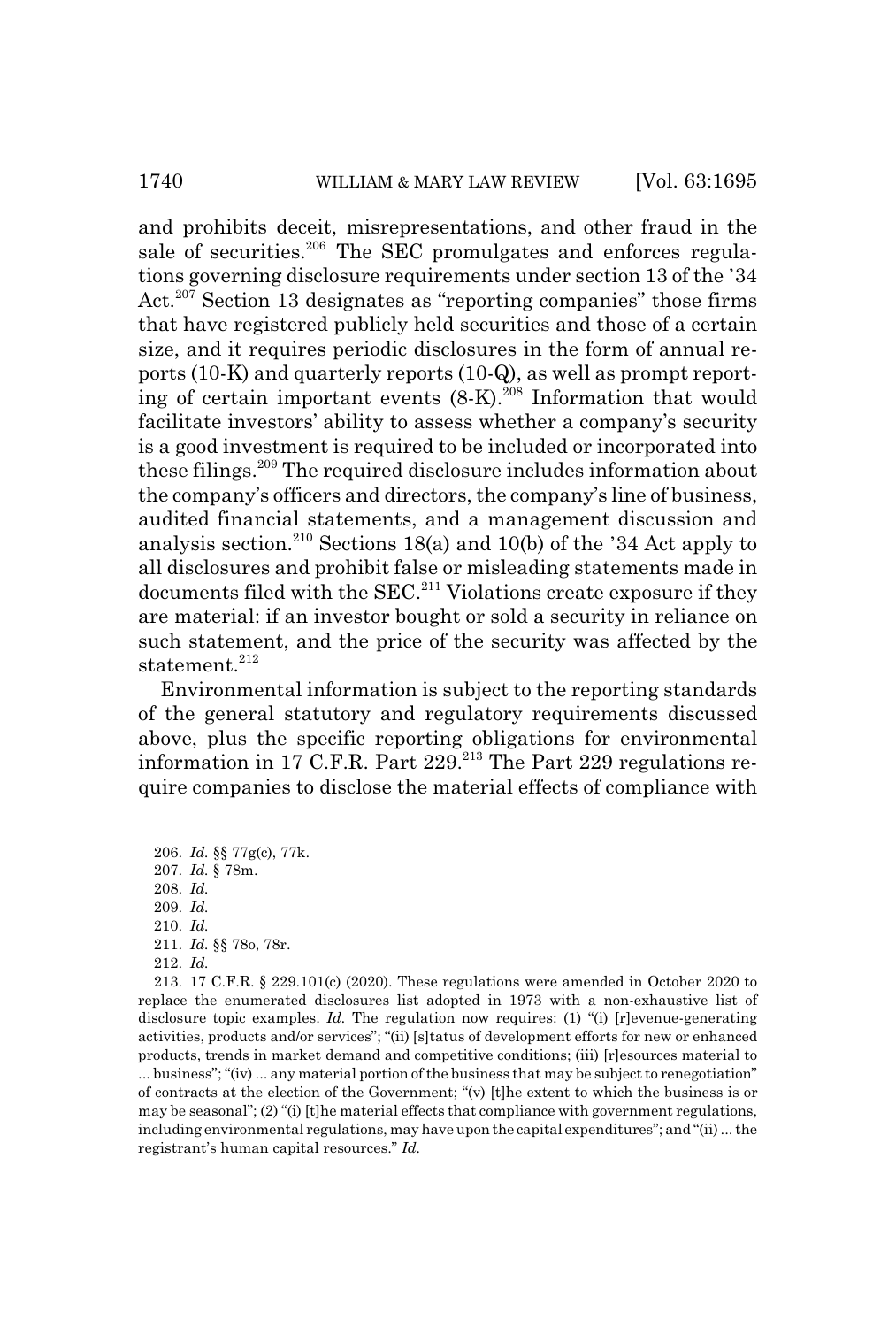environmental laws, costs of environmental litigation with potential liability exceeding a specific threshold (formerly \$100,000, but after the SEC adopted regulatory changes in 2020, \$300,000 or more), known trends, and events or uncertainties known to management reasonably likely to have a material effect on the registrant's financial condition or operating results.<sup>214</sup> The Part 229 regulation also requires disclosure of any additional material information necessary to make those required disclosures not misleading in light of the circumstances under which they are made. $^{215}$ 

In the 2010 Guidance, the SEC clarified the environmental regulatory requirements regarding climate change by identifying four areas that may trigger reporting: (1) the impact of legislation or regulation; (2) the impact of international accords; (3) the indirect consequences of regulation or business trends; and (4) the physical impacts of climate change.<sup>216</sup> The Guidance does not depart from the materiality principle of financial disclosures, meaning that if a company concludes that an issue is not material to its investors, it need not be reported.<sup>217</sup> The fourth of these areas addresses physical risks, which differ among industries but may include risks associated with assets that are exposed to climate insecure areas, such as places with rising sea levels or increases in natural disasters.218 For example, a firm that relies on docking facilities may be adversely affected by rising sea levels, or a firm that relies on grain or other agricultural products may be adversely affected by increased severity of heat waves, droughts, and flooding.<sup>219</sup> The disclosure of physical risks is a focus of government, private, and hybrid disclosure initiatives,<sup>220</sup> but it is beyond the scope of this Article.

<sup>214.</sup> *Id.* § 229.103 (2020). This regulation was revised in October 2020 to implement a disclosure threshold of environmental proceedings to which the government is a party from \$100,000 to \$300,000, but also allows the company to select a different threshold reasonably designed to result in disclosure of material environmental proceedings, not to exceed \$1 million or 1 percent of the company's current assets. *Id.*

<sup>215.</sup> *Id.*

<sup>216.</sup> SEC 2010 Guidance, *supra* note 20, at 6295-97.

<sup>217.</sup> *See id.*

<sup>218.</sup> *See id.* at 6296-97.

<sup>219.</sup> PEG climate initiatives may increase or decrease firms' ability to adapt to physical climate change risks and should be accounted for when they have material effects, but any effect PEG initiatives may have on adaptation disclosure is beyond the scope of this Article.

<sup>220.</sup> *See, e.g.*, SEC 2010 Guidance, *supra* note 20, at 6296-97.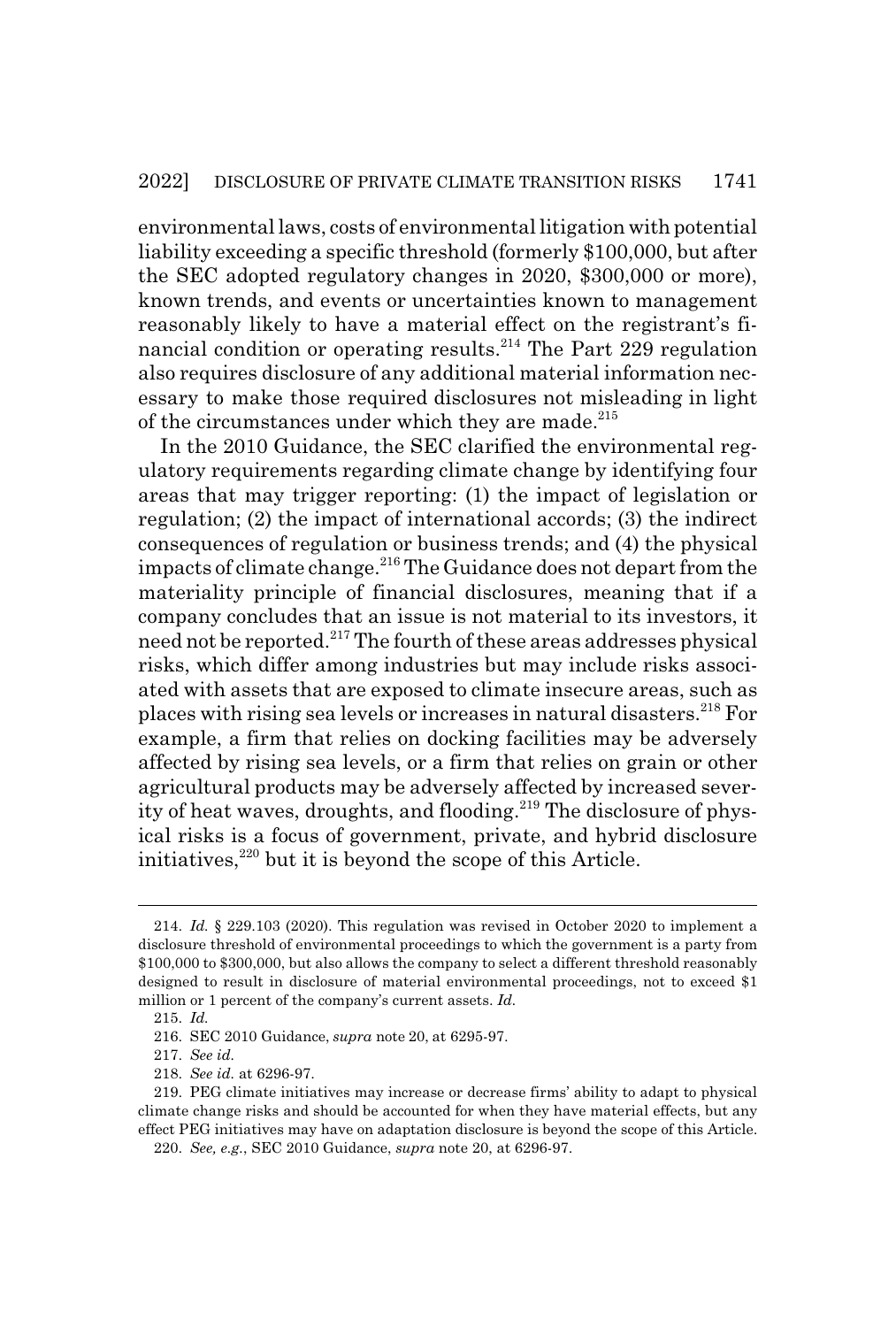#### 1742 WILLIAM & MARY LAW REVIEW [Vol. 63:1695]

Transition risks are the focus of this Article and are discussed in the first three areas identified in the 2010 Guidance.<sup>221</sup> The first and second areas identified in the 2010 Guidance address the transition risks arising from domestic and international public governance; thus, the SEC follows the assumption that transition risks are essentially the same as government regulatory risks.<sup>222</sup> As identified by the SEC, these include risks associated with environmental laws and regulations and information about changing public governance requirements in the United States and abroad.<sup>223</sup> They also include litigation risks arising under environmental statutes, which for climate change principally can be expected to occur under the Clean Air Act regulations limiting or requiring the reporting of GHG emissions.224 During the Trump administration, the U.S. Environmental Protection Agency (EPA) repealed or withdrew most of the Obama-era Clean Air Act climate regulations, but the Biden administration EPA engaged in re-regulation on several topics.<sup>225</sup> Disclosure of these risks enables investors to better understand which firms and sectors are most vulnerable to government climate mitigation measures, such as a carbon tax or restrictions on emissions from electric power plants or motor vehicles, and to understand which firms may be best situated to benefit from these measures. The Marathon Petroleum Corporation disclosure discussed at the outset provides an example of a common discussion of these types of regulatory transition risks: "Meeting the requirements of evolving environmental or other laws or regulations may reduce our refining and marketing margin and may result in substantial capital expenditures and operating costs that could materially and adversely affect our business, financial condition, results of operations and cash flows."226 There is no indication in the review of Fortune 100 and fossil-fuel-heavy firm disclosures that these firms

<sup>221.</sup> *Id.* at 6295-96.

<sup>222.</sup> *Id.*

<sup>223.</sup> *Id.*

<sup>224.</sup> *See generally* Massachusetts v. Env't Prot. Agency, 549 U.S. 497 (2007).

<sup>225.</sup> *See* COLUM. L. SCH. SABIN CTR. FOR CLIMATE CHANGE L., CLIMATE REREGULATION IN A BIDEN ADMINISTRATION 1-4, 17-20, 41-44, 46-49 (2020) (identifying potential Biden administration regulatory initiatives regarding climate change); ENV'TL.INST., *supra* note 116, at 28- 30 (identifying potential Biden administration regulatory initiatives regarding climate change).

<sup>226.</sup> Marathon Petroleum Corp., 2019 Form 10-K, *supra* note 49, at 32.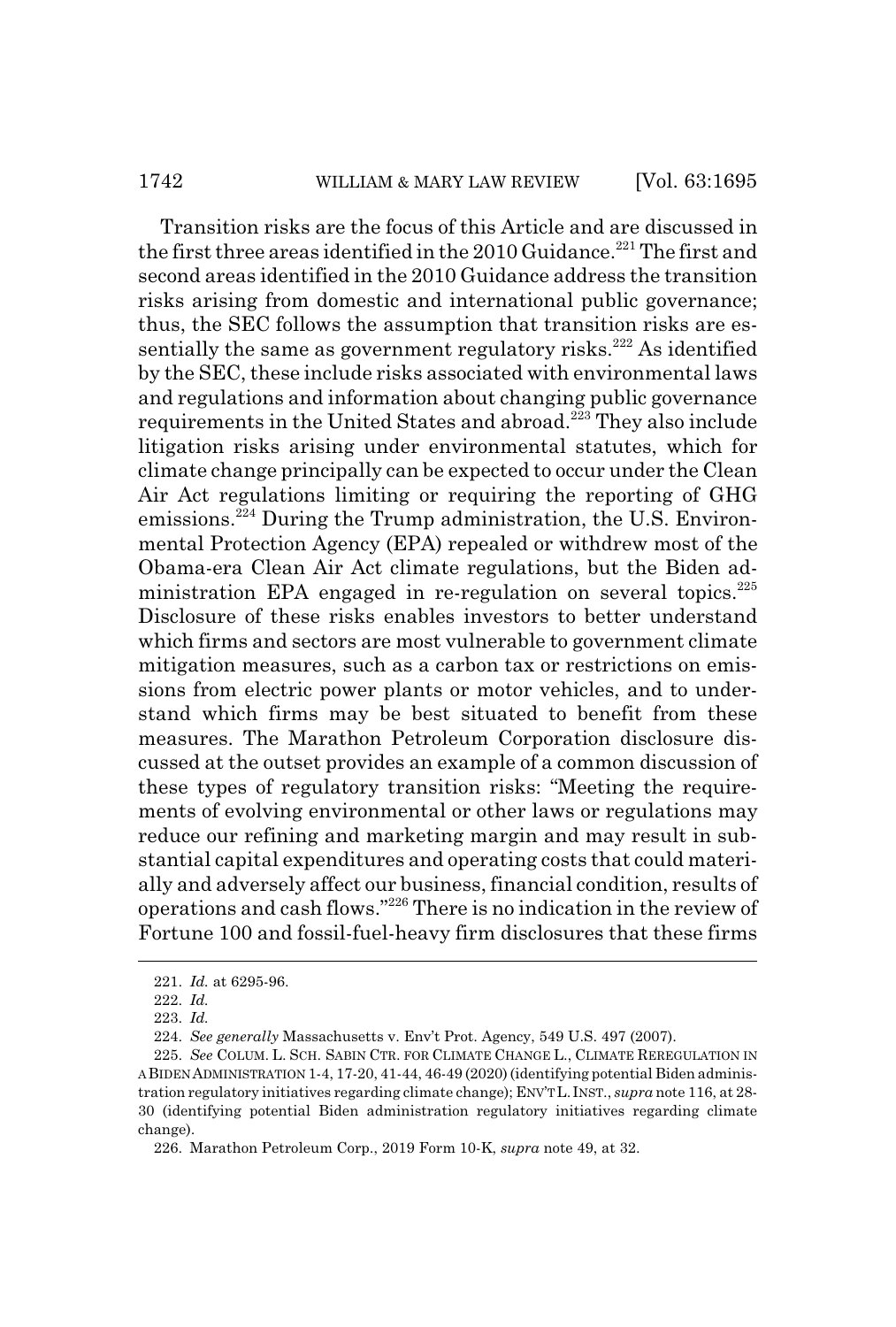fail to recognize the existence of regulatory transition risks, although the disclosures are often general and formulaic.<sup>227</sup>

The third area identified in the 2010 Guidance addresses the indirect consequences of regulation or business trends, and this is where the 2010 Guidance misses the opportunity to recognize and account for PEG climate transition risks.<sup>228</sup> The Guidance identifies several specific types of "[i]ndirect [c]onsequences of [r]egulation or [b]usiness [t]rends" and notes that "[l]egal, technological, political and scientific developments regarding climate change may create new opportunities or risks for registrants. These developments may create demand for new products or services, or decrease demand for existing products or services."229 The Guidance also identifies the following examples:

- Decreased demand for goods that produce significant greenhouse gas emissions;
- Increased demand for goods that result in lower emissions than competing products;
- Increased competition to develop innovative new products;
- Increased demand for generation and transmission of energy from alternative energy sources; and
- Decreased demand for services related to carbon based energy sources, such as drilling services or equipment maintenance services.<sup>230</sup>

<sup>227.</sup> In restating the concept of climate transition risks, Citigroup provides an example of how the drafters of securities disclosures view transition risks as essentially including regulatory and market risks, as opposed to PEG climate risks: "transition risks (risks related to regulatory, legal, technological and market changes from a transition to a low-carbon economy)." Citigroup, Inc., 2019 Form 10-K, *supra* note 161, at 294. In contrast, General Electric's disclosure acknowledged the importance of private governance regarding climate risk, noting the risks arising from "the adoption of climate change-related policies (such as carbon taxes, cap and trade regimes, increased efficiency standards or incentives or mandates for particular types of energy) at the national and sub-national levels or by private actors." Gen. Elec. Co., 2019 Form 10-K, *supra* note 152, at 51.

<sup>228.</sup> *See* SEC 2010 Guidance, *supra* note 20, at 6296.

<sup>229.</sup> *Id.*

<sup>230.</sup> *Id.* (footnote omitted).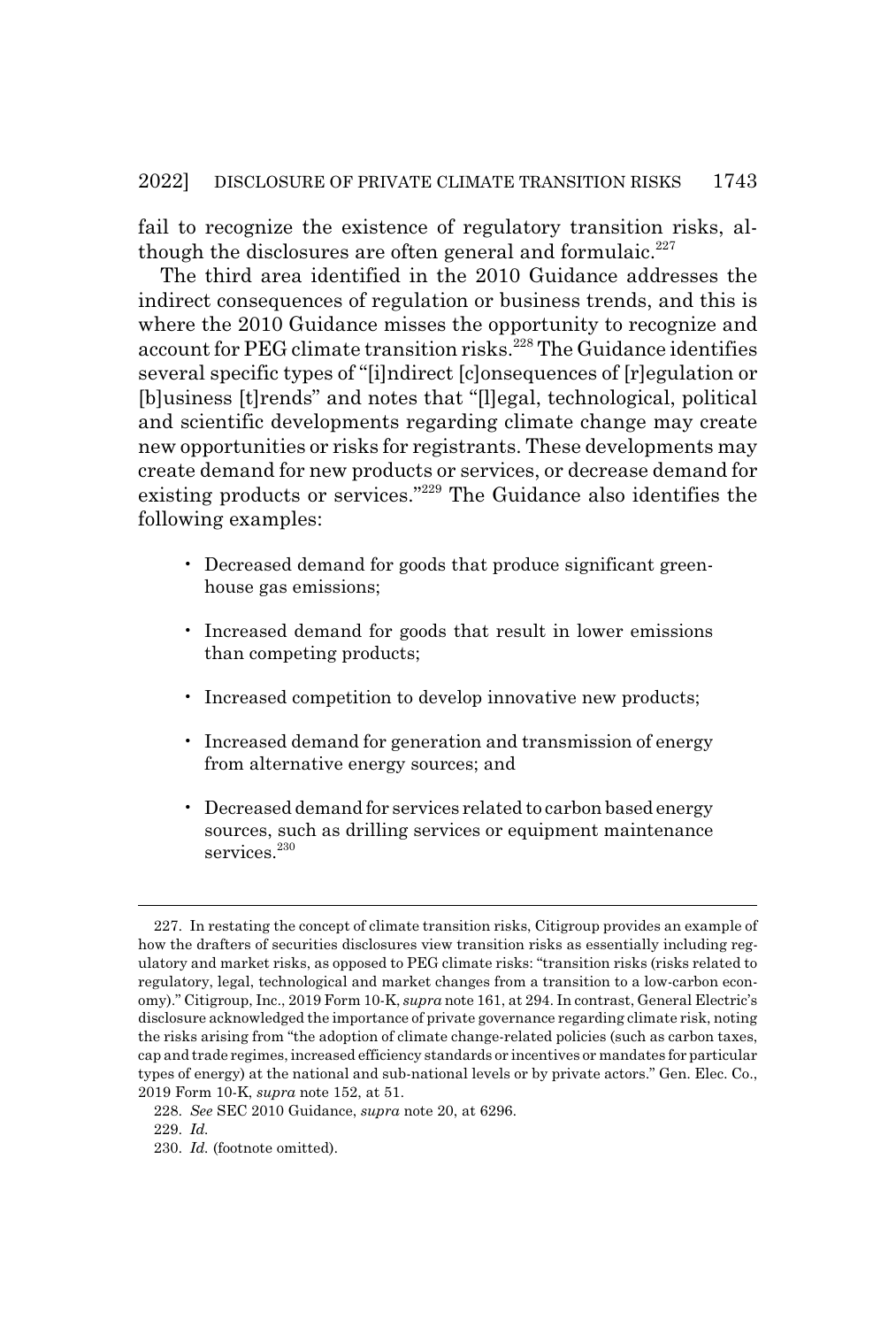#### 1744 WILLIAM & MARY LAW REVIEW [Vol. 63:1695]

This discussion in the 2010 Guidance is sufficiently broad to encompass many PEG climate initiatives, and it captures some of the effects of these initiatives. But it is too vague to perform the function of a guidance—to call attention to disclosure obligations that the company might otherwise miss, particularly if its lawyers, accountants, and business managers were trained in the era when government regulatory risks and business or market trends adequately captured almost all meaningful business risks. Material financial effects that arise from PEG initiatives do not fit neatly into the term "[i]ndirect [c]onsequences of [r]egulation or [b]usiness [t]rends" because PEG initiatives are neither the consequence of government regulation nor of business trends as ordinarily conceived.231 PEG climate initiatives are not government regulatory phenomena, since they do not occur as a result of government action and often fill gaps in government action or even occur in response to efforts by government to discourage climate mitigation. An example of gap-filling is the "We Are Still In" movement in which corporations, cities, states, and other organizations expressed an intent to meet the goals of the Paris Agreement even absent participation by the U.S. government during the Trump administration.<sup>232</sup> Another example of gap-filling is that corporate-NGO collaborations to promote renewable power, such as REBA, and corporate climate commitments such as those made by Google and Facebook, have facilitated substantial growth in renewable power, even in states that are either on the sidelines or actively hostile to climate mitigation.233 These PEG climate initiatives create substantial risks and opportunities for electric utilities, but a utility disclosure that only revealed national or subnational government regulatory pressure over the last four years would not confront the risks arising from PEG climate initiatives that might induce its largest current or new customers to insist on renewable power.

Nor are the material effects of PEG climate initiatives the result of business trends as ordinarily conceived.234 PEG climate initiatives

<sup>231.</sup> *See id.*

<sup>232.</sup> *See* Leonard, *supra* note 30, at 10559.

<sup>233.</sup> *See* Vandenbergh et al., *supra* note 108, at 3-4.

<sup>234.</sup> In addition, whether PEG climate initiatives and business trends are the same, PEG climate risks are, at a minimum, a distinctive type of business trend that deserves special attention in the 2020 Guidance because PEG initiatives can create financial risks and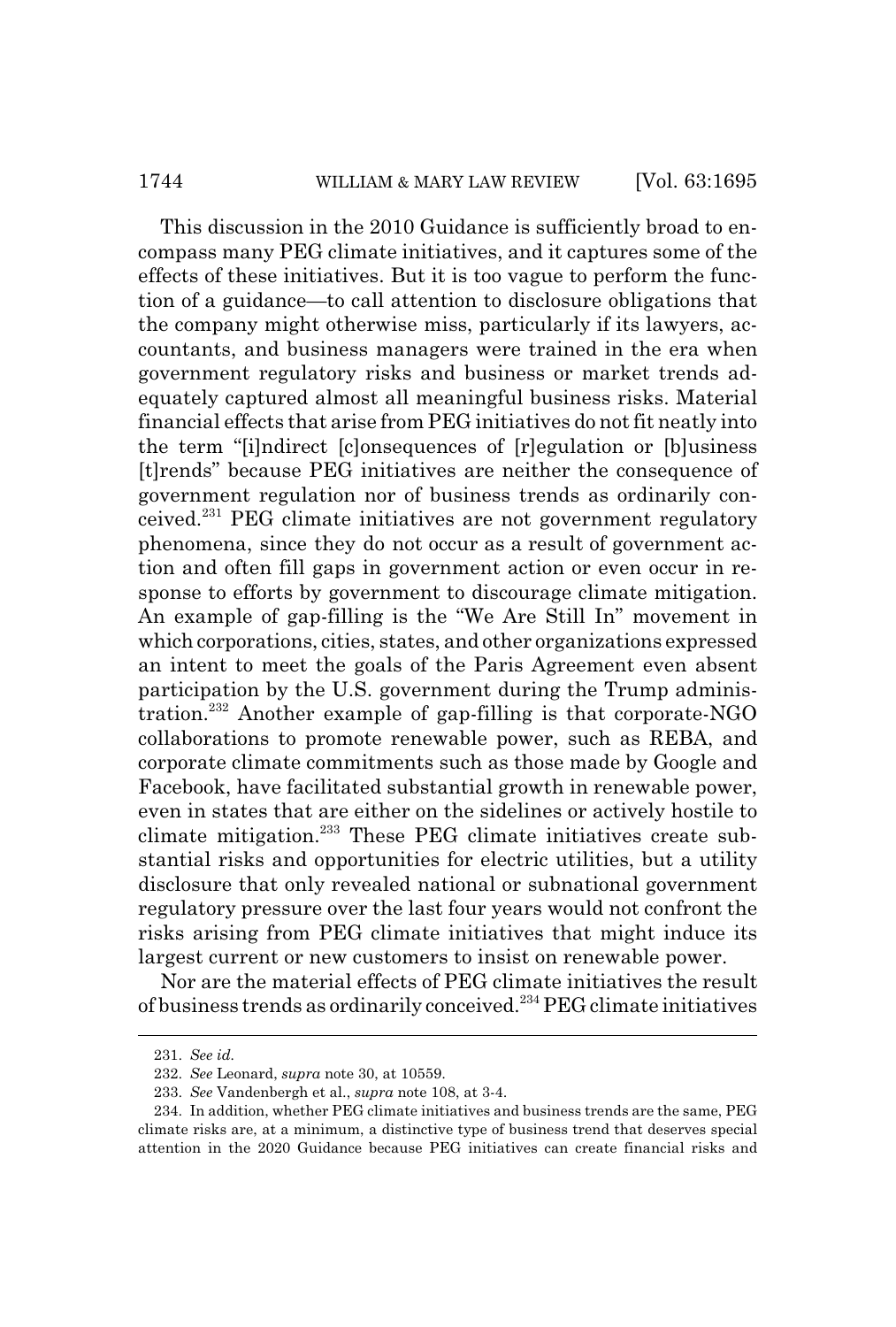arise from widespread social preferences (for example, support for climate mitigation) that drive employees, retail customers, corporate customers, investors, lenders, and insurers to support GHGreducing actions, often initiated or facilitated by environmental advocacy groups.<sup>235</sup> Of course, these preferences ultimately have a monetary effect on the firm and in that way are a form of or result in a business trend. However, the market effects are often the result of PEG climate initiatives, and the inconsistent PEG disclosures in annual reports suggest that a simple focus on business trends can lead firms to overlook these types of risks. For instance, employee and investor pressure may induce a firm to adopt a procurement policy that reduces supply chain carbon emissions. An analysis of a good or service that only focuses on the quality of that good or service—rather than the carbon emissions associated with its production and shipping, or the climate commitments of its buyers and suppliers—will miss the importance of the provenance of the good and thus miss a critical aspect of whether the good will be attractive to the many companies that have committed to reduce the carbon emissions from their supply chains.<sup>236</sup> Similarly, as discussed in Part I above, a light bulb manufacturer that is only focused on regulatory risk and business trends might overlook the implications of a company making and implementing an ESG or climate commitment.237 The vulnerability of Walmart's light bulb suppliers after its decision to make a low-cost LED light the house brand is an example.<sup>238</sup> The rapid transition to LED bulbs, which has resulted in the first sustained reduction in household per capita electricity use since the Second World War and a reduction of 127 million tons of GHG emissions per year, has substantially affected the market for

opportunities easily missed if the disclosure writer follows only a narrow view of business trends. In other words, revisions to the 2020 Guidance and the disclosure regulatory regime more generally are valuable whether PEG climate initiatives pose risks that are inherently different from business trends or are an increasingly important new form of business trend. Inherently different or not, more precision and attention to these types of climate-related influences will foster more valuable disclosure for investors, business managers, and public and private policymakers.

<sup>235.</sup> *See, e.g.*, Leonard, *supra* note 30, at 10559.

<sup>236.</sup> *See* CARBON TRUST, *supra* note 112, at 7, 11; *Supply Chain*, CDP, https://www.cdp.net/ en/supply-chain [https://perma.cc/S8VS-82SD].

<sup>237.</sup> *See supra* Part I.A.3.

<sup>238.</sup> *See supra* Part I.A.3.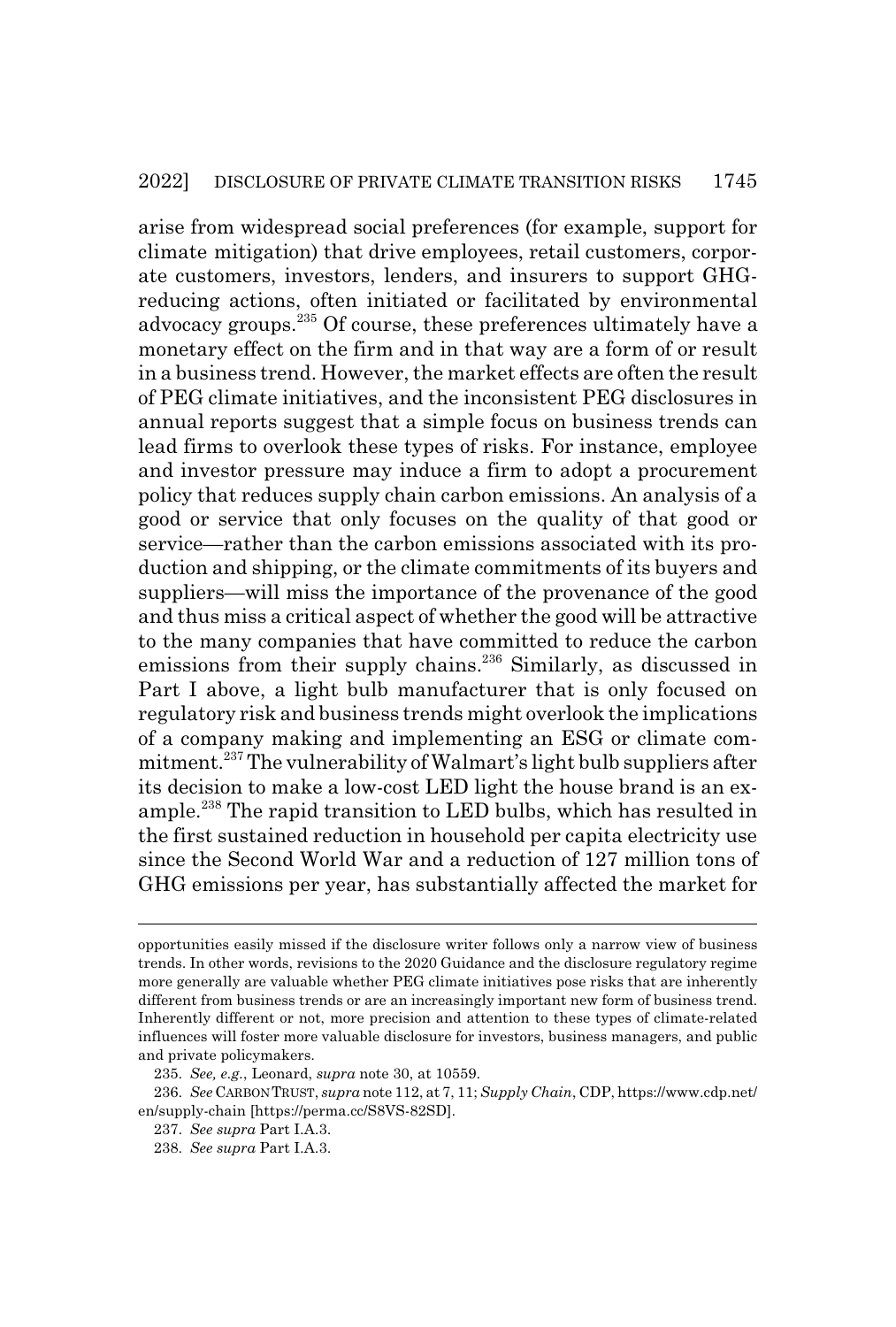light bulbs in the United States and likely has had a material effect on several light bulb suppliers.  $239$ 

The 2010 Guidance thus does not address the core insight that is critical to understanding and disclosing the material transition risks arising from PEG climate initiatives: the cause of the changes in demand discussed in the examples identified in the 2010 Guidance arise not only from standard supply and demand effects, but also from initiatives that drive changes in supply and demand for nonmonetary reasons, such as the climate implications of a business's operations or products. As discussed above, firms require a legal license to operate, and the government regulatory aspects of that legal license are accounted for in the public governance risk areas discussed in the 2010 Guidance.<sup>240</sup> The guidance also reflects the fact that firms must achieve monetary success by accounting for business trends in the form of changes in supply and demand.<sup>241</sup> But the material effects on firms arising from PEG climate initiatives are the product of a firm's social license to operate, not of government regulatory or standard business trends.<sup>242</sup>

Although the distinction between the effects of business trends and the effects of PEG climate initiatives may seem small for those not following climate mitigation initiatives closely, the distinction may have important effects on disclosure of material issues by public firms and on the success of PEG climate initiatives. For instance, a utility that simply uses projections of the price of renewable power from the Department of Energy's Energy Information Administration or from the International Energy Agency might easily miss the importance of industry-NGO collaborations such as REBA, or NGO naming and shaming campaigns such as the Sierra

<sup>239.</sup> *See* Vandenbergh et al., *supra* note 108, at 2, 4; Davis, *supra* note 130, at 1098-99 (noting a decline in household electricity use following Walmart's LED initiative); Gilligan & Vandenbergh, *supra* note 130, at 101403 (calculating that Walmart's LED light bulb initiative reduced U.S. GHG emissions by 127 million tons per year).

<sup>240.</sup> *See* SEC 2010 Guidance, *supra* note 20.

<sup>241.</sup> *See id.*

<sup>242.</sup> *See, e.g.*, Gunningham et al., *supra* note 79, at 308-10 (noting that firms need a social license to operate). In September 2021, the SEC released a model information request letter that takes an important step toward identifying the need for firms to disclose the risks and opportunities of PEG initiatives, but the SEC stopped short of fully exploring the differences between regulatory transition risks, traditional market risks, and risks arising from PEG initiatives. *See* U.S. Sec. & Exch. Comm'n, *supra* note 57.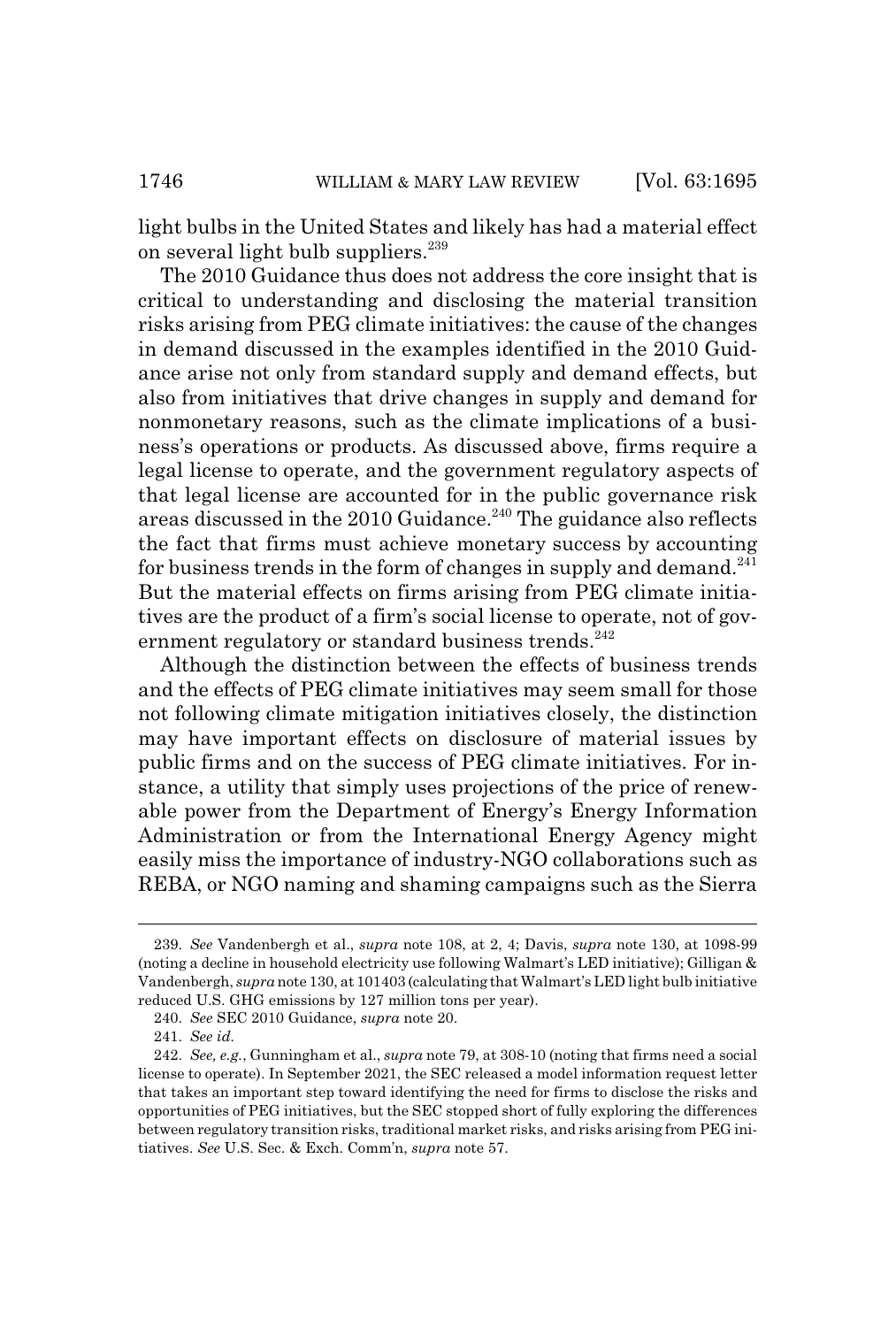Club's  $RE100$ , in driving corporate demands for renewable power.<sup>243</sup> A coal company that discloses only the legal risks and business trends arising during the Trump administration might reasonably suggest in its securities disclosures that it was entering a period of more favorable demand for its product, but it would have been wrong. This is not because it would have missed the repeal of many Obama-era regulatory requirements on coal-fired power plants, but because it would have missed the movement by utilities and their customers away from coal and toward natural gas and renewable power. That movement, in turn, is the product of a complex set of factors, including cheap natural gas and the anticipation of future government regulation, but it is not fully understood without accounting for the fact that roughly two-thirds of the Fortune 100 companies have made major climate commitments that are inconsistent with a carbon-intensive electric grid.<sup>244</sup> Similarly, a utility that failed to assess the climate commitments of its corporate customers might fail to anticipate and disclose these customers' efforts to reduce demand through energy efficiency.<sup>245</sup>

The importance of PEG climate initiatives extends beyond disclosures in carbon-intensive sectors such as coal, petroleum refining, and electric utilities. For instance, as discussed above, if a firm that sells products to major retailers only focuses on conventional regulatory risks or business trends, then it might easily overlook the effects of Walmart's Project Gigaton, in which Walmart is working with the Environmental Defense Fund, World Wildlife Fund, and other advocacy groups to commit to reduce its GHG emissions from its supply chain by a billion tons by  $2030.<sup>246</sup>$  A supplier to Walmart may move from a competitive advantage based on price to a competitive disadvantage based on the carbon footprint of its products if it fails to assess the social license pressure on Walmart and

<sup>243.</sup> *See, e.g.*, *Our Vision*, RENEWABLE ENERGY BUYER'S ALL., https://rebuyers.org/about/ vision/ [https://perma.cc/Y9ZW-ELKM].

<sup>244.</sup> *See* DAVID GARDINER & ASSOCS., *supra* note 188, at 5, 7 (noting the climate commitments of two-thirds of the Fortune 100 and the implications for electric utilities).

<sup>245.</sup> For an example of a utility that has identified reduced demand via energy efficiency as a material threat, see Vandenbergh et al., *supra* note 108, at 23-24 (discussing the disclosures by the Tennessee Valley Authority, which was not a part of the empirical analysis for this Article).

<sup>246.</sup> *See supra* Part II.A; PROJECT GIGATON, *supra* note 36.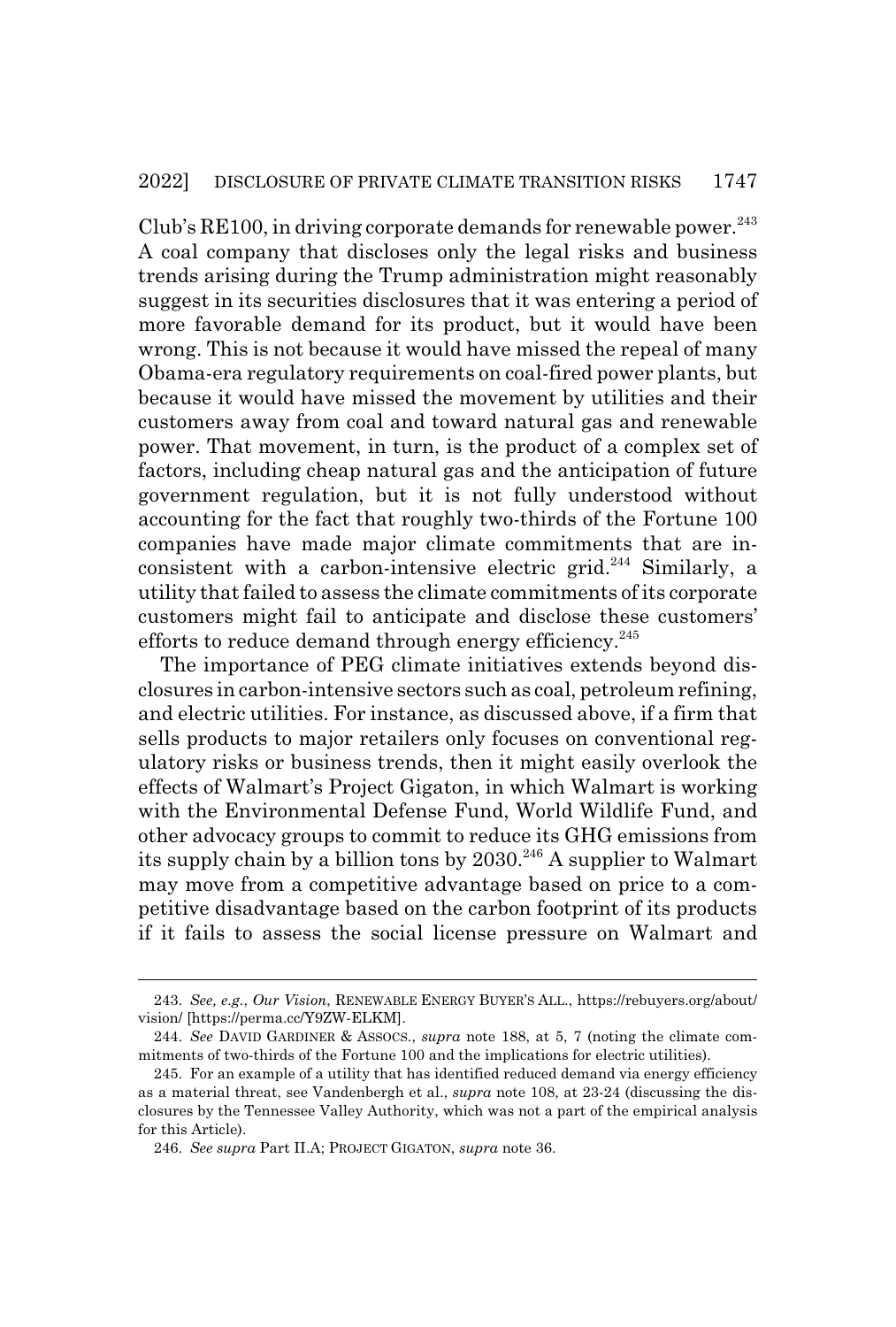#### 1748 WILLIAM & MARY LAW REVIEW [Vol. 63:1695]

Walmart's subsequent supply chain contracting initiative. Supply chain initiatives, in which firms make and enforce climate commitments that are applicable to the entire value chain, are not unique to Walmart. They are growing rapidly, and these initiatives often involve combinations of publicly traded firms, dark green advocacy groups, and bright green advocacy groups, such as CDP, that play a data disclosure and expertise role rather than a direct advocacy role.247 In this way, PEG climate initiatives can create important transition risks and opportunities for a firm that are distinct from pure regulatory or market risks.

#### *B. Commodities Futures Trading Commission*

In response to concerns about the lack of transparency regarding financial climate risks, in 2020, the CFTC issued a report titled, "Managing Climate Risk in the U.S. Financial System."<sup>248</sup> The report represents an important recognition of climate risks by the CFTC, and it recommended strengthening disclosure requirements for corporate climate risks by expanding the meaning of "material" to include long-term risks and including risks to companies posed by future policies. $249$  As to disclosure of PEG climate transition risks, however, the report did not identify these initiatives as a specific risk to companies' bottom lines.250 The report cited a 2018 study by the Government Accountability Office that examined climate risk disclosures.251 The study found that some companies use boilerplate language disclosing "reduced demand for our products" and note that they are "committed to complying with all Greenhouse Gas ...

<sup>247.</sup> *See* CARBON TRUST, *supra* note 112, at 3, 5; *supra* Part I.A.

<sup>248.</sup> CFTC Report, *supra* note 22, at 127-28.

<sup>249.</sup> *Id.* For context on the CFTC report from an environmental perspective, see Mindy Lubber, *We Need a Federal Climate Risk System*, ENV'T F., Nov./Dec. 2020, at 25 (noting comments of Mindy Lubber, Ceres CEO and member of the CFTC subcommittee that drafted the CFTC Report, regarding the need for CFTC, SEC, and the Federal Reserve to expand climate disclosures). According to Robert Litterman, chair of the panel that produced the report, "[t]his is the first time a government entity has looked at the impacts of climate change on financial markets in the U.S. ... Rather than saying, 'What's the science?' this is saying, 'What's the financial risk?'" Coral Davenport & Jeanna Smialek, *Federal Report Warns of Financial Havoc from Climate Change*, N.Y.TIMES (Sept. 8, 2020), https://www.nytimes.com/ 2020/09/08/climate/climate-change-financial-markets.html [https://perma.cc/2QZB-TMAJ].

<sup>250.</sup> *See generally* CFTC Report, *supra* note 22.

<sup>251.</sup> *Id.* at 91-92.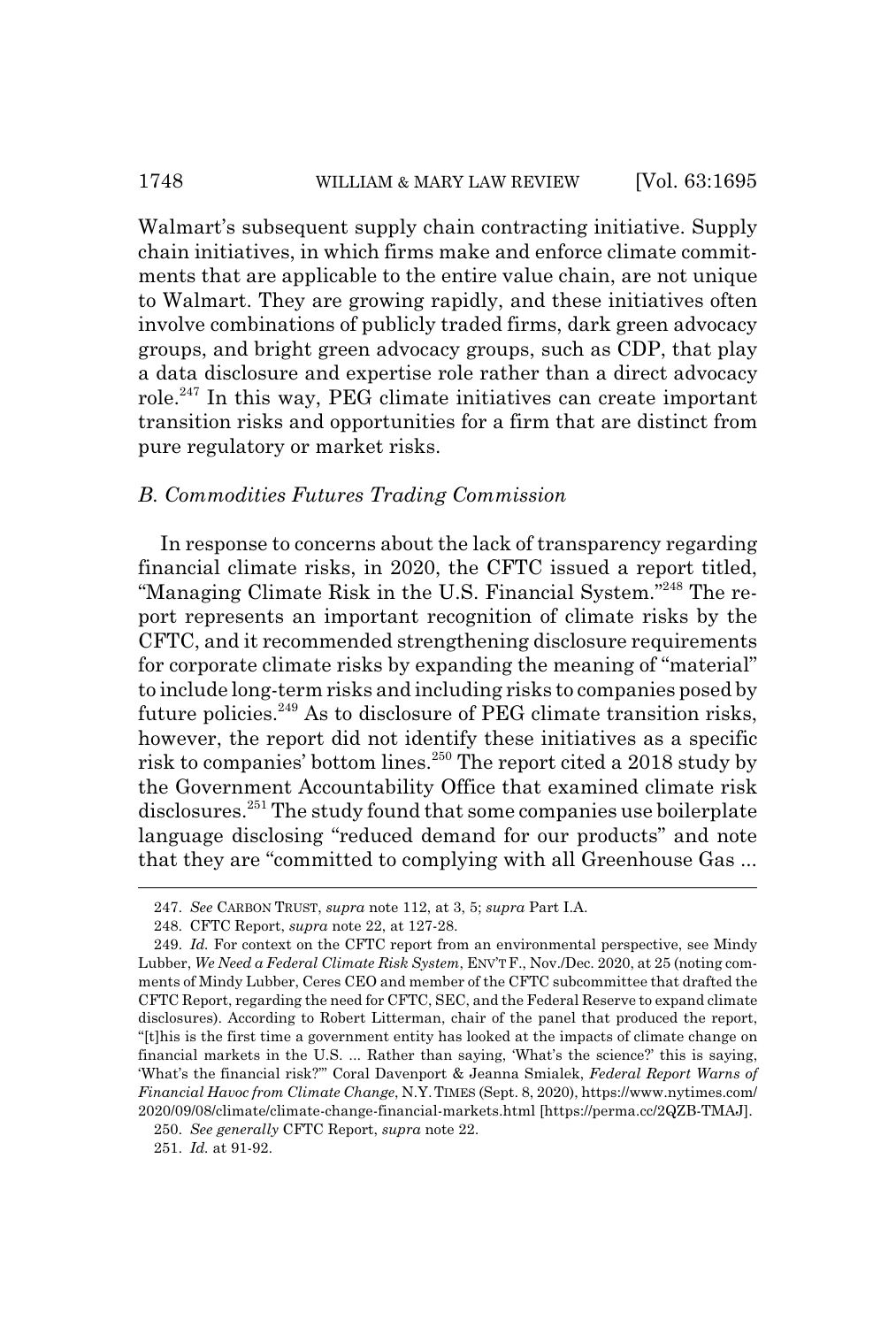emissions mandates," and others disclose the costs of complying with regulations and disclose the specific metrics of their emissions.252 Neither the report nor the study called attention to the lack of disclosures of material PEG climate transition risks.253

## *C. Federal Reserve*

In November 2020, the Federal Reserve signaled its concern about the financial impacts of climate change for the first time. In the November 2020 quarterly report, the Federal Reserve provided an example of the types of risks that may arise:

Some residential and commercial properties will be subject to acute hazards such as storm surges associated with rising sea levels and more intense and frequent hurricanes. Continued productive use of these properties would require investment and adaptation. As inundations or storm surges become more frequent, the expected value of exposed real estate may decrease, which may in turn pose risks to real estate loans, mortgage-backed securities, the holders of these loans and securities, and the profitability of nonfinancial firms using such properties.254

The Federal Reserve noted that these types of developments could produce abrupt price shifts with adverse effects on the economy.255 To address these types of risks, the report notes:

Continued research into the interconnections between the climate, the economy, and the financial sector could strengthen knowledge of transmission, clarify linkages and exposures, and facilitate more efficient pricing of risk. Outside the financial system, efforts to mitigate or adapt to the physical effects of climate change through technological advances and policy changes could also reduce climate risks in the long run.<sup>256</sup>

<sup>252.</sup> *Id.*

<sup>253.</sup> *See generally id.*

<sup>254.</sup> Federal Reserve Report, *supra* note 23, at 59.

<sup>255.</sup> *Id.*

<sup>256.</sup> *Id.*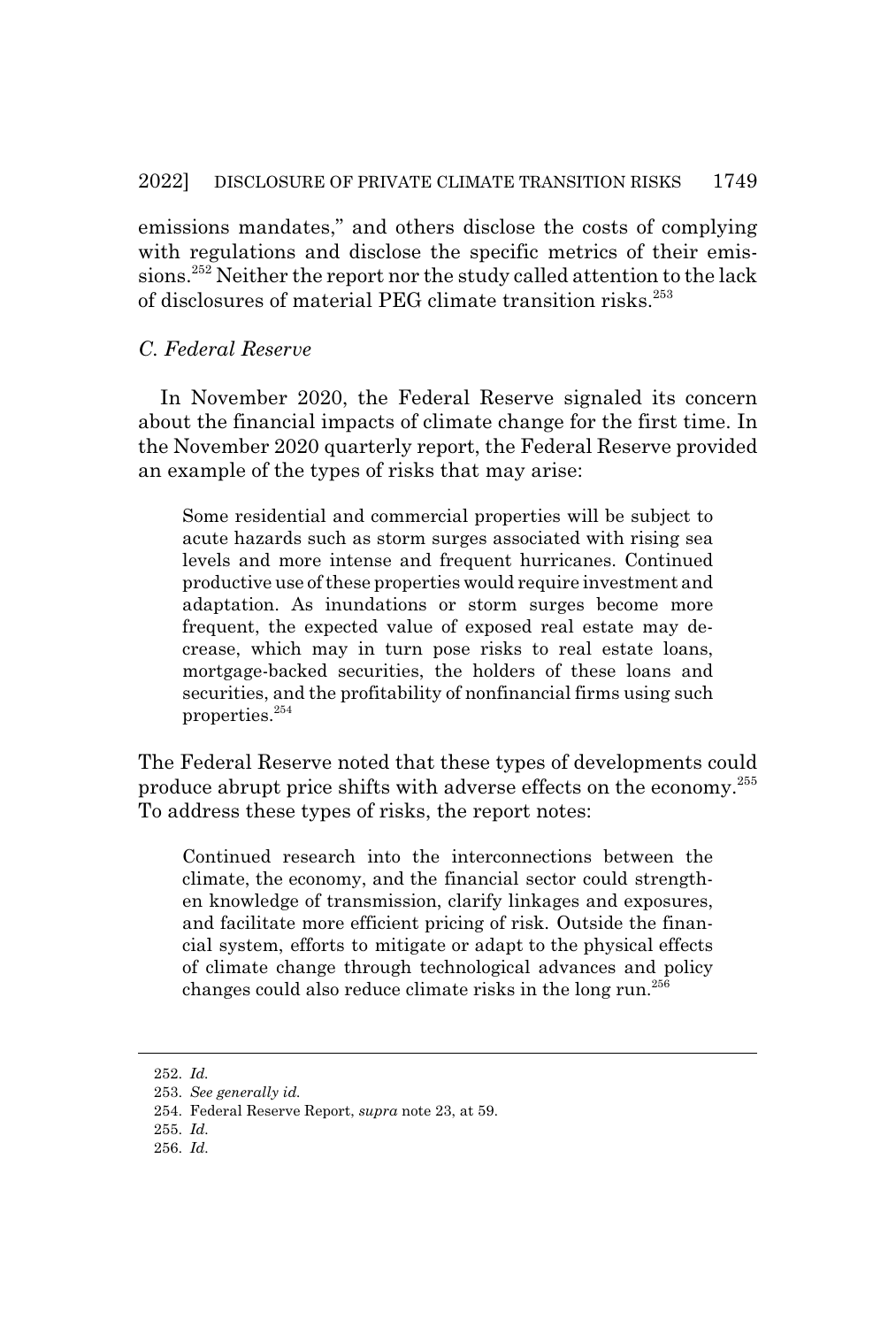These statements represent major progress in the thinking and public discussion about climate risks by one of the most influential actors in the financial system.

As to PEG climate transition risks, though, note the underlying assumption: the question is whether an influence on the financial system is "[o]utside the financial system" or presumably "inside the financial system," and the factors that are outside the financial system are "technological advances" and "policy changes."257 Where does the social license to operate, and, as to climate change, where do PEG climate transition risks fit in this analytical framework? There is little signal in the report that the Federal Reserve views PEG climate initiatives as a form of "policy."258 It certainly does not explicitly include PEG climate initiatives in what it discusses as factors that are inside the economy, nor does it explicitly call out the importance of "[o]utside" influences such as private initiatives, even if they involve major pressure on investors, lenders, insurers, and corporations in various sectors that arise from private organizations seeking to achieve climate change mitigation rather than from government regulators.<sup>259</sup>

## *D. Public-Private Hybrid and Private Disclosure Regimes*

In addition to disclosures under U.S. securities laws, firms face pressure to make more in-depth disclosures under several publicprivate hybrid and private initiatives that track data related to climate change and other environmental issues. Among the most widely followed are the climate disclosures identified by the TCFD and SASB.260 The TCFD is a hybrid, with governmental and private

<sup>257.</sup> *Id.*

<sup>258.</sup> *See id.*

<sup>259.</sup> *See id.*

<sup>260.</sup> For a recent advocacy group report, see generally VEENA RAMANI, CERES, ADDRESSING CLIMATE AS A SYSTEMIC RISK (2020) https://www.ceres.org/sites/default/files/reports/2020- 06/Financial%20Regulators%20FULL%20FINAL.pdf [https://perma.cc/TE6C-BJE6] (providing fifty recommendations for improved climate risk disclosure). The TCFD and SASB disclosure regimes are also important because they demonstrate that many firms already have the information necessary to make climate disclosures that include a broad accounting for climate transition risks, and many are prepared to do so without a great deal of additional cost or coercion. This suggests that little downside exists to more explicit SEC securities disclosure guidance. The CDP (formerly the Carbon Disclosure Project) and the Science Based Targets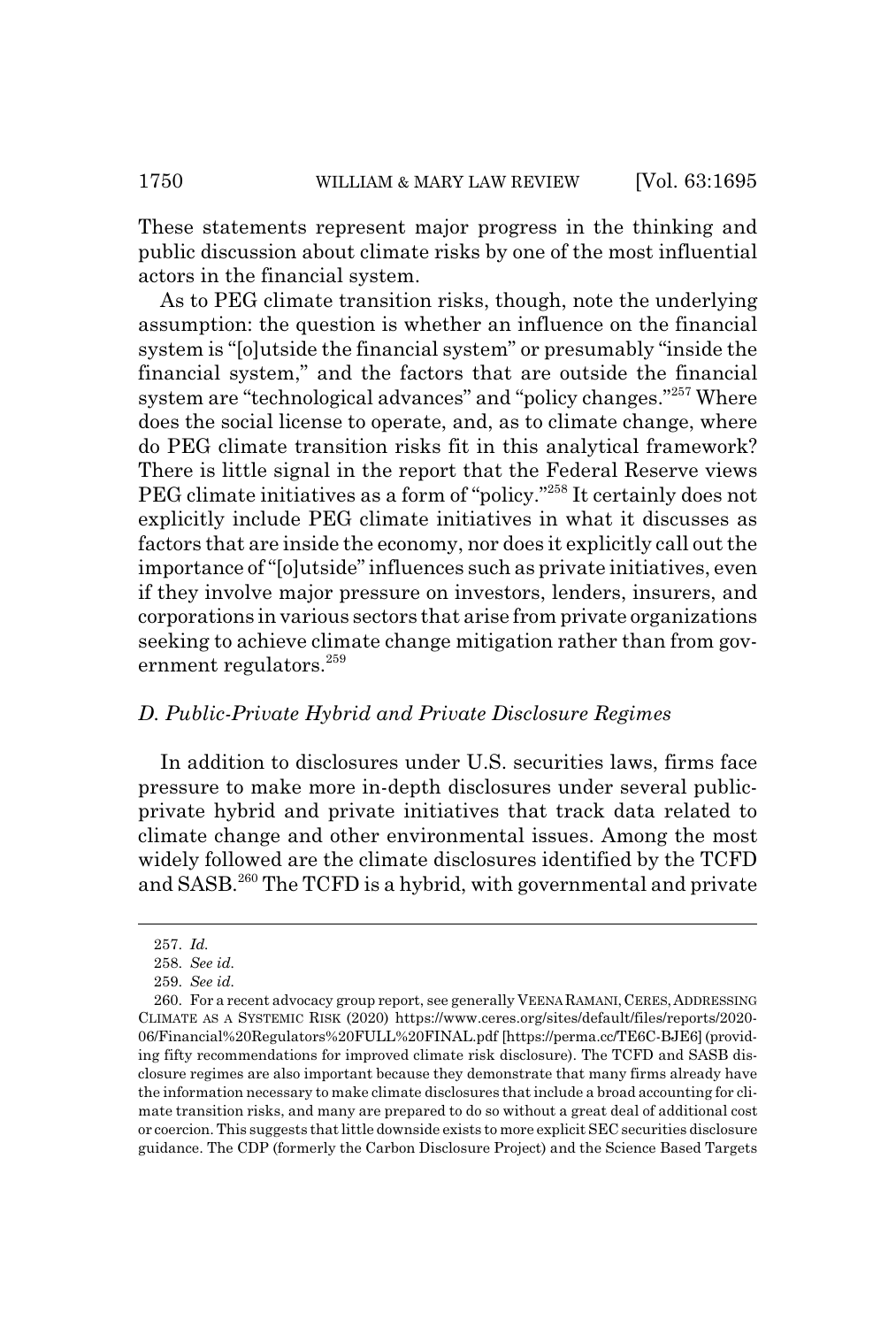sector participants, whereas SASB is comprised of for-profit and nonprofit private organizations, although it has included substantial governmental participation.261

The TCFD was established in 2015 by the Financial Stability Board (FSB), which the G20 Finance Ministers and Central Bank Governors asked to review how the financial sector should account for climate-related issues.<sup>262</sup> The FSB is an international body consisting of sixty-eight members, including ministries of finance and central banks from twenty-four countries and the European Union, and international supervisory and regulatory authorities, including the IMF and the World Bank.<sup>263</sup> The FSB has made recommendations about the global financial system, and the TCFD, which includes public- and private-sector representatives, such as Unilever, the Singapore Exchange, and the Industrial and Commercial Bank of China,264 has developed recommendations for climate-related disclosures with the goal of enabling stakeholders to better understand the financial system's exposure to climate-related risks.<sup>265</sup>

The TCFD, like the SEC, has categorized climate risks as arising from transition risks and physical risks.<sup>266</sup> The TCFD takes a broader approach to transition risks than the SEC 2010 Guidance, however, by defining transition risks to include not only policy and legal risks, technology risk, and market risk, but also reputation risk.<sup>267</sup> PEG climate transition risks are implicitly accounted for in market

263. *See generally Members of the Financial Stability Board*, FIN. STABILITY BD., https:// www.fsb.org/about/organisation-and-governance/members-of-the-financial-stability-board/ [https://perma.cc/H6JZ-D8EX] (listing members as of September 23, 2021).

264. *See Task Force Members*, *supra* note 261.

initiative (SBTi) require disclosures of emissions but not disclosures of physical or transition risks. *See* CARBON TRUST, *supra* note 112, at 11; *About Us*, *supra* note 105.

<sup>261.</sup> *See generally Task Force Members*, TASK FORCE ON CLIMATE-RELATED FIN. DIS-CLOSURES,https://www.fsb-tcfd.org/members/ [https://perma.cc/82Q9-66QM]; *Standards Board Members*, SASB, https://www.sasb.org/about/governance/standards-board/ [https://perma.cc/ DKG9-92T9].

<sup>262.</sup> Nathan Reiff, *Task Force on Climate-Related Financial Disclosures (TCFD)*, INVEST-OPEDIA (Aug. 6, 2021), https://www.investopedia.com/what-is-the-tcfd-task-force-on-climaterelated-financial-disclosures-4771379 [https://perma.cc/B4R7-H6RK].

<sup>265.</sup> The TCFD's goal is to promote more informed investment, credit, and insurance underwriting decisions. *See generally* TCFD, TASK FORCE ON CLIMATE-RELATED FINANCIAL DIS-CLOSURES: OVERVIEW (2021) [hereinafter TCFD Overview], https://assets.bbhub.io/company/ sites/60/2021/10/TCFD\_Booklet\_FNL\_Digital\_March-2020.pdf [https://perma.cc/82Q9-66QM].

<sup>266.</sup> *See generally id.*

<sup>267.</sup> TCFD 2017 Report, *supra* note 24, at 5-6.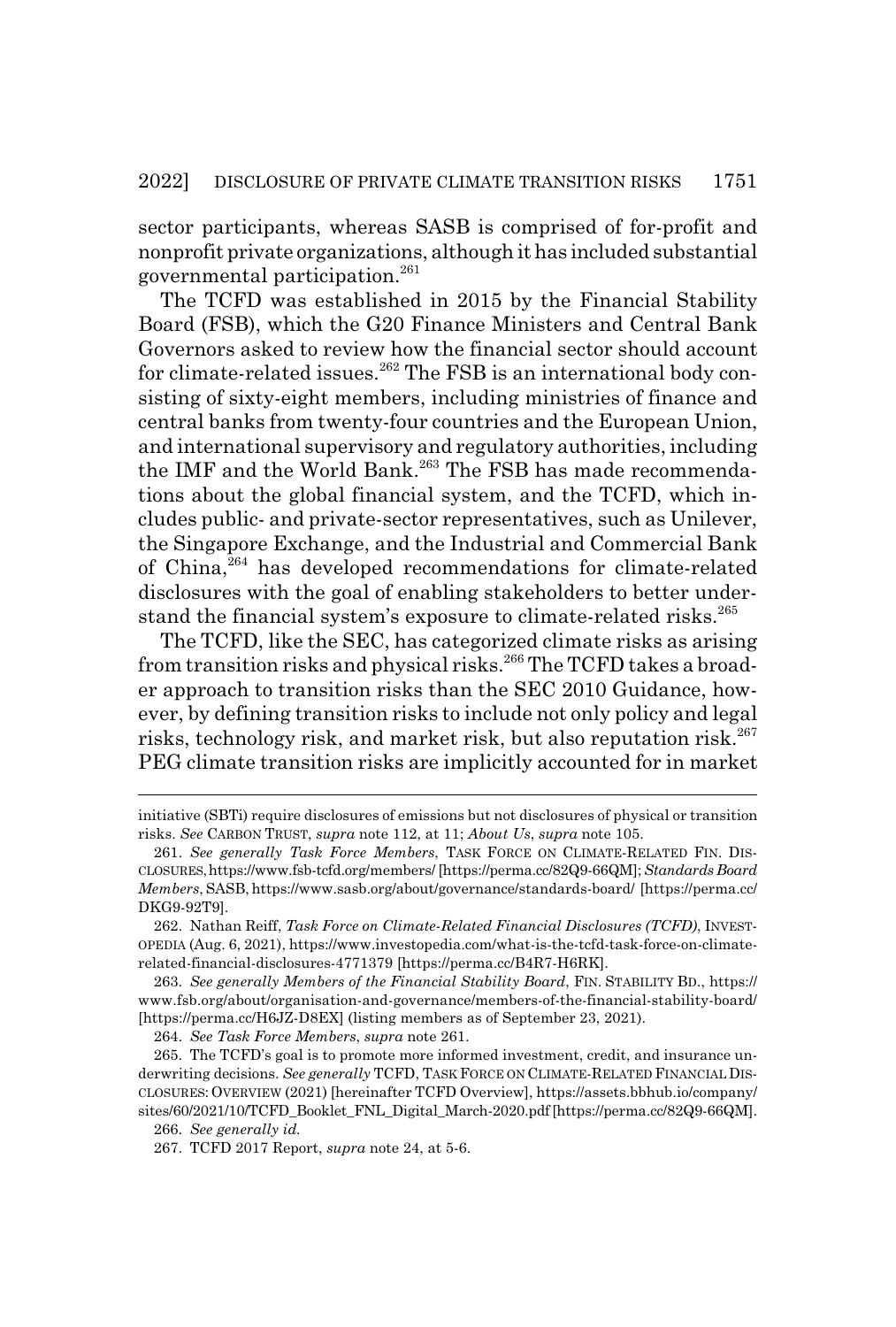and reputation risks, including shifts in supply and demand and customer perceptions of an organization's contribution to the transition to a lower-carbon economy.<sup>268</sup>

Although the TCFD disclosure regime includes a broader approach to transition risks than the 2010 SEC Guidance, it takes a narrow view of how PEG climate initiatives pose risks to companies' financial health.269 The TCFD identifies the transition risks of moving towards a green economy and focuses on two types of risks: (1) market risks, such as changing customer behavior, unexpected cost shifts, and re-pricing of assets; and (2) reputation risks, such as stigmatization of certain sectors and stakeholder concern.<sup>270</sup> By identifying reputation risks and the importance of stigma, the TCFD more explicitly identifies the types of transition risks created by PEG climate initiatives than the SEC and other federal entities, but this language is vague and does not encompass risks arising from several other types of PEG climate initiatives, such as divestment campaigns, renewable power campaigns, and supply chain contracting requirements. $271$  These types of initiatives can have material effects on companies but are not forms of reputation risks; do not necessarily involve stigmatization; and are not highlighted to the same extent as risks posed by laws, regulations, and the physical effects of climate change. The TCFD recommendations thus represent an improvement but still fall into the same trap as the SEC guidance: identifying public governance and physical effects of climate change as the principal risks of climate change and calling

<sup>268.</sup> *Id.*

<sup>269.</sup> Melissa Scanlan has noted that the European Commission has finessed this issue by interpreting the TCFD recommendations broadly. *See* Scanlan, *supra* note 12, at 31-32. She observes that the European Commission's interpretation of the European Union's Non-Financial Disclosure Directive requires companies not only to disclose material impacts climate change may have on the company, but also the material impacts the company may have on climate change. *Id.* (quoting Eur. Comm'n Guidelines, at 7-8; and then citing TCFD 2017 Report, at ii, 5-6). As Scanlan points out, unlike the discussion and examples provided by the SEC and TCFD, examples provided in the EU Guidelines include disclosure of the company's direct GHG emissions and the recommendation to "[d]escribe any climate-related targets the company has set as part of its policies, especially any GHG emissions targets, and how company targets relate to national and international targets and to the Paris Agreement in particular." *Id.* at 34 (quoting Eur. Comm'n Guidelines, at 14) (alteration in original).

<sup>270.</sup> *See* TCFD Overview, *supra* note 265, at 12.

<sup>271.</sup> *See id.*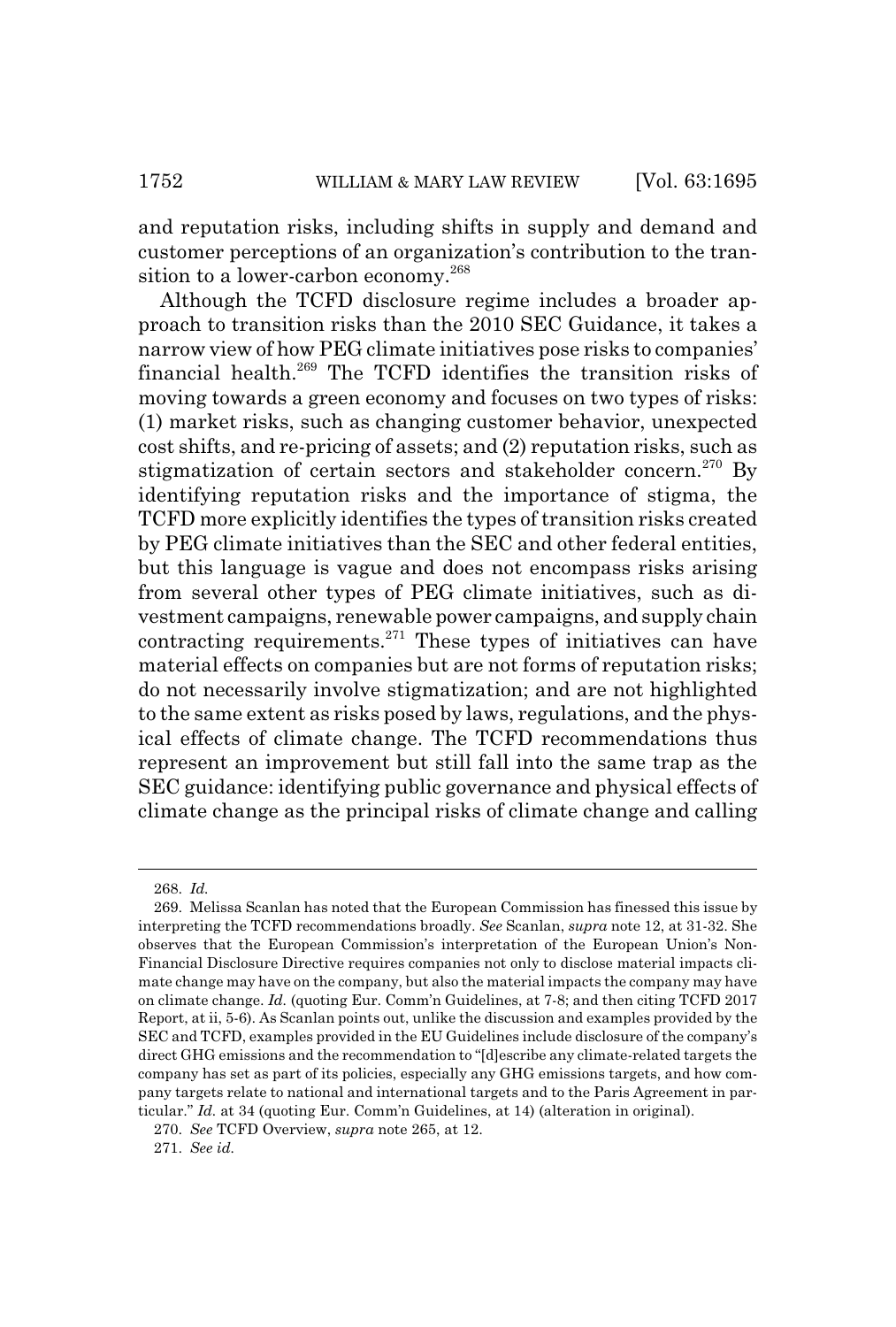only limited attention to the transition risks posed by PEG climate initiatives.

The TCFD recommends that companies "[d]isclose the actual and potential impacts of climate-related risks and opportunities on the organization's businesses, strategy, and financial planning."272 The guidance for these disclosures states that organizations should consider discussing: "where they believe their strategies may be affected by climate-related risks and opportunities; how their strategies might change to address such potential risks and opportunities; and the climate-related scenarios and associated time horizon(s) considered."<sup>273</sup> Again, the language is broad enough to include risks that may occur from climate-related PEG initiatives that affect the company, but it does not include examples of PEG initiatives. The transition risks identified are: policy and legal ("pricing of GHG emissions[,] [e]nhanced emissions-reporting obligations[,]" regulation of products and services), technology ("[s]ubstitution of existing products and services[,] ... [u]nsuccessful investment in new technologies[,]" transition costs), market ("[c]hanging customer behavior[,] [u]ncertainty in market signals[,] [i]ncreased cost of raw materials"), and reputation ("[s]hifts in consumer preferences[,] [s]tigmatization of sector, [i]ncreased stakeholder concern or negative stakeholder feedback").<sup>274</sup> The guidance also does not identify PEG climate initiatives as a likely source of the risks. For example, the TCFD report identifies decreased demand for goods or services and reduction in capital availability as climate-related potential financial impacts but does not note that these impacts are often the result of a PEG initiative such as a divestment, naming and shaming, supply chain contracting, or other PEG climate campaigns.<sup>275</sup>

Along with TCFD, SASB plays a leading role in highlighting the importance of identifying and disclosing climate risks. SASB is an

<sup>272.</sup> TCFD 2017 Report, *supra* note 24, at 21.

<sup>273.</sup> *Id.*

<sup>274.</sup> *Id.* at 10. Sarah Light and Eric Orts have noted that public and private governance deploy similar regulatory instruments or tools. Light & Orts, *supra* note 27, at 2-3. The fact that many firms do not disclose PEG climate transition risks when similarly situated firms do suggests that conceptual barriers may be limiting the assessment and disclosure of private governance-based risks.

<sup>275.</sup> *See* TCFD 2017 Report, *supra* note 24, at 10.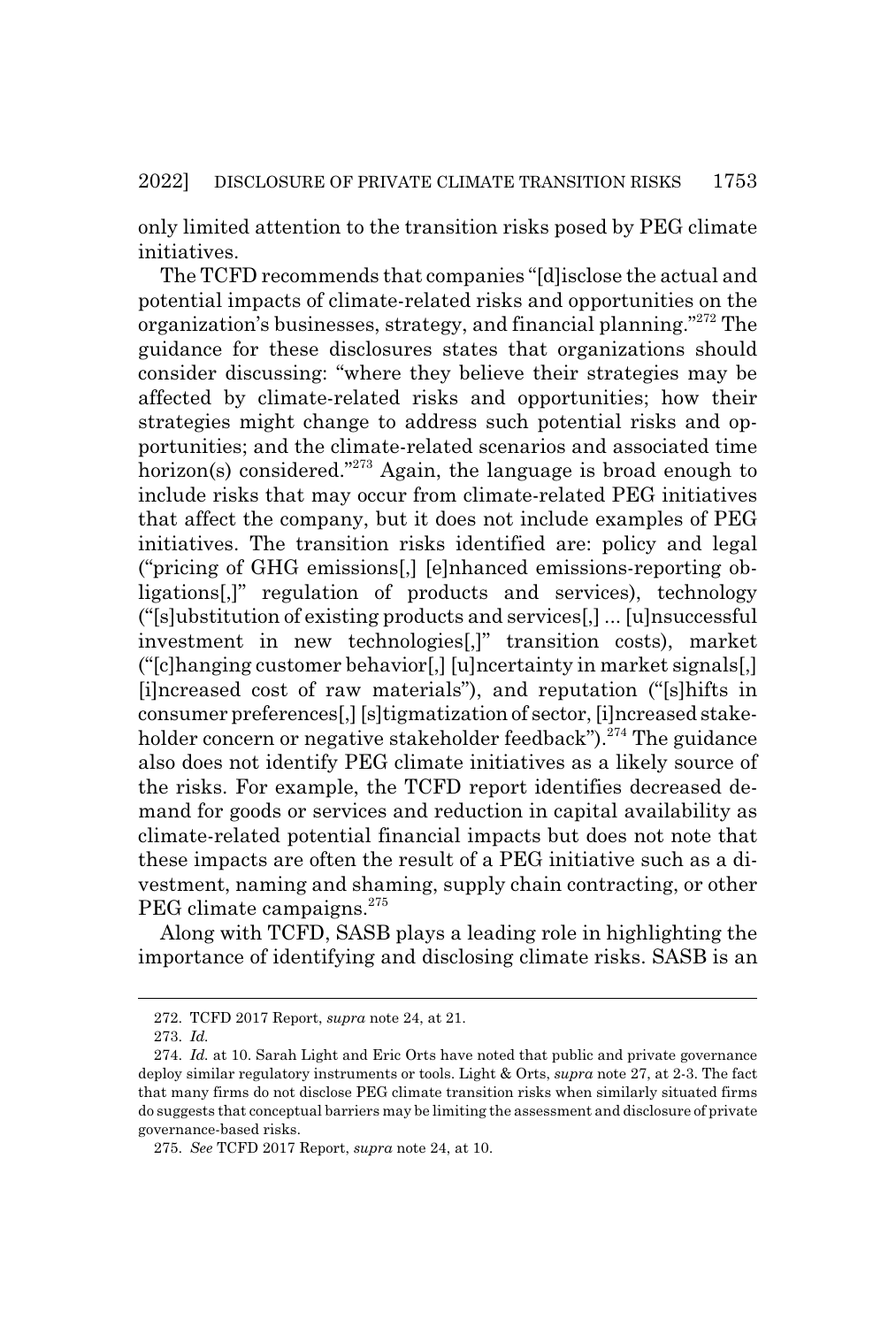#### 1754 WILLIAM & MARY LAW REVIEW [Vol. 63:1695]

independent standards board that operates through sector-based committees, with a board composed of representatives from university professors, accountants, attorneys, and corporate managers.<sup>276</sup> SASB identifies sustainability issues that are likely to affect the financial condition of companies and recommends standards based on the company and industry.277 The SASB industry-specific standards provide examples of the expected types of assessment and disclosure, such as the SASB discussion of disclosures for the petroleum refining sector, while including broad language identifying areas for disclosure including "risk to reputation due to entity's stance and actions related to the legal and regulatory environment ... and risk of misalignment with the expectations of customers, investors, and other stakeholders."278 Although this language does not expressly identify PEG climate initiatives, it provides perhaps the best identification of drivers of PEG climate initiatives, which certainly draw on and stimulate the climate-related expectations of customers, investors, and other stakeholders.279 The standards also recommend disclosure of long-term and short-term business strategies for emissions reduction and "how price and demand for coal and/or climate regulation influence the capital expenditure strategy for exploration, acquisition, and development of assets."280 In short, the standards obliquely signal the importance of PEG climate initiatives, but they do not compel coal companies to discuss the risks that divestment campaigns and other initiatives will reduce the availability of funds for coal-related projects.

<sup>276.</sup> *See Standards Board Members*, *supra* note 261.

<sup>277.</sup> *See generally SASB Materiality Map*, SASB, https://materiality.sasb.org/ [https:// perma.cc/FJW4-3YG9].

<sup>278.</sup> SASB, OIL & GAS—EXPLORATION & PRODUCTION: SUSTAINABILITY ACCOUNTING STANDARD STANDARDS 45-46 (2018), https://www.sasb.org/wp-content/uploads/2018/11/Oil\_ Gas\_Exploration\_Production\_Standard\_2018.pdf [https://perma.cc/K6U3-V65F].

<sup>279.</sup> SASB's disclosure recommendations are largely focused on sustainability disclosure topics. For example, its disclosure standards for coal operations includes nine topics: GHG emissions, water management, waste management, biodiversity impacts, rights of indigenous peoples, community relations, labor relations, workforce health and safety, and reserves valuation and capital expenditures. SASB, COAL OPERATIONS: SUSTAINABILITY ACCOUNTING STANDARD, at 6-7 (2018), https://www.sasb.org/wp-content/uploads/2018/11/Coal\_Operations\_ Standard\_2018.pdf [https://perma.cc/4G8Y-NFV6].

<sup>280.</sup> *Id.*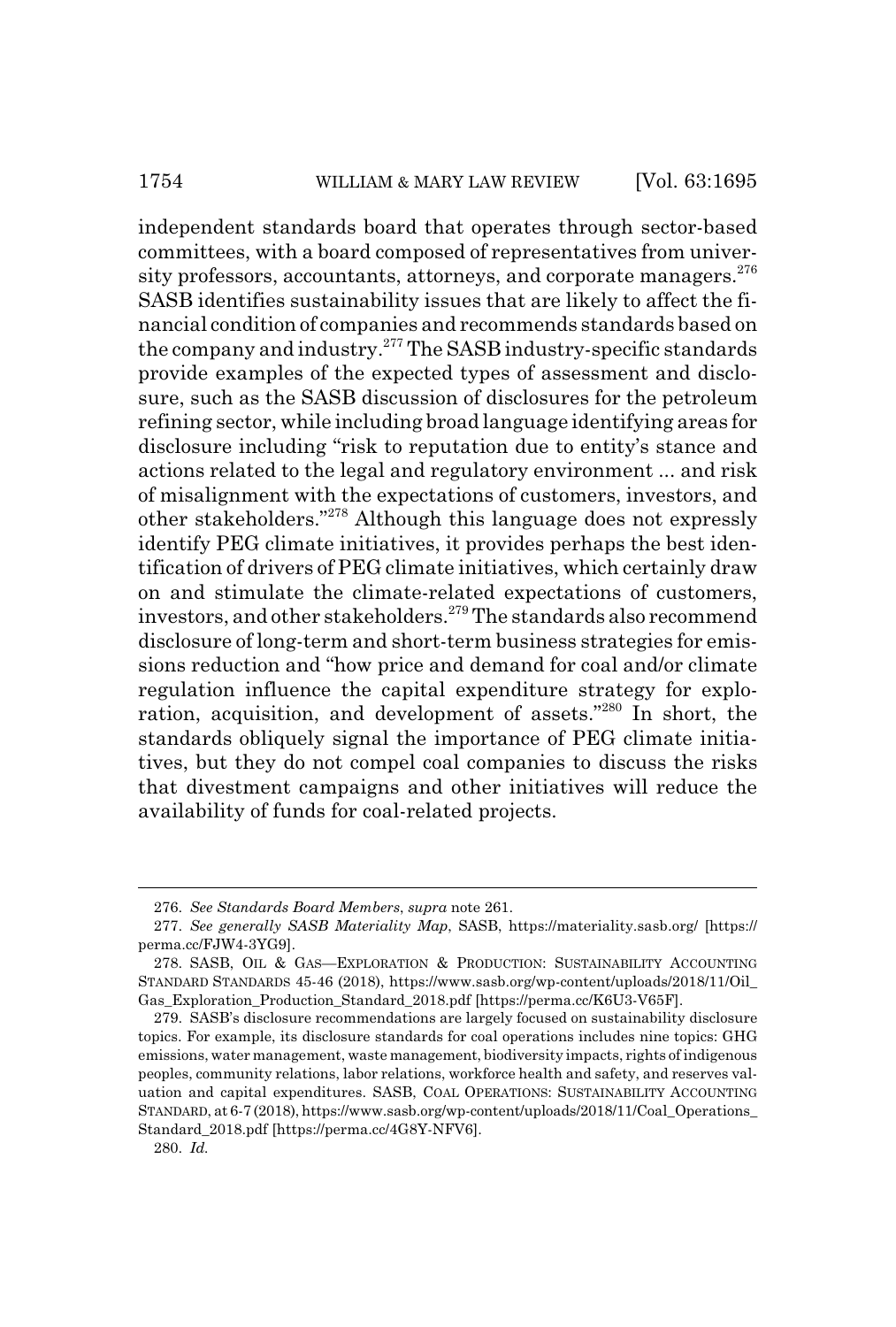#### *E. Other Disclosure Regimes*

Other governmental entities and organizations also focus on climate risks, often without paying attention to the risks posed by PEG climate initiatives. For instance, in October 2020, the Bank of England announced new disclosure rules to help markets price in the risks of climate change, citing the need for better information for investors "and for asset managers to make more informed decisions."<sup>281</sup> These disclosures generally track the TCFD recommendations, addressing the two primary sources of risk identified by many disclosure regimes: (1) the physical effects of climate change; and (2) the impact of changes associated with the transition to a carbonneutral economy.282 The Bank's requirements are more granular than the TCFD's recommendations, but they also do not adequately call attention to the risks posed by PEG climate initiatives.<sup>283</sup>

Similarly, the World Economic Forum and the big four accounting firms (Deloitte, Ernst & Young, KPMG, and Pricewaterhouse-Coopers) have unveiled a framework for environmental, social, and governance disclosures, citing the need for "a more sustainable relationship with our planet."284 The World Economic Forum's report recognizes the growing pressure of standard-setting initiatives and investor interests on companies but does not fully address the financial risks posed by PEG climate initiatives.<sup>285</sup> The report notes the importance of European Commission initiatives, new SEC disclosure regulations, and initiatives from the CDP, SASB, and

<sup>281.</sup> Huw Jones, *Bank of England Says Company Disclosures on Climate Risks Will Be Mandatory*, REUTERS (Oct. 16, 2020, 6:10 AM), https://www.reuters.com/article/us-climatechange-boe-markets/bank-of-england-says-company-disclosures-on-climate-risks-will-bemandatory-idUSKBN2711DZ [https://perma.cc/8WZE-7X2Y].

<sup>282.</sup> *See* BANK OF ENG.,THE BANK OF ENGLAND'SCLIMATE-RELATED FINANCIAL DISCLOSURE 4-5, 9 (2020), https://www.bankofengland.co.uk/-/media/boe/files/annual-report/2020/climaterelated-financial-disclosure-report-2019-20.pdf?la=en&hash=5DA959C54540287A2E90 C823807E089055E6721B [https://perma.cc/N9PU-PRCU].

<sup>283.</sup> *See generally id.*

<sup>284.</sup> Avery Ellfeldt, *Major Accounting Firms Urge Companies to Disclose Risks*, E&ENEWS (Sept. 23, 2020, 6:48 AM), https://www.eenews.net/stories/1063714423 [https://perma.cc/9N MB-4MKZ].

<sup>285.</sup> *See* WORLD ECON. F., MEASURING STAKEHOLDER CAPITALISM: TOWARDS COMMON METRICS AND CONSISTENT REPORTING OF SUSTAINABLE VALUE CREATION 41 (2020), http:// www3.weforum.org/docs/WEF\_IBC\_Measuring\_Stakeholder\_Capitalism\_Report\_2020.pdf [https://perma.cc/5W25-7M6K].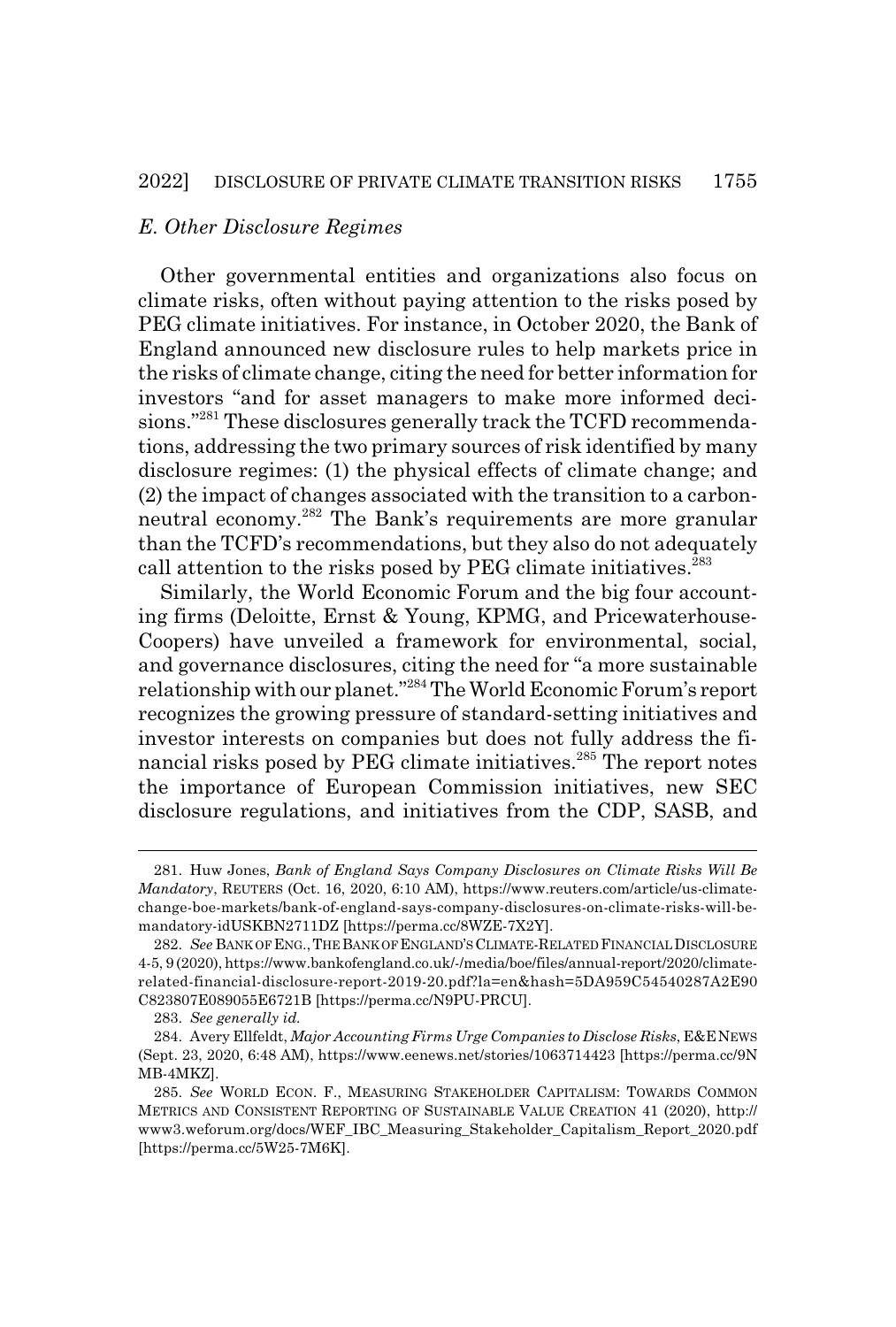other international organizations,286 but it does not address the financial effects of meeting the demands of PEG climate initiatives.<sup>287</sup> Along these lines, a recent report from Merrill noted the financial incentives for companies to disclose physical and transition risks,<sup>288</sup> but it also did not focus on the financial risks posed by PEG climate initiatives<sup>289</sup>

Securities disclosure in Australia follows similar patterns. A report from the University of Melbourne Law School examined Australian public companies' financial disclosures under the Australian Securities and Investments Commission's (ASIC) regulations regarding climate risks.290 The report notes that Australian companies are more likely to disclose risks associated with "changing energy markets, technology advances and changing energy policy to be of material consequence to their businesses, and are less likely to identify and disclose physical climate-related risks."<sup>291</sup>

The report found that shareholders and investors seek to influence the companies in which they invest by pressuring them to make emissions reductions, to adopt climate change mitigation goals, and to include those goals and their plans to achieve them in public disclosures. $^{292}$  The report also notes that civil society groups, often in partnership with shareholders or investors, are pressuring ASIC to enforce disclosure obligations as they relate to climate risks.293 The report thus recognizes a private-sector push to encourage disclosure of public governance and physical climate risks,294 but it does not grapple with the argument that companies

<sup>286.</sup> *See id.*

<sup>287.</sup> *See generally id.*

<sup>288.</sup> *See* Christopher Hyzy, Jackie VanderBrug & Jonathan Kozy, *The Great Shift: Shareholder to Stakeholder Capitalism*, MERRILL 3, 5-8 (Sept. 2020), https://perma.cc/6JQD-CGNL. 289. *See generally id.*

<sup>290.</sup> *See* JACQUELINE PEEL, HARI OSOFSKY, BRETT MCDONNELL, HARI M. OSOFSKY, ANITA FOERSTER &REBEKKAH MARKEY-TOWLER,CORPORATE ENERGY TRANSITION:LEGAL TOOLS FOR SHIFTING COMPANIES TOWARDS CLEAN ENERGY PRACTICES 13 (Sept. 2020), https://law.uni melb.edu.au/\_\_data/assets/pdf\_file/0018/3500460/Corporate-Energy-Transition-Report.pdf [https://perma.cc/5Y6K-LBGR].

<sup>291.</sup> *Id.* at 22.

<sup>292.</sup> *See id.* at 10.

<sup>293.</sup> *See id.*

<sup>294.</sup> *See id.* at 46-47.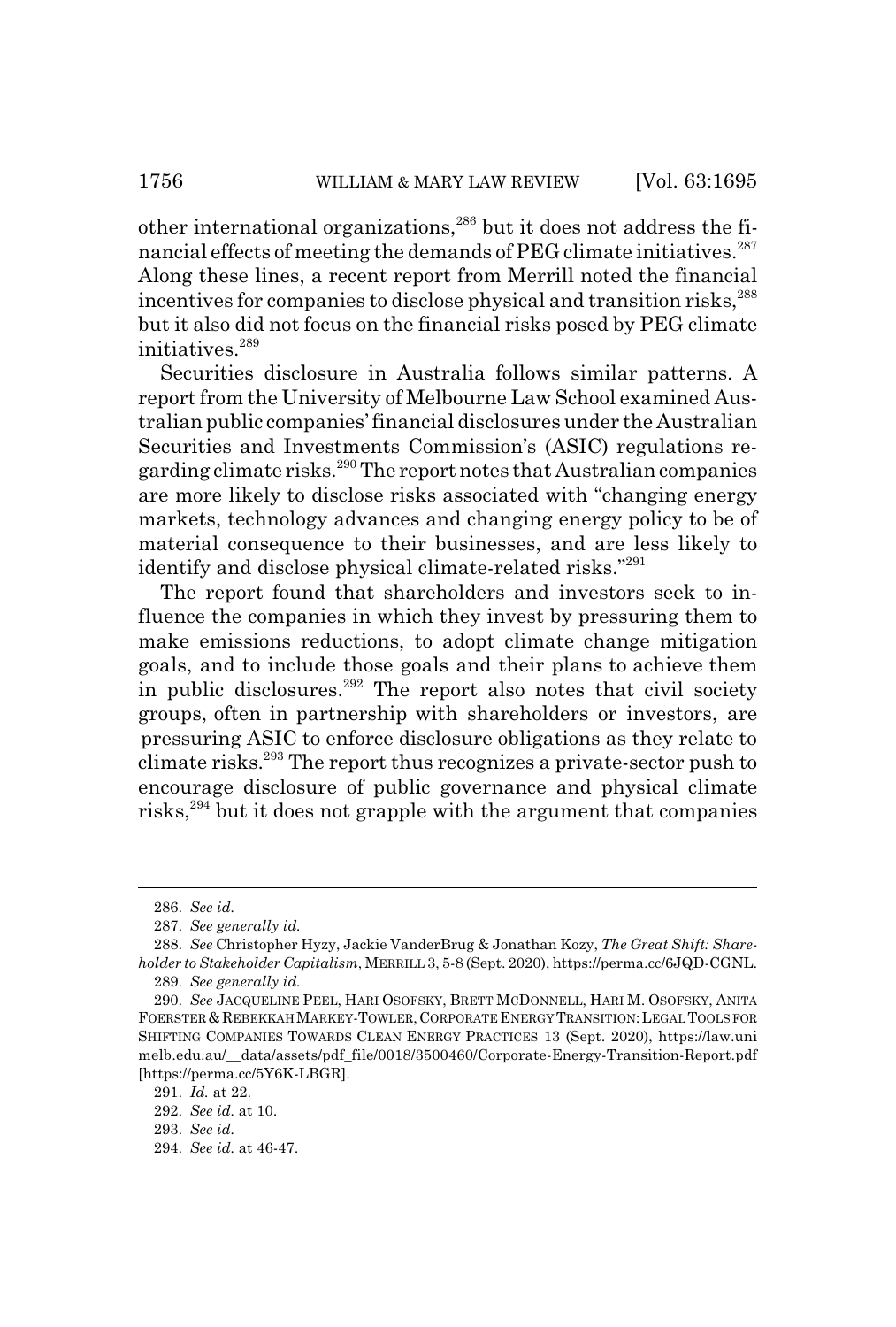should also be disclosing their financial risks associated with PEG climate initiatives.295

#### III. NEXT STEPS AND RECOMMENDATIONS

Part III proposes responses that can increase the accuracy and completeness of the disclosure of transition risks posed by PEG climate initiatives. These responses include changes to: (1) the SEC's 2010 Guidance; (2) the CFTC and other government statements on climate disclosure; and (3) the hybrid disclosure regimes. These proposals do not require major departures from core securities disclosure principles, but all of them could enhance the effects of private initiatives on firm financial disclosures and climate change mitigation. This Part also suggests a longer-term, more fundamental shift in the attention given to private governance in the training of lawyers, accountants, business managers, and policymakers. In the long run, more complete and uniform disclosures not only could improve the information available to investors, but also could enhance the ability of PEG climate initiatives and other private governance activities to fill gaps in government leadership on climate change and other major social issues.

#### *A. Updating Public and Hybrid Disclosure Regimes*

### *1. Federal Regulatory Regime*

The Biden administration is playing a large role in restructuring climate risk disclosure. Prior to his inauguration, the President's transition team identified climate risk as a powerful policy tool that could help the administration's climate agenda without relying on Congress to legislate.<sup>296</sup> Through an executive order and agency statements, the administration then pursued increased climate financial disclosure.297

<sup>295.</sup> *See generally id.*

<sup>296.</sup> Stephen Lacey, *The New President's Powerful Tool: Climate Risk Disclosure*, GREEN-TECH MEDIA (Dec. 3, 2020), https://www.greentechmedia.com/articles/read/the-new-presidentspowerful-tool-climate-risk-disclosure [https://perma.cc/HH3C-7W6B].

<sup>297.</sup> *See* Exec. Order No. 14,030, 86 Fed. Reg. 27,967 (May 20, 2021); *see, e.g.*, *SEC Response to Climate and ESG Risks and Opportunities*, U.S. SEC.&EXCH. COMM'N (Oct. 26,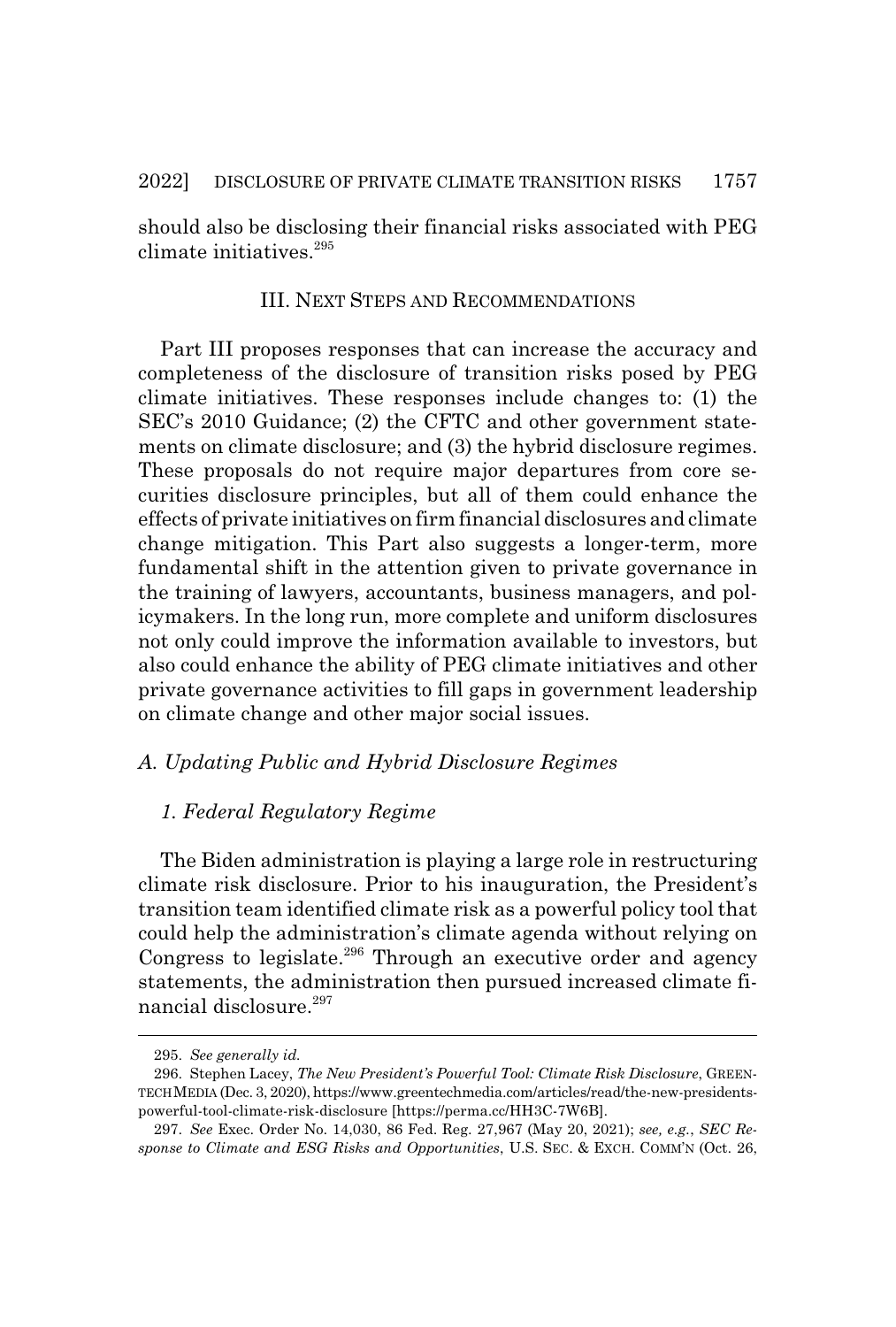The concepts discussed in this Article could inform the SEC, CFTC, and other federal regulatory authorities as they focus on disclosure of climate transition risks.<sup>298</sup> Two SEC commissioners have stated that they believe the agency should do more regarding climate change disclosure, and the Biden economic team indicated that climate change is at the top of its agenda.<sup>299</sup> Although legislation or regulations requiring disclosure of nonmaterial climate risks will be a heavy lift for the new  $SEC, <sup>300</sup>$  issuance of updated guidances and enforcement policies that call out the need to disclose material transition risks arising from PEG climate initiatives is well within the SEC's existing statutory and regulatory authority.<sup>301</sup>

Similarly, the CFTC would be well within its authority to assess and update existing statements regarding climate change to address explicitly the transition risks arising from PEG climate initiatives.<sup>302</sup> In addition to identifying climate change as a potential danger to financial stability,<sup>303</sup> the Federal Reserve has announced that it has joined the international Network of Central Banks and Supervisors for Greening the Financial System.304 These are both significant steps toward seriously addressing the financial risks of climate change. Janet Yellen, the Biden administration Secretary of the Treasury, also has signaled that she places a high priority on

<sup>2021),</sup> https://www.sec.gov/sec-response-climate-and-esg-risks-and-opportunities [https:// perma.cc/MB72-W9XT].

<sup>298.</sup> *See generally supra* Parts I-II.

<sup>299.</sup> *See* Zachary Warmbrodt & Debra Kahn, *How Biden Can Fight Climate Change Without Congress*, POLITICO (Nov. 24, 2020, 12:28 PM), https://www.politico.com/newsletters/ the-long-game/2020/11/24/how-biden-fight-climate-change-congress-490983 [https://perma.cc/ R8GV-T2NP].

<sup>300.</sup> *See, e.g.*, DAVID GARDINER & ASSOCIATES, *supra* note 115, at 3-4.

<sup>301.</sup> *See, e.g.*, *supra* notes 205-19 and accompanying text.

<sup>302.</sup> *See generally Commodity Exchange Act & Regulations*, COMMODITY FUTURES TRADING COMM'N, https://www.cftc.gov/LawRegulation/CommodityExchangeAct/index.htm [https:// perma.cc/6R54-V855]; *Energy & Environmental Markets Advisory Committee*, COMMODITY FUTURES TRADING COMM'N, https://www.cftc.gov/About/AdvisoryCommittees/EEMAC [https:// perma.cc/C5UU-DJM3].

<sup>303.</sup> *See* BD. GOVERNORS FED. RSRV. SYS., *supra* note 23, at 58.

<sup>304.</sup> Press Release, Bd. Governors Fed. Rsrv. Sys., Federal Reserve Board Announces It Has Formally Joined the Network of Central Banks and Supervisors for Greening the Financial System, or NGFS, as a Member (Dec. 15, 2020), https://www.federalreserve.gov/ newsevents/pressreleases/bcreg20201215a.htm [https://perma.cc/C7LK-FSFK].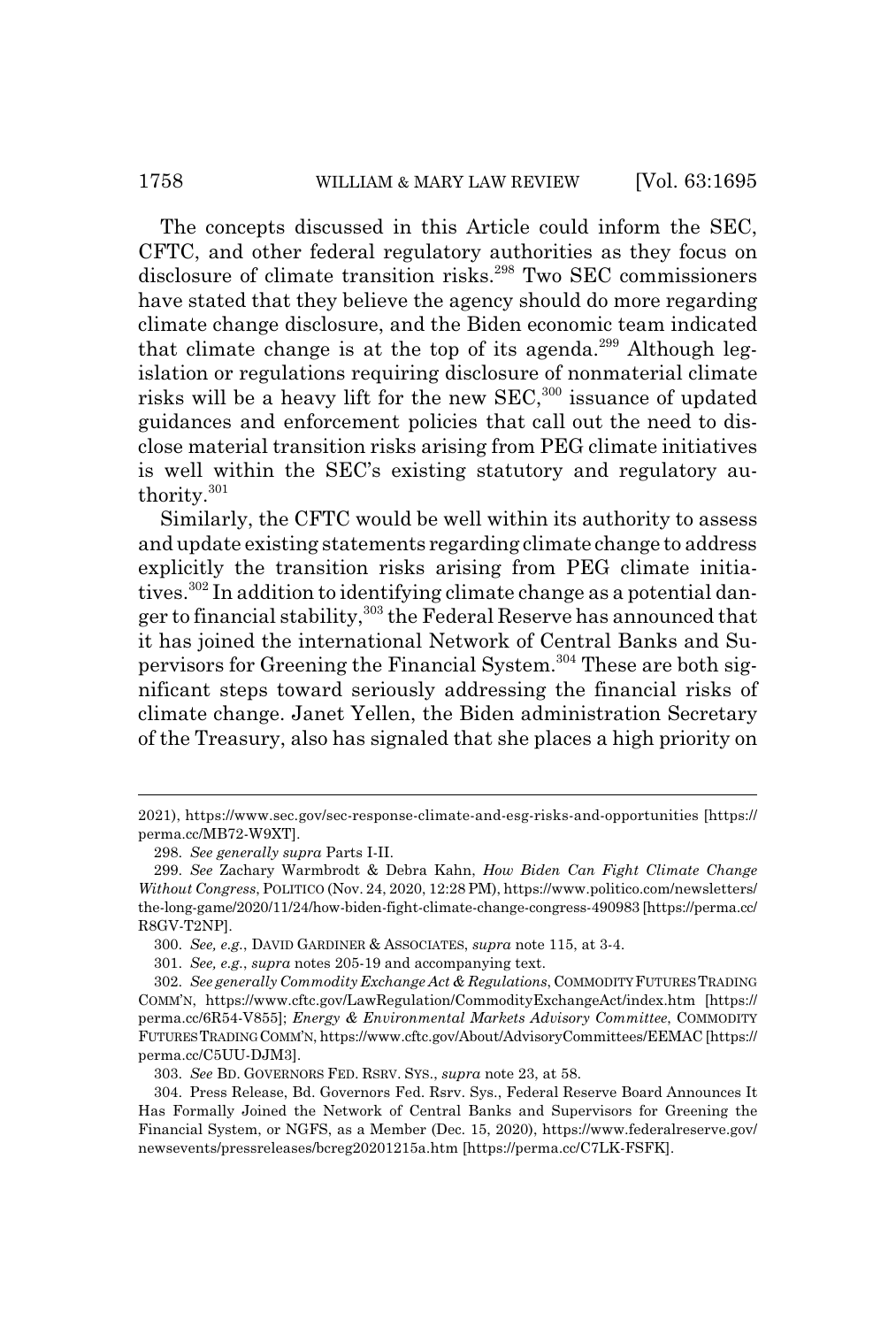climate change disclosure and mitigation.305 She leads the Financial Stability Oversight Council, which includes the leaders of the SEC, Federal Reserve, and other bank regulators.<sup>306</sup>

In ramping up the climate disclosure requirements, these federal actors would benefit from a broader conception of governance and a more complete understanding of the role that PEG climate initiatives play with respect to the financial performance of firms and the ability of governments and others to reduce the risk of climate change.

#### *2. Hybrid Disclosure Regimes*

The TCFD and SASB are already a step ahead of the federal agencies in recognizing the material risks posed by PEG climate initiatives.<sup>307</sup> They could improve firm disclosure, however, by updating their existing standards to explicitly reference the transition risks of PEG climate initiatives. They also could provide specific examples and guidance to aid in the development of corporate climate disclosures. The momentum behind increased climate transition risk disclosures, as demonstrated by recent TCFD and SASB announcements,<sup>308</sup> suggests that an increased focus on the disclosure of the risks of PEG climate initiatives is feasible and can be done quickly.

## *B. Updating the Mental Models of Lawyers, Accountants, Business Managers, and Policymakers*

The recommendations for the federal and hybrid regulatory regimes are viable near-term actions, but a more fundamental change is also warranted. It is unlikely just as a matter of chance that the SEC disclosures of the Fortune 100 vary greatly in their disclosure of PEG climate risks, and that the SEC, CFTC, TCFD, SASB, and other securities disclosure regimes all provide only minimal focus on

<sup>305.</sup> *See* Victoria Guida, *Janet Yellen: Climate Change Poses "Existential Threat" to Financial Markets*, POLITICO (Mar. 31, 2021, 6:19 PM), https://www.politico.com/news/2021/ 03/31/yellen-climate-change-fsoc-478769 [https://perma.cc/BF2P-W84R].

<sup>306.</sup> *Id.*

<sup>307.</sup> *See supra* Part II.D.

<sup>308.</sup> *See supra* Part II.D.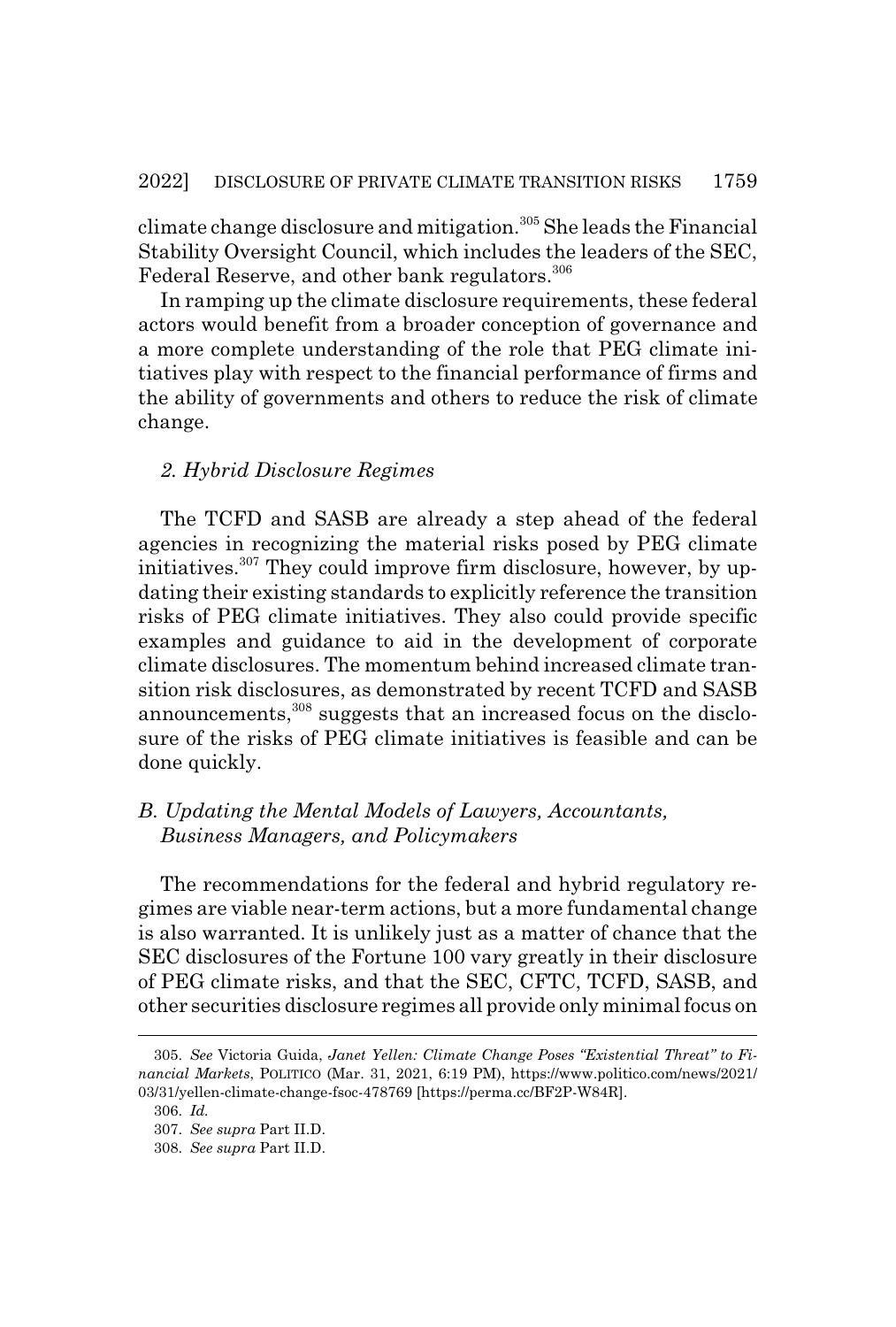PEG climate initiatives. These initiatives not only are relatively recent phenomena, emerging largely in the last decade,  $309$  but they also challenge the mental model that lawyers, accountants, business managers, and policymakers use to frame the financial challenges that social problems and responses pose to firms.<sup>310</sup>

When confronting a major social problem, the question often asked as to securities disclosure is how the problem and responses to the problem will affect the firm's financial condition.311 As to the responses to the problem, the question often asked is, "[w]hat can government do?"312 The result of framing the questions in this way is that the responses to problems such as climate change are viewed as posing physical risks and government regulatory risks.<sup>313</sup> Once those have been assessed and disclosed, the discloser's job is done.<sup>314</sup>

This Article demonstrates that this framing is no longer adequate. PEG climate initiatives often pose material transition risks to firms, even though they are not a form of governmental regulation, $315$  but disclosure of PEG climate risks is uneven at best.  $316$ Lawyers, accountants, business managers, and policymakers need a broader mental model that can accommodate the role of private governance as well as public governance. The literature across multiple disciplines has demonstrated the growth of private governance on many topics—and the emergence of universal owners suggests that this will continue—but the literature on private governance risk is only beginning to seep into the training of the securities disclosure gatekeepers.<sup>317</sup> One answer is to expand curricula and textbooks to enable training of lawyers, accountants, business managers, and policymakers about the theory, types, and effects of

<sup>309.</sup> *See* Vandenbergh, *supra* note 27, at 140-41.

<sup>310.</sup> *See, e.g.*, *id.* at 182-83.

<sup>311.</sup> *See, e.g.*, VANDENBERGH & GILLIGAN, *supra* note 38, at 119, 138; PEEL ET AL., *supra* note 290, at 28.

<sup>312.</sup> VANDENBERGH & GILLIGAN, *supra* note 38, at 15.

<sup>313.</sup> *See supra* Introduction.

<sup>314.</sup> *See supra* Introduction.

<sup>315.</sup> *See supra* Part I.A.

<sup>316.</sup> *See supra* Part I.B.2.

<sup>317.</sup> For a discussion of the implications of universal owner theory for disclosure of ESG risks, see John C. Coffee, Jr., *The Future of Disclosure: ESG, Common Ownership, and Systematic Risk,* 2021 COLUM. BUS. L. REV. 602, 636-41; Madison Condon, *Externalities and the Common Owner*, 95 WASH. L. REV. 1, 24-26 (2020).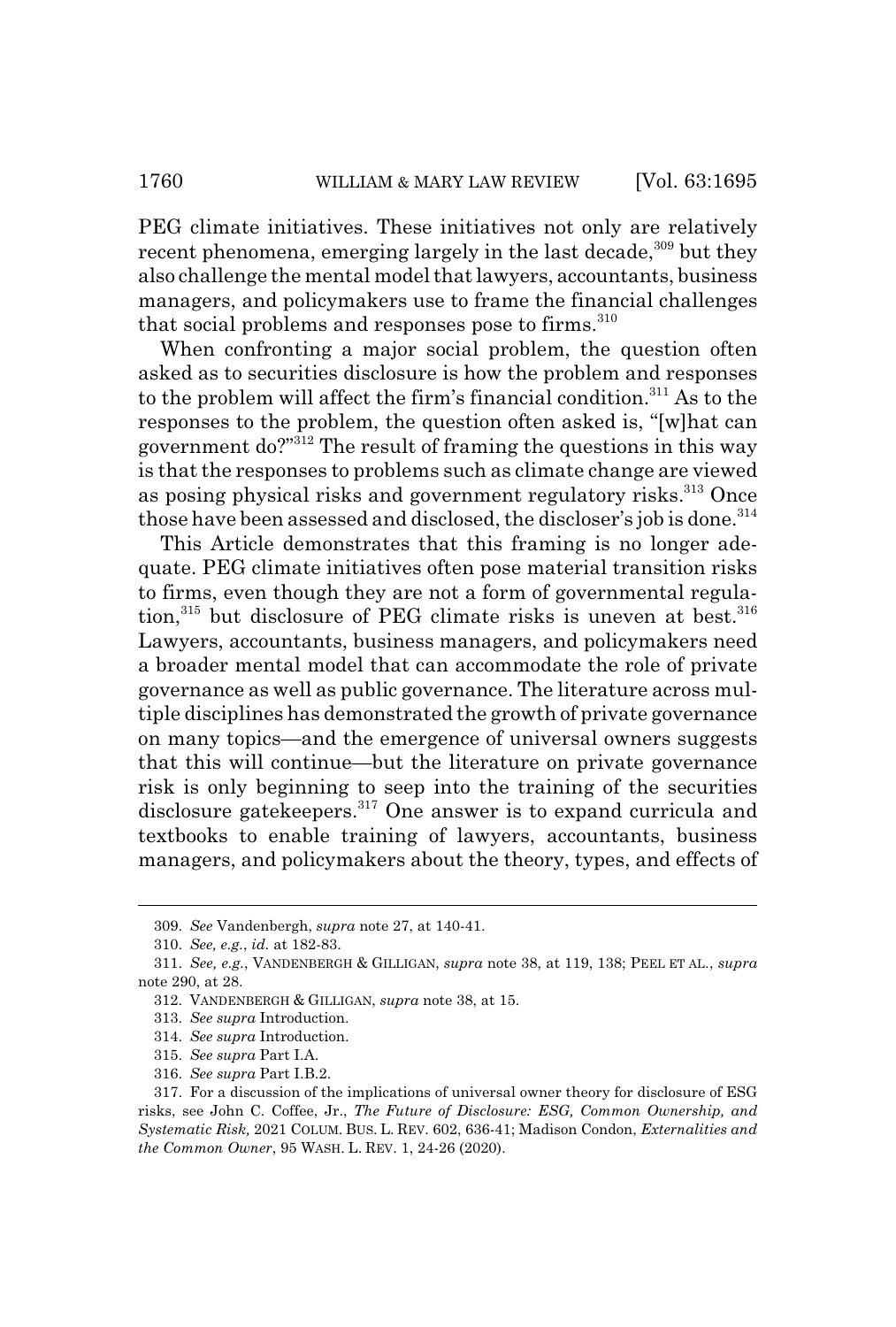private governance.318 In addition, practicing lawyers and accountants could be brought up to speed quickly through the addition of private governance components to continuing education programs.<sup>319</sup> Mental models take years and, in some cases, generations to up $date;^{320}$  but the demonstration of visible, quantifiable effects on financial performance and climate change mitigation may accelerate the process.

In addition, although this Article has focused on the role of private governance in climate mitigation, private governance initiatives have played an important role in many other areas that may affect securities disclosure. For decades, private governance has affected corporate risks and opportunities with respect to food safety, organic products, and fair trade.<sup>321</sup> More recently, however, private governance initiatives have begun to play an important role in campaign finance, affecting (1) the contributions that candidates agree to accept;<sup>322</sup> (2) the disclosure of campaign contributions by firms;<sup>323</sup> and (3) state voting laws.<sup>324</sup> Private governance initiatives also have addressed content concerns in traditional and new media,<sup>325</sup> as well

320. *See supra* note 59 and accompanying text.

321. *See* Vandenbergh, *supra* note 27, at 148-51. *See generally* Van Loo, *supra* note 58 (examining the role that corporations play in enforcing legal requirements in the technology, banking, oil, and pharmaceuticals industries).

322. *See generally* Ganesh Sitaraman, Essay, *Contracting Around* Citizens United, 114 COLUM. L. REV. 755 (2014).

323. *See generally* Haan, *supra* note 27.

324. *See, e.g.*, Marianna Sotomayor & Todd C. Frankel, *Republicans Ramp up Attacks on Corporations over Georgia Voting Law, Threaten "Consequences,"* WASH. POST (Apr. 5, 2021, 7:59 PM), https://www.washingtonpost.com/politics/georgia-voting-mlb-trump-mcconnell/2021/ 04/05/5aa65090-9622-11eb-962b-78c1d8228819\_story.html [https://perma.cc/Z3NA-EWF7].

325. *See, e.g.*, Kate Klonick, *The New Governors: The People, Rules, and Processes Governing Online Speech*, 131 HARV. L. REV. 1598, 1658-62 (2018) (examining the role of new media platforms regarding the content of media coverage); Michael P. Vandenbergh, Essay, *Social Checks and Balances: A Private Fairness Doctrine*, 73 VAND. L. REV. 811, 812-14 (2020) (arguing for a private standard to increase the completeness and accuracy of the information conveyed via traditional and new media); Kristen E. Eichensehr, *Digital Switzerlands*, 167

<sup>318.</sup> *See, e.g.*, Scott Schang, *Developing a Sustainability Law Course*, ENV'T F. Nov./Dec. 2020, at 48-49 (discussing the absence of training on private environmental governance for lawyers); Michael P. Vandenbergh, David Daniels Allen Distinguished Chair of Law, Vanderbilt Law School, The Emerging Environmental Law Curriculum Conference: The Role of Private Environmental Governance in the Modern Environmental Law Curriculum (June 21, 2019) (discussing ways to include PEG in environmental law school classes).

<sup>319.</sup> *See, e.g.*, *Events*, ENV'TL.INST., https://www.eli.org/private-environmental-governance/ events [https://perma.cc/T3LS-H3WZ] (listing webinars and conferences regarding private environmental governance).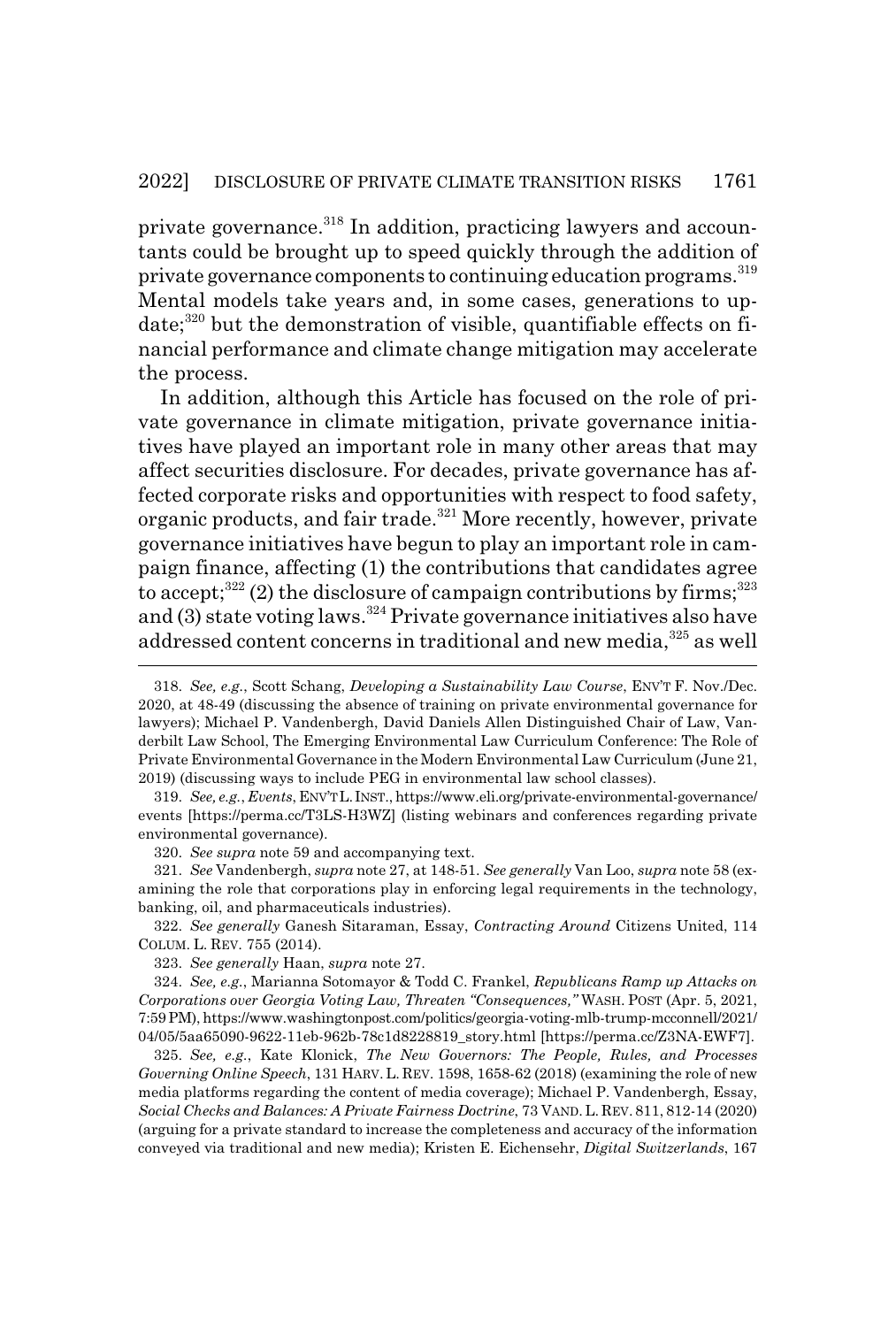as filled gaps in retail consumer protection.<sup>326</sup> Similarly, the lack of government leadership during the COVID-19 pandemic induced firms to play the traditional government role of setting public health standards.<sup>327</sup> In each of these areas, more informed investor decision-making and better social responses will arise if the securities disclosure regime and the mental models of its key gatekeepers reflect the importance of both private governance and public governance.328

#### **CONCLUSION**

Global pressure for corporate climate disclosure by government, private, and hybrid regulatory regimes has been growing for the last decade.<sup>329</sup> The SEC is revisiting its approach to climate change financial disclosure,  $330$  and the key question is what should be disclosed.

Requiring climate-related disclosure that does not meet a traditional financial materiality threshold is a valuable public welfare measure given the immediate, severe, and long-lasting threat of climate change.<sup>331</sup> Any effort to expand government disclosure requirements will increase political and academic resistance, however, by adding market efficiency adherents to the climate skeptics who already oppose climate-related disclosures.<sup>332</sup> The attempts to increase climate disclosures—even if they are not material—are

U. PA. L. REV. 665, 666-67, 672, 674-80 (2019) (discussing performance of governmental functions by internet companies).

<sup>326.</sup> *See* Rory Van Loo, *The Corporation as Courthouse*, 33 YALE J. ON REGUL. 547, 551-53, 569-71 (2016) (arguing that private sector online reputation websites are filling informational and enforcement gaps left by courts and administrative agencies in the context of consumer disputes).

<sup>327.</sup> *See, e.g.*, Bill Saporito, *Meet the New C.D.C. Director: Walmart*, N.Y. TIMES (July 24, 2020), https://www.nytimes.com/2020/07/24/opinion/walmart-coronavirus-masks.html [https://perma.cc/8PER-7QWX] (arguing that because of their mask policies, "the nation's retailers have become the first line of defense against the pandemic").

<sup>328.</sup> *See* Van Loo, *supra* note 58, at 522.

<sup>329.</sup> *See supra* Part II.

<sup>330.</sup> *See* Warmbrodt & Kahn, *supra* note 299.

<sup>331.</sup> *See supra* notes 10-13 and accompanying text.

<sup>332.</sup> *See, e.g.*, VANDENBERGH & GILLIGAN, *supra* note 38, at ix-xi.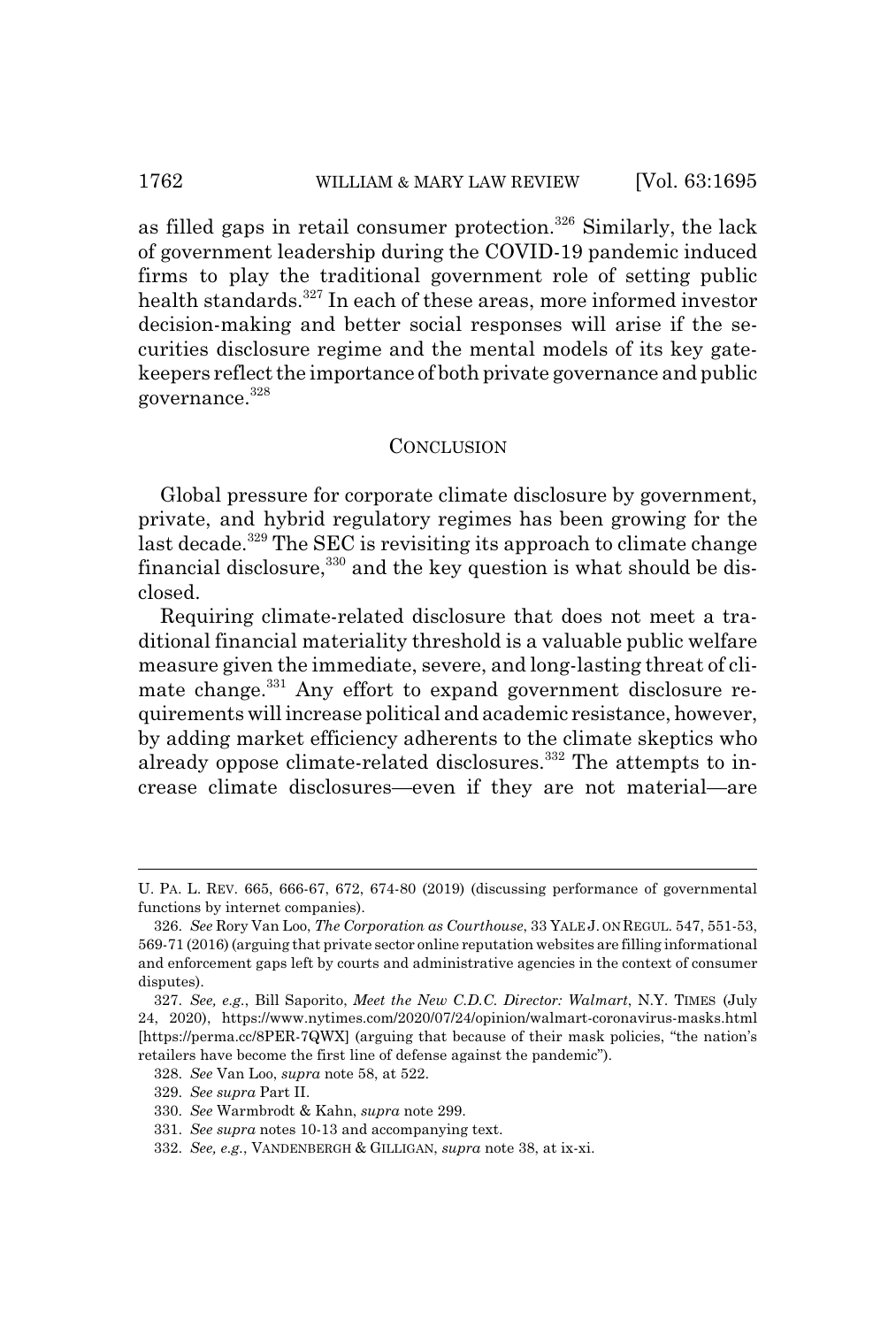worthy efforts, but the opportunity cost of pursuing them to the exclusion of other climate disclosure requirements is high.<sup>333</sup>

This Article argues for changes to SEC and other disclosure regimes that can drive additional private-sector climate mitigation but are less likely to generate resistance. Thus, these changes can be adopted quickly while battles wage over the role of materiality in financial disclosure. The focus of the growing global pressure has been on greater disclosure of two types of climate risks: physical risks and transition risks.334 The theoretical and empirical analysis in this Article demonstrates that transition risks include not just the risks arising from future government laws, policies, and programs nor just the risks arising from shifts in markets. Rather, transition risks also include the risks arising from the translation of widespread preferences for decarbonization into market forces through private climate governance.

The empirical analysis presented in this Article also demonstrates variable disclosure of these risks, suggesting that these risks are important enough for many publicly traded firms to disclose, yet are so easy to overlook that many similarly situated firms do not disclose them. This Article also argues for updating the mental models that steer the training and decision-making of lawyers, accountants, business managers, and policymakers. It suggests that the effects of private climate initiatives can be better understood, identified, and disclosed if they are conceptualized as a discrete source of transition risk. Guidance documents, enforcement policies, and regulations that require firms to account for private climate initiatives do not mandate that the SEC require disclosure of nonmaterial risks. Rather, these guidance documents, enforcement policies, and regulations force firms to not overlook risks that may be material but nevertheless fall outside the conceptual frameworks and training of lawyers, accountants, business managers, and policymakers.

This change in disclosure will have two salutary effects: (1) more accurate and complete financial disclosures; and (2) acceleration of efforts to decarbonize the economy. The swinging pendulum of

<sup>333.</sup> *See generally* Jonathan M. Gilligan & Michael P. Vandenbergh, *Accounting for Political Feasibility in Climate Instrument Choice*, 32 VA. ENV'T L.J. 1 (2014).

<sup>334.</sup> *See supra* notes 17-19 and accompanying text.